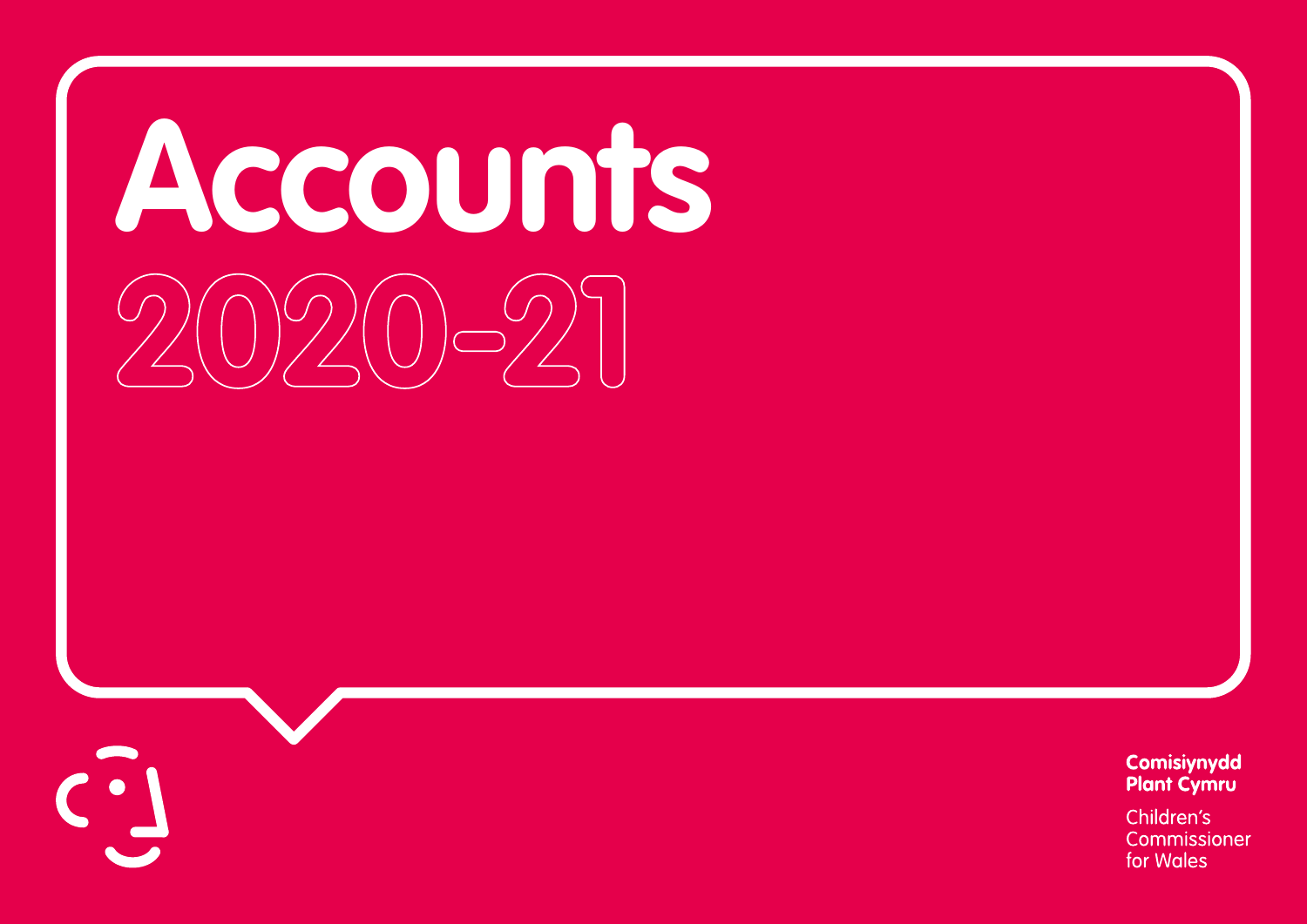| <b>Table of Contents</b>                                  |    |
|-----------------------------------------------------------|----|
| <b>Audit and Risk Assurance Committee's</b>               |    |
| <b>Annual Report 2020-21</b>                              | 3  |
| <b>Directors' Report</b>                                  |    |
| <b>Statement of Accounting Officer's Responsibilities</b> | 12 |
| <b>Annual Governance Statement</b>                        | 13 |
| <b>Governance Framework</b>                               | 17 |
| <b>Remuneration and Staff Report</b>                      | 23 |
| The Certificate and independent auditor's report of the   |    |
| <b>Auditor General for Wales to the Senedd</b>            | 32 |
| <b>Contact us</b>                                         |    |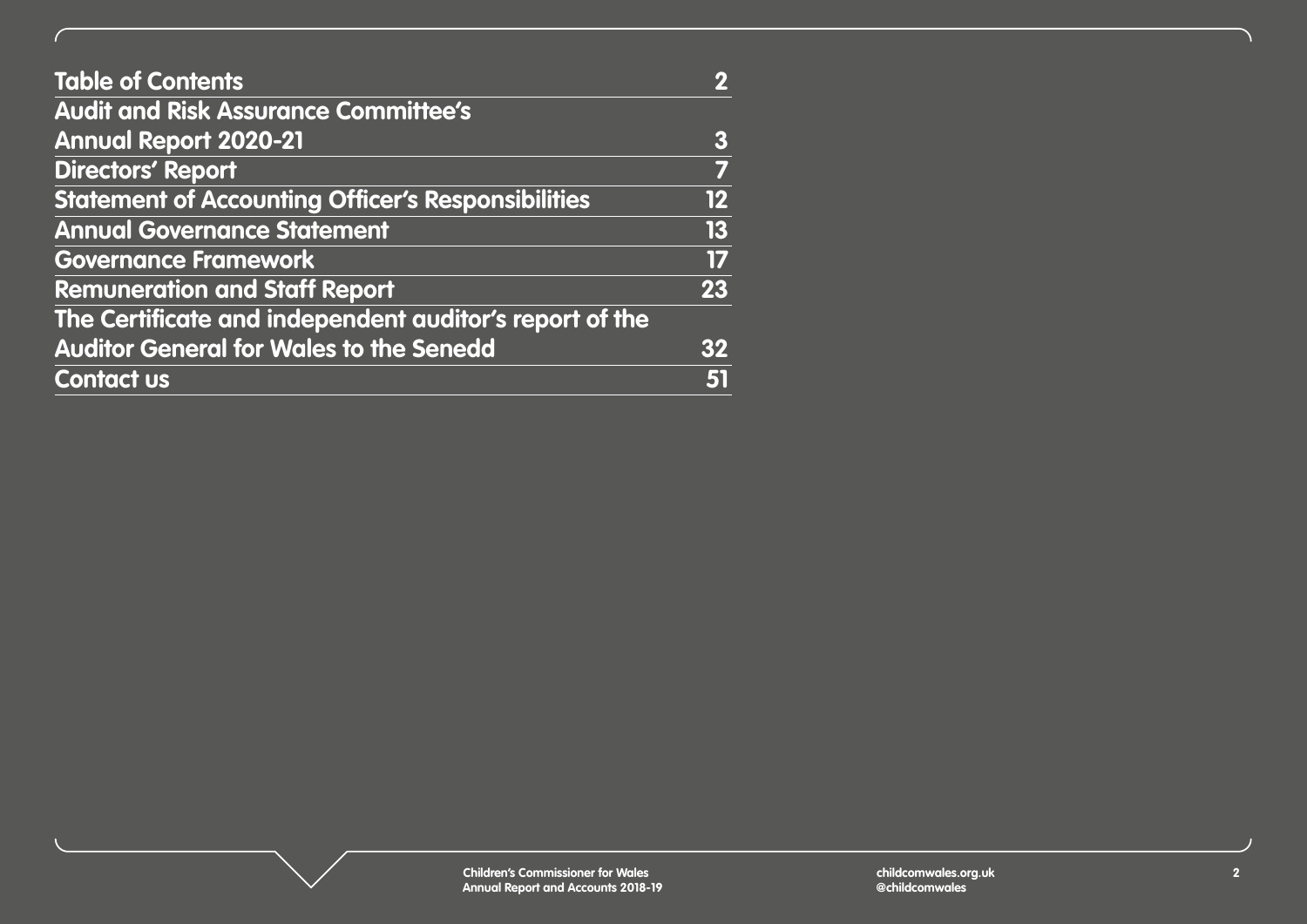# <span id="page-2-0"></span>**Audit and Risk Assurance Committee's Annual Report 2020-21**

**Under its Terms of Reference, the committee is required to produce an Annual Report summarising the work done during the year to support the Annual Accounts and Governance Statement. The Children's Commissioner's Audit and Risk Assurance Committee (ARAC) is therefore pleased to present this report for the year ending 31 March 2021.**

#### **Introduction**

The primary role of the Committee is to provide independent advice to the Children's Commissioner for Wales, to assist her to discharge her responsibilities as Accounting Officer. Reporting directly to the Commissioner, members of the Committee review the comprehensiveness of the systems of assurances put in place to meet the Commissioner's Accounting Officer needs and reviewing the reliability and integrity of those systems. In practice, members of the Committee review and challenge the assurances provided by the Commissioner's staff and by her internal and external auditors and advise her on corporate governance, risk management and internal control.

This report focuses on the Committee's work in discharging those functions this financial year, from 1 April 2020 to 31 March 2021.

To ensure the Committee complies with the Good Practice principles set out in HM Treasury's Audit and Risk Assurance Committee Handbook, members were invited to complete the National Audit Office's Audit and Risk Assurance Committee Effectiveness Checklist, the results of which have been taken into account in preparing this Annual Report.

#### **Membership**

#### **Non-executive members**

- **• Jocelyn Davies (Chair), a former Member of the National Assembly for Wales**
- **• Margaret Provis, former Senior Civil Servant**
- **• Arwel Thomas, former Senior Civil Servant**

After a successful recruitment campaign in November 2020, an additional three nonexecutive members were appointed for a period of three years. These new members strengthens the core skill base of the Committee whilst brining a range of new experiences and expertise. New members include:

- **• Jo Hendy, senior civil servant at a Welsh local authority**
- **• Julie Richards, communications consultant**
- **• Bernie Bowen-Thomson, local councillor and director of a third-sector organisation.**

#### **Commissioner's staff**

- **• Sally Holland, Children's Commissioner for Wales**
- **• Tony Evans, Head of Finance and delegated Accounting Officer**
- **• Sara Jermin, Head of Communications and Performance**
- **• Ceirios Williams, Executive Support Officer who provides Secretariat support to the Committee.**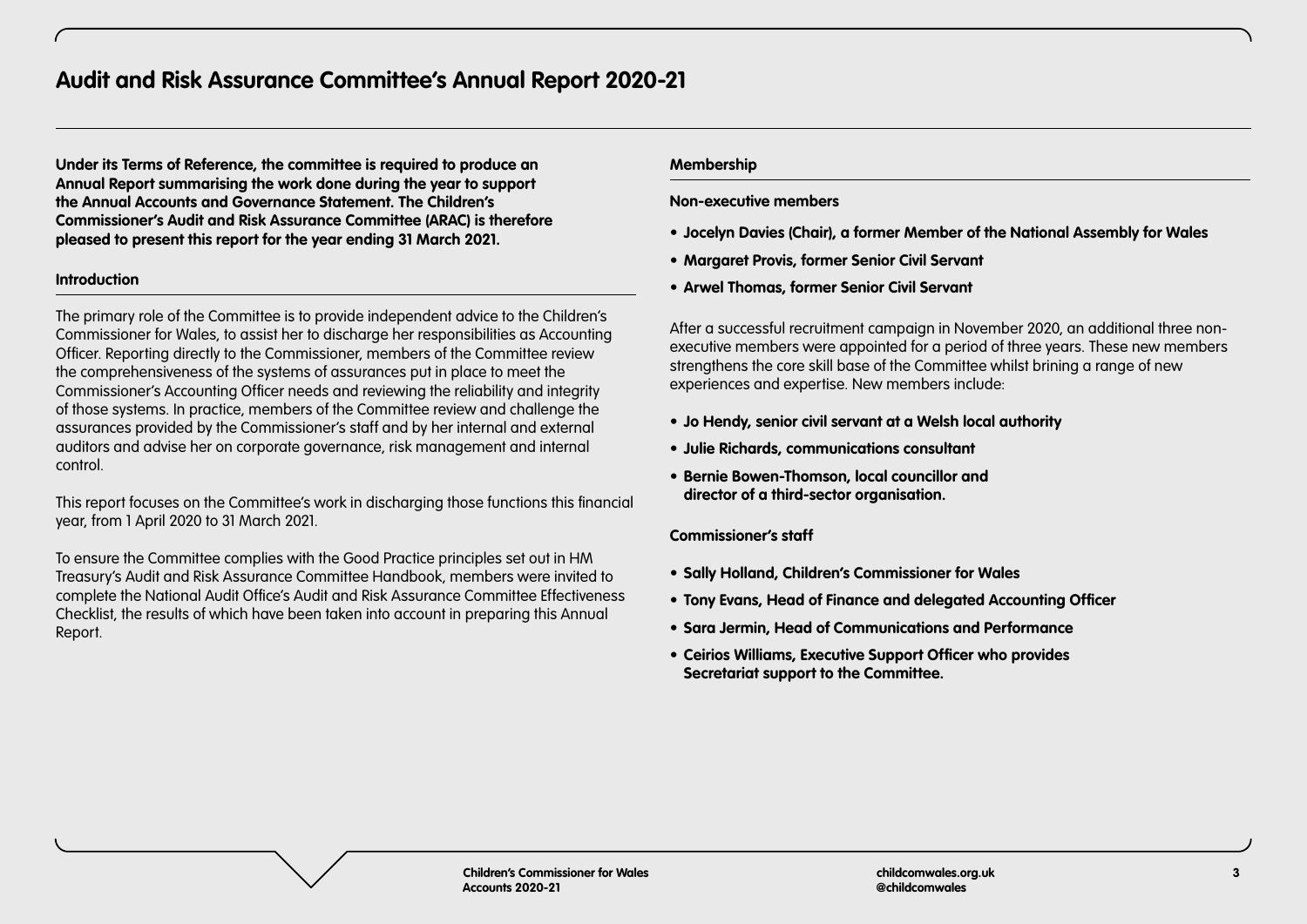## **Others**

Representatives from the Commissioner's internal auditors (for this period, Deloitte LLP), who comply with the Public Sector Internal Audit Standards and representatives from Audit Wales, (external auditors), discharging the Auditor General for Wales' statutory duties and obligations under the Code of Audit Practice.

#### **Remuneration**

Members do not receive any remuneration but can be reimbursed for out-ofpocket expenses occurred. Members submit such claims in accordance with the Commissioner's Travel and Subsistence Policy. There were no such claims during this period as all meetings were held virtually due to the Covid-19 pandemic.

# **Conflicts of Interest**

As members of ARAC, each member of the Committee completes an annual declaration of interests, held in accordance with all relevant data protection regulations. In addition, the first agenda item for any ARAC meeting allowed for the declaration of any interest specific to the agenda items for that meeting.

## **Training**

Members are invited to assess their training needs annually. This year, members, including new additions, undertook training on risk management. New members also completed a series of induction meetings with every member of the Commissioner's management team.

The training plan for 2021|22 include sessions on cyber security and data protection.

## **Meetings**

The Committee aims to meet at least four times a year. During this financial year, meetings were held in April 2020, July 2020, October 2020 and January 2021. To ensure that appropriate matters can be raised in confidence, the Chair and nonexecutive members also meet with representatives of External and Internal Auditors in private ahead of most full-Committee meetings.

## **Attendance Record**

| <b>Member</b>           | <b>Attendance level</b>              |
|-------------------------|--------------------------------------|
| Jocelyn Davies          | 4 of 4                               |
| Arwel Thomas            | 4 of 4                               |
| <b>Margaret Provis</b>  | 4 of 4                               |
| Jo Hendy                | Member since January<br>2021, 1 of 1 |
| Julie Richards          | Member since January<br>2021, 0 of 1 |
| Bernie Bowen-Thomson    | Member since January<br>2021, 1 of 1 |
| Sally Holland           | 4 of 4                               |
| Tony Evans              | 4 of 4                               |
| Sara Jermin             | 4 of 4                               |
| <b>Ceirios Williams</b> | 4 of 4                               |
| <b>Deloitte</b>         | 4 of 4                               |
| <b>Audit Wales</b>      | 3 of 4                               |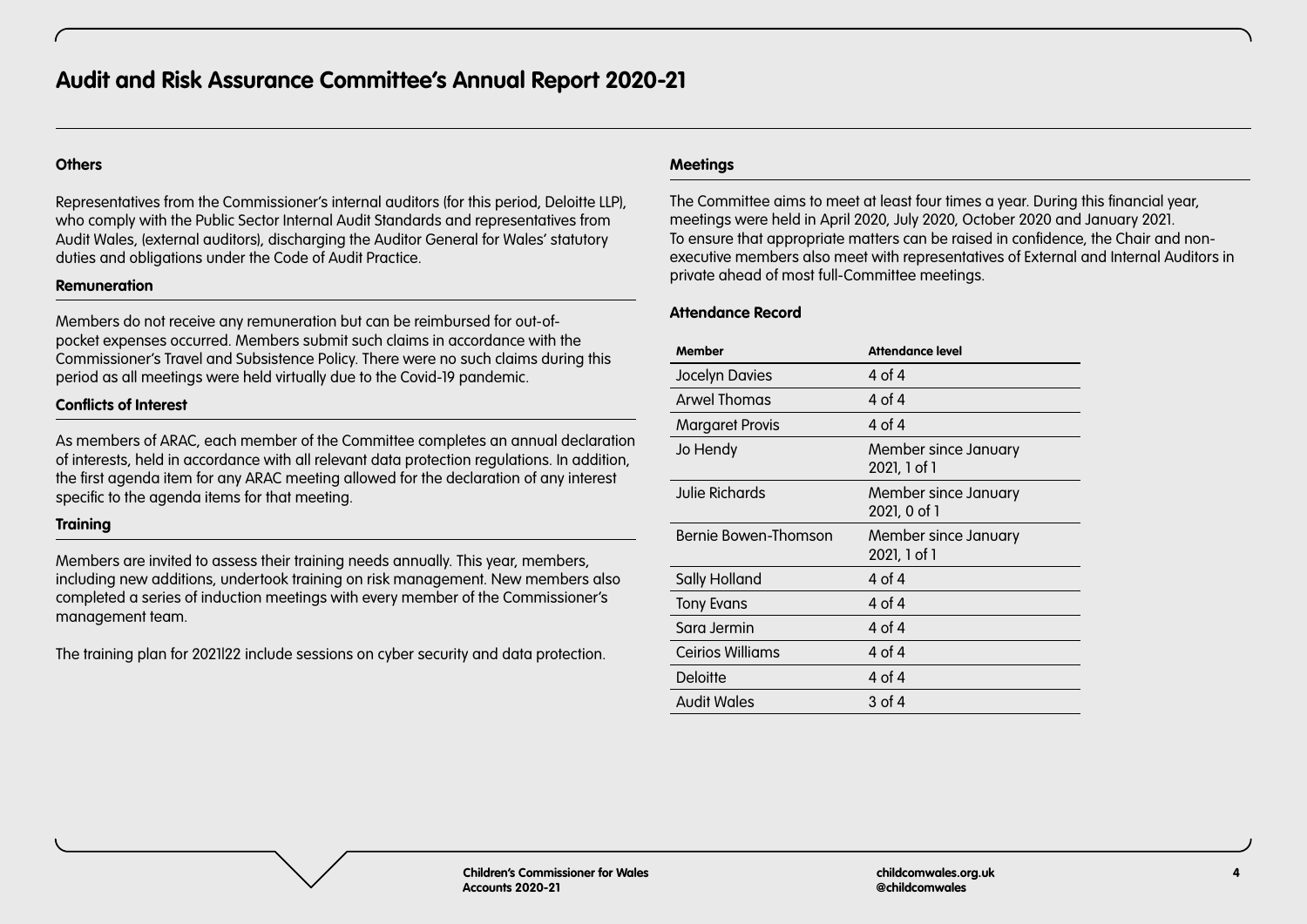# **Committee Business**

Terms of Reference, reviewed annually by members, details the Committee's remit and work plan. They were last updated and approved in July 2020 and can be accessed on the Commissioner's website. Included within the Terms are details of the Committee's standing agenda items, including:

- **• Risk Register**
- **• Finance report**
- **• Internal Audit report**
- **• External Audit update**
- **• Governance / evaluation framework**

The Committee's Chair reviews the agenda prior to its despatch to Committee members and attendees.

In addition to the routine items, the Committee reviewed the organisation's internal Risk Management Policy during the 2020|21 financial year, tracked internal and external audit recommendations, undertook a review of a complaint at Stage 3 of the Commissioner's Complaints Procedure and produced a series of recommendations all accepted by the team. Members also reviewed the Commissioner's plans to move premises and introduce a hybrid way of working.

During this unprecedented year, members agreed to implement the National Audit Office's guide for Audit and Risk Assurance Committee on financial reporting and management during COVID19 pandemic. Its purpose it to help members discharge their responsibilities and to examine the impact of the pandemic on the organisation. Quarterly reports on the main planks of the guide are now tabled by the Commissioner's team for the Committee to consider.

# **Overall Assessment**

# **External Audit**

In its Audit of Accounts Report and Management Letter for 2020|21, Audit Wales reported the Auditor General's intention to issue an unqualified audit opinion. They were satisfied for the Commissioner, as Accounting Officer, to sign off on the 2020|21 accounts.

There were no misstatements identified in the accounts, which remain uncorrected. To note, there were initially minor misstatements in the accounts; these were qualitative narrative in nature and were corrected by management.

Included within this report were their assessment of progress made against prior year recommendations – accepted in full by the Commissioner. No new recommendations were presented as a result of this year's audit. The Commissioner's team report on progress made in relation to these recommendations on a quarterly basis to the Committee.

# **Internal Audit**

Deloitte LLP, as the Commissioner's appointed internal auditors, provide independent and objective assurance to the Accounting Officer on risk management, internal control and governance. They completed a programme of audits during 2020|21, as approved by ARAC, and stated in its annual report to the Committee:

"Based on the work undertaken as detailed in our Corporate Governance and Risk Management Internal Audit Report for 2020/21, our overall assessment is that the classification of assurance for corporate governance and risk management is **substantial**."

"Based on the conclusions of our work, we can provide the Children's Commissioner for Wales with **substantial** assurance in relation to the organisation's arrangements for risk management, governance and internal control."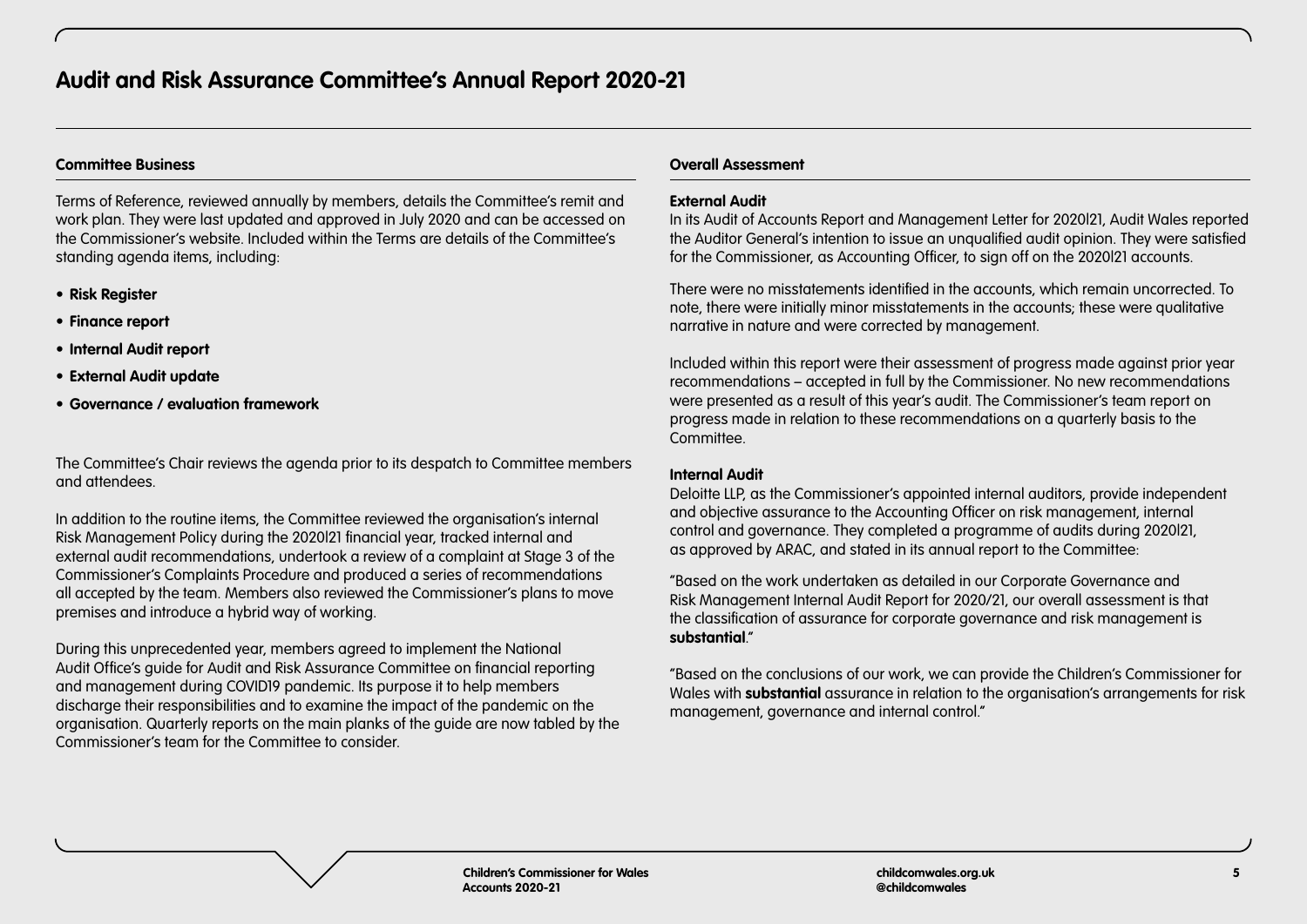Below is the statement of level of assurance achieved for each area of audit:

- **• Financial Systems: Budgetary Control: Substantial**
- **• Financial Systems: Fixed Assets: Moderate**
- **• Financial Systems: Banking and Cash Management: Substantial**
- **• Financial Systems: Civil Service Pension Arrangements: Substantial**
- **• Corporate Governance and Risk Management: Substantial**

# **Conclusion**

As a result of its work and the findings of internal and external audit, the Committee can provide the Accounting Officer with assurances that the governance, financial management and risk management arrangements in place continue to be strong and have been robust and reliable during the financial year.

This year has been a year like no other. Due to robust business continuity structures and swift, solid and safe decision making, the Commissioner's team has delivered its intended work plan, taken on additional pieces of time-critical work on behalf of children in Wales, supported staff to work safely from home, and maintained a solid control environment. Despite the challenging circumstances during this ongoing pandemic, the Committee thanks the Commissioner and her staff for being open and receptive to challenge and for the cooperative approach they have taken to the Committee's work this year. In particular, members would like to express their gratitude in how efficient and effective the Commissioner's team has been in responding positively to requests and suggestions from members whilst juggling during such an extraordinary year. Members would also like to extend their gratitude to the internal and external auditors for their constructive contribution and collaboration; we look forward to forging a constructive working relationship with the Commissioner's new internal auditors, TIAA, over the next twelve months.

Whilst we acknowledge the strength of the Commissioner's governance and financial arrangements this year, the Commissioner's team and members of this Committee always strive to improve.The committee's focus this year, as well as the core work plan commitments, will be on managing the risks relating to cyber security; succession planning to ensure swift transition to a new Commissioner in 2022; appraisal and training programme for non-executive members; the Commissioner's approach and compliance with the Cabinet Office's counter-fraud standards; evaluation of the Commissioner's response to Covid-19 pandemic and management of risks around the proposed changes to the Government of Wales Act (Budget Motions and Designated Bodies) Order 2018.

Prepared by **Jocelyn Davies, Chair**  July 2021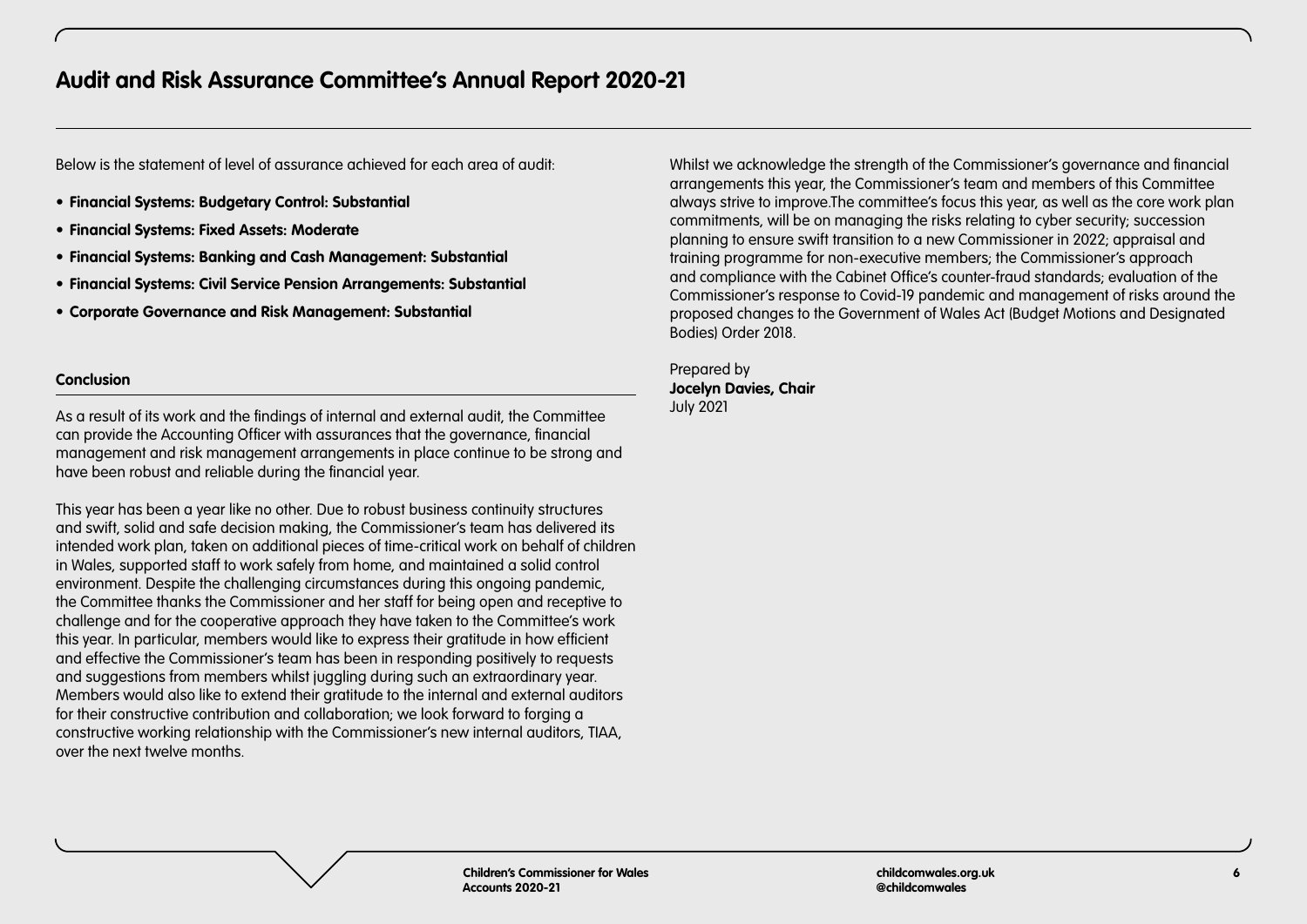# <span id="page-6-0"></span>**Introduction**

The Children's Commissioner for Wales is an independent children's human rights institution. The principal aim of the Commissioner is to safeguard and promote the rights and welfare of children. Two laws set out rules about how she can carry out her work and give her certain powers: the Care Standards Act 2000 and the Children's Commissioner for Wales Act 2001 (which amended the Care Standards Act 2000).

# **Here is a summary of the Commissioner's powers**

- **• The power to review and monitor the arrangements for complaints, whistleblowing and advocacy of defined public bodies;**
- **• The power to review the exercise of functions (powers and duties) or proposed exercise of functions of defined public bodies, including Welsh Government;**
- **• The power to examine cases, in respect of individual children;**
- **• The power to provide assistance to individual children; and**
- **• The power to make representations to the First Minister, Welsh Ministers and the Counsel General about any matters affecting the rights and welfare of children which concern her and for which she does not have the power to act.**

The Commissioner does not have the power to act in a number of defined circumstances:

- **• Matters that have not been devolved to the Welsh Government which include immigration and asylum, welfare benefits, justice and policing, and children in the military;**
- **• Where CAFCASS (the Children and Court Advisory Service) is able to act;**
- **• Where Welsh Ministers have functions in respect of family proceedings; and**
- **• From enquiring about or reporting on any matter that is or has been the subject of legal proceedings.**

Professor Sally Holland took up her post as the Commissioner from 20th April 2015, having been appointed by the First Minister, for a seven-year term. The remaining senior officers took up appointments between May 2006 and May 2017 and were appointed by the Commissioner (current and previous) under Schedule 2 paragraph 4 of the Care Standards Act 2000.

# **Senior Officers**

The following persons served as the Management Team during the year:

- **• Professor Sally Holland Children's Commissioner for Wales;**
- **• Andy Wallsgrove Head of Practice;**
- **• Sara Jermin Head of Communications and Performance;**
- **• Tony Evans Head of Finance;**
- **• Amanda Evans Head of Human Resources; and**
- **• Rachel Thomas Head of Policy and Public Affairs.**

# **Audit and Risk Assurance Committee**

Further details of the role and function of this Committee can be found within our governance statement and in the Committee's Annual Report. In summary, the Commissioner's Audit and Risk Assurance Committee provides advice and assurance in respect of corporate governance, risk management and control within the Commissioner's office and the adequacy of the internal and external audit arrangements. It meets at least bi-annually and is made-up of senior officials of the Commissioner's Office and Non-Executive members. The Non-Executive members of the Committee are:

- **• Jocelyn Davies former Member of the National Assembly of Wales**
- **• Margaret Provis former Civil Servant;**
- **• Arwel Thomas former Civil Servant;**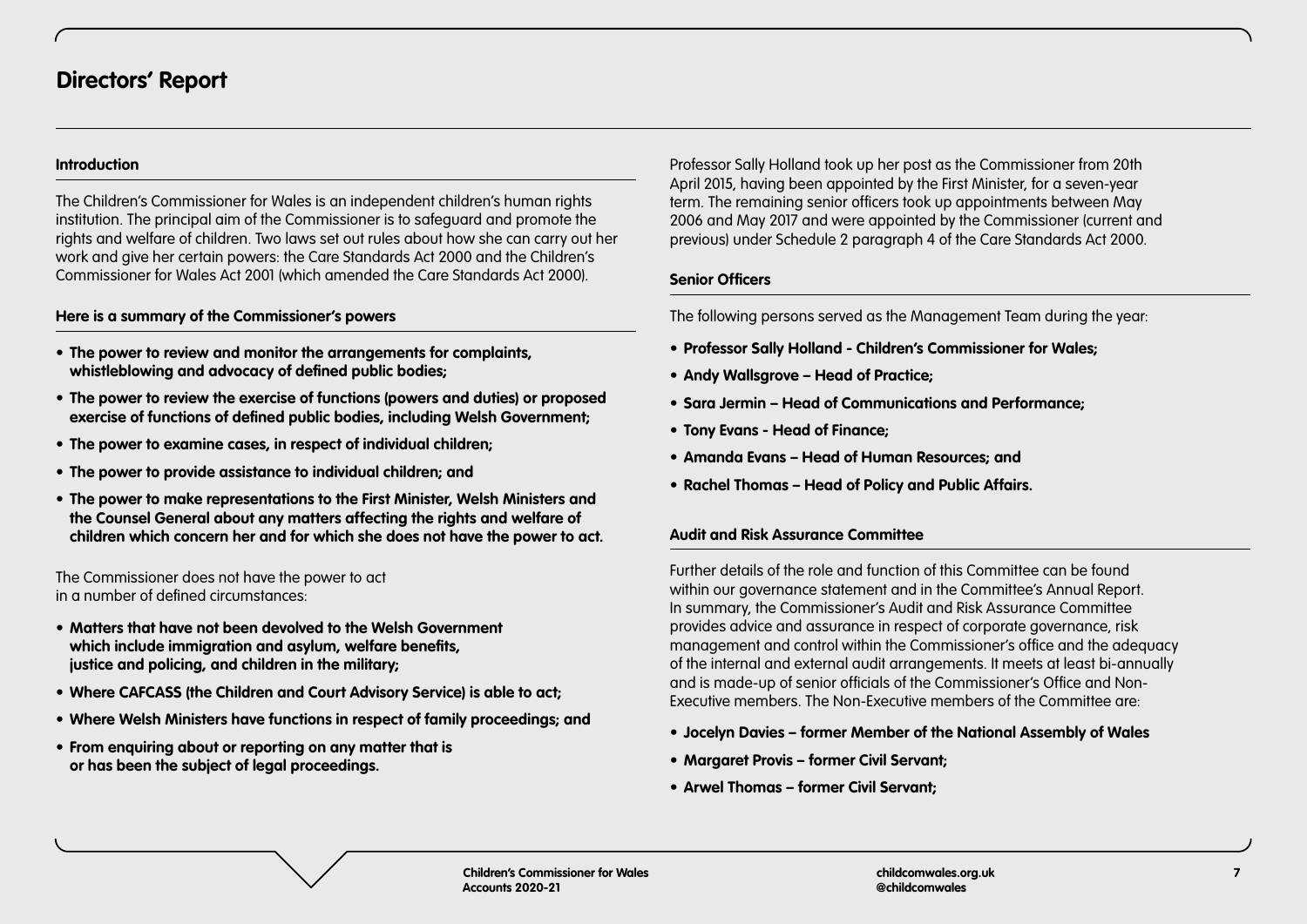# **Directors' Report**

- **• Julie Richards Independent Writer/Strategic Communications Consultant, appointed from January 2021 ;**
- **• Bernie Bowen-Thomson –Chief Executive Officer at Safer Wales, appointed from January 2021; and**
- **• Jo Hendy Chief Audit, Risk and Information Officer for Pembrokeshire County Council & Head of Internal audit for ERW and Swansea Bay City Deal, appointed from January 2021.**

Audit Wales and Deloitte, the Commissioner's current internal auditors, also take part in every meeting. During 2020-21 the Commissioner undertook a joint tender for internal audit services with the Public Services Ombudsman for Wales, the Older People's Commissioner for Wales, the Future Generations Commissioner for Wales and the Welsh Language Commissioner; a three year contract was awarded to TIAA Ltd, starting in April 2021.

# **Funding**

The Children's Commissioner for Wales is independent of, but funded by the Welsh Government. In 2020-21 the Commissioner received £1.580 million (2019-20: £1.580 million) to fund the Commissioner's activities.

# **Format of the Accounts**

These financial statements have been prepared in accordance with Paragraph 7(2) Schedule 2 of the Care Standards Act 2000 and the Accounts Direction issued by Welsh Ministers. A copy of that direction can be obtained from Children's Commissioner for Wales, Oystermouth House, Charter Court, Phoenix Way, Swansea, SA7 9FS.

These accounts have been prepared for the period from 1st April 2020 to 31st March 2021 and reflect the assets, liabilities and resource outturn of the Children's Commissioner. These financial statements have been prepared in accordance with the Government's Financial Reporting Manual (FReM) issued by HM Treasury. The accounting policies contained in the FReM apply International Accounting Standards (IFRS) as adopted or interpreted for the public sector context.

#### **Results for the Year**

The Statement of Comprehensive Net Expenditure shows expenditure, for the period, of £1.700 million (2019-20: £1.644 million). The planned higher expenditure in this period was due to the need to increase the provision for dilapidations, expenditure associated with supporting our team to work effectively and safely at home and funding the Commissioner's two Coronavirus and Me surveys. The general fund balance as at the year-end is £51,000 (2019-20: £171,000).

During March 2020 the UK Government and the Welsh Government introduced "lockdown" arrangements in order to deal with the COVID19 Pandemic. The Commissioner and her staff have complied with the requirements and all staff have been working from home since March 2020. The Commissioner has ensured that the organisation has maintained adequate governance and management arrangements throughout, whilst also ensuring that the health and wellbeing of staff is maintained and monitored. The Commissioner and her Management Team continue to monitor the arrangements and give due consideration to the guidance issued by the Welsh Government concerning the pandemic. During the period 2020-21 the team completed a number of high profile outcomes which are reported in detail in the Commissioner's Annual Report. Listed below are some of our main achievements during this period:

- **• Engaged directly with at least 694 children and young people across Wales at online events, workshops and meetings**
- **• Gathered the views of 44,000 children and young people across Wales through our 'Coronavirus and Us' surveys**
- **• Held focus groups with 55 young people across Wales in a 'listening day' in November to assess the impact of the October 'firebreak' restrictions in Wales**
- **• Gathered the views of 167 head teachers and college principals in one week in January on digital inclusion**
- **• Hosted online children's rights lessons for 864 children and young people**
- **• Secured nearly 10,000 votes in the country's first parallel Senedd election for 11-15 year olds.**
- **• Hosted training sessions on children's rights for over 800 participants**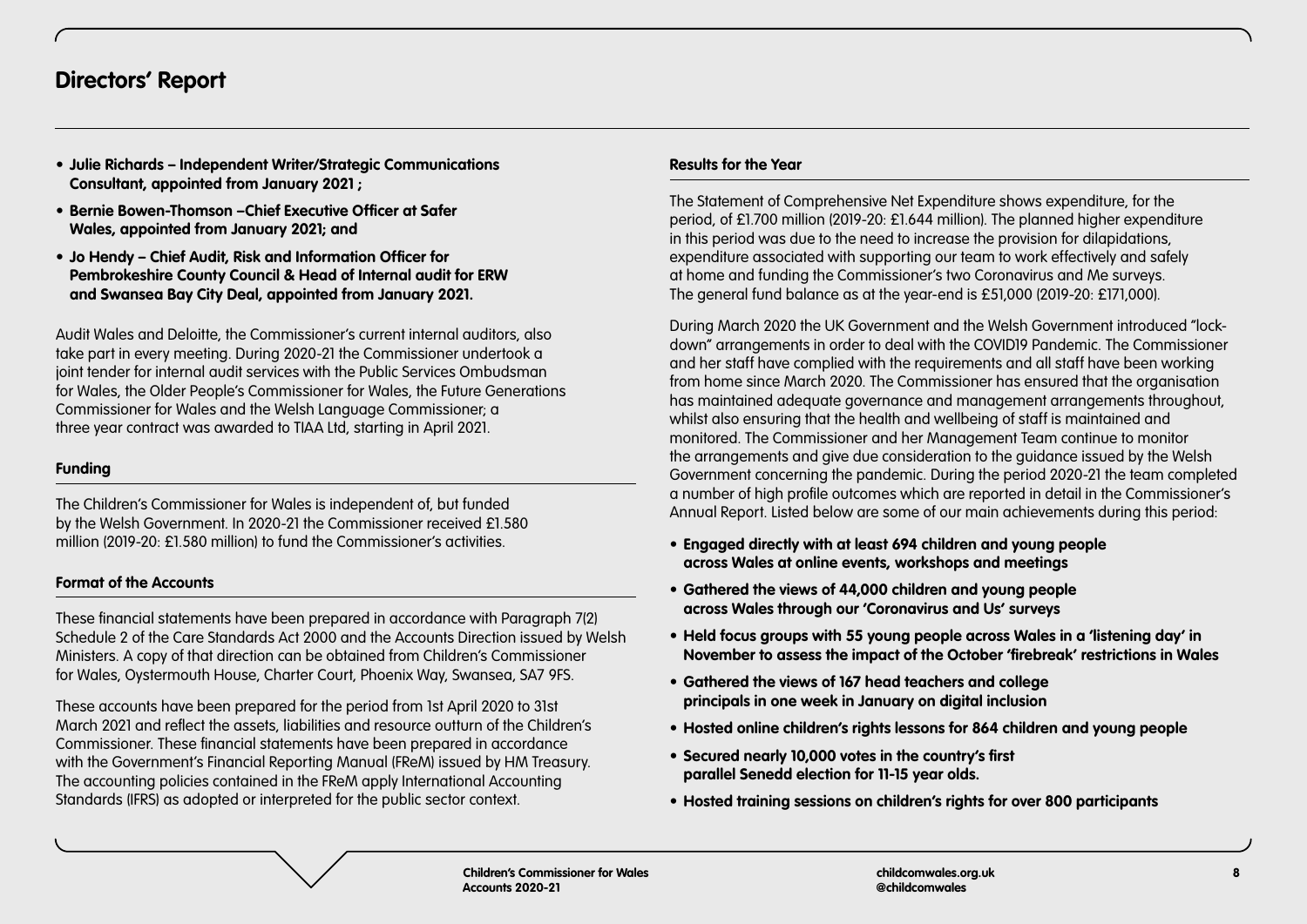# **Directors' Report**

- **• Responded to at least 30 Senedd, Welsh Government and other organisations' consultations, creating tangible change in a number of new policies and legislation.**
- **• Published 11 thematic reports on topics ranging from inclusion in the foundation phase to a report to the UN Committee on the Rights of the Child.**
- **• Managed 663 cases through our Investigations and Advice service**
- **• Secured at least 449 pieces of broadcast and print coverage for the organisation**
- **• Worked with at least 148 working groups and organisations on a range of children's rights issues and increased our engagement with some critical organisations, including education consortia, third sector organisations and teaching unions**

During 2020-21 the Commissioner's staff changed to 21.26 (whole time equivalent) from 21.76 (whole time equivalent) members of staff, which includes full time and part time employees.

# **Learning and Development**

We've included further details of our work relating to learning and development in our governance statement. In brief, the Commissioner continues to invest in the provision of learning and development opportunities for staff.

Through the Commissioner's Performance Development Framework all staff are asked and supported to identify personal development needs and record these needs on a Personal Development Plan. As an organisation, we are committed to investing time and resources in the development of everyone who works here and the development of clear systems and structures to support the way we work. We know that establishing a shared understanding about what is to be achieved, and everyone understanding their role within that, enables people to deliver on behalf of the organisation and for children and young people in Wales. The Performance Development Framework links individual performance and development to the strategic objectives of the organisation. We know that people make their best contribution and provide the highest quality of work when they have clear, meaningful and challenging

work to do. We also know that planning our work and reflecting on what went well and what could be different in the future enables individuals to grow and improve in their practice. In addition to personal development, the organisation provides an Office wide learning and development programme for all employees each financial year. These meet its obligations concerning learning and development that is either dictated by statute or is considered essential for all staff groups to meet the needs of the annual work plan, covering topics, for example, on Child Protection and Safeguarding.

## **Staff Consultation and Engagement**

The accountability and governance structures described in this document helps to make our workplace a safe, productive and enjoyable place to be. In addition, our collaborative workplace culture significantly contributes to our success as a high performing and successful Team. We believe that our sustained focus on employee engagement as well as staff consultation, over recent years, has been key in developing more progressive people management practices.

The Commissioner and her Management Team work collaboratively wherever possible with staff on major changes to the organisation and organisational development priorities. This is achieved through a variety of methods including our well-established project management approach to work, regular all staff meetings (Fika), surveys, and working groups such as the Well-being Group, long with whole team development days. In addition, we have established practice where all staff are provided with opportunities as individuals and in groups to contribute to the development of the Commissioner's three-year strategic plan and annual work plans.

## **Staff Absences**

During 2020-21 the sickness absence rate within the Commissioner's office was 1.21 percent (2019-20: 4.1 percent), based as a percentage of the total available working days.

**Children's Commissioner for Wales Accounts 2020-21**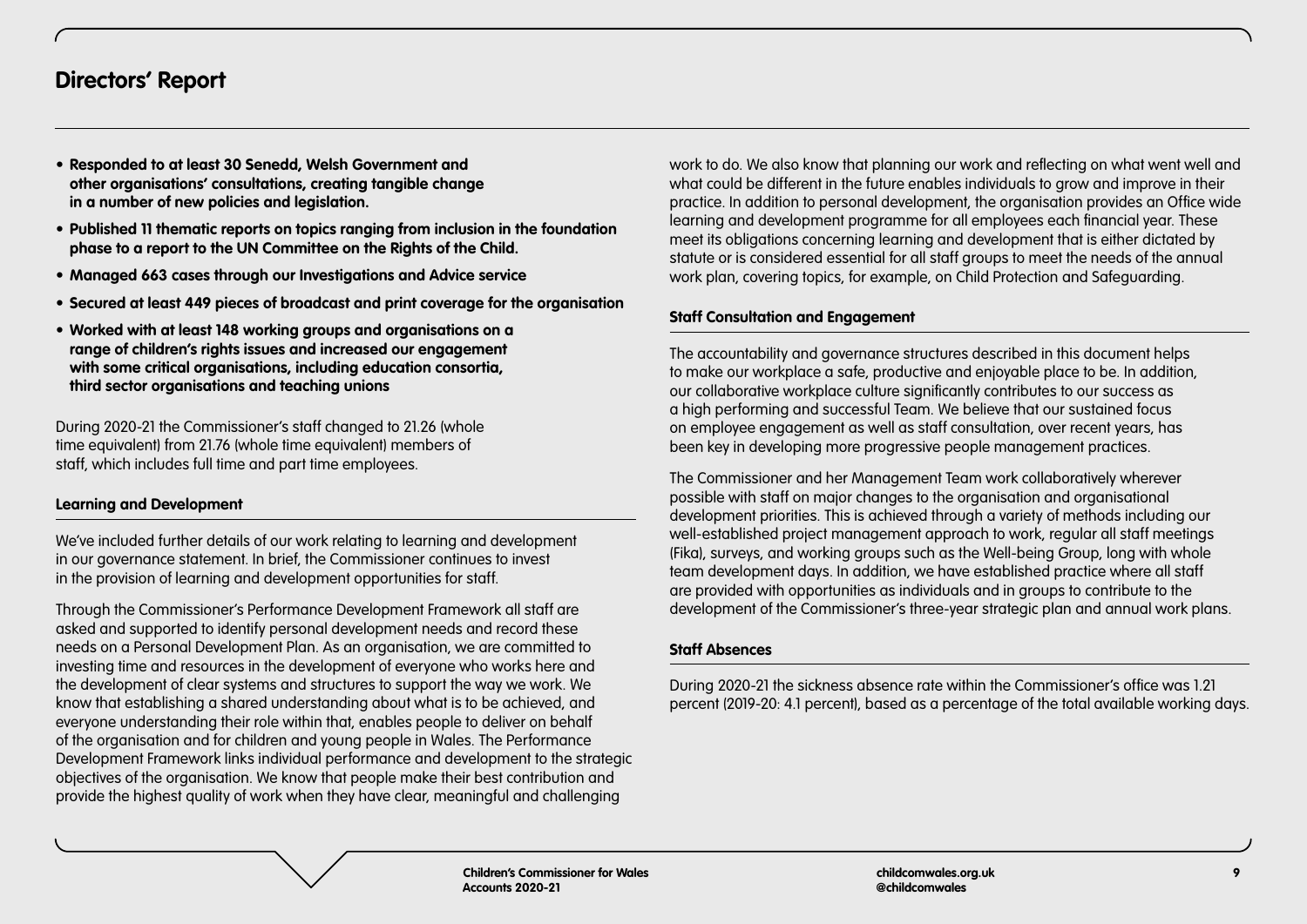# **Sustainability**

As member of the Future Generation Commissioner's Advisory Panel and as a public body in Wales, the Commissioner is committed to the principles as outlined in the Wellbeing of Future Generations (Wales) Act 2015, which are:

- **• A prosperous Wales;**
- **• A resilient Wales;**
- **• A healthier Wales;**
- **• A more equal Wales;**
- **• A Wales of cohesive communities;**
- **• A Wales of vibrant culture and thriving Welsh language; and**
- **• A globally responsible Wales.**

The Commissioner is also committed to minimising her organisation's impact on the environment wherever possible and seeks to reduce its impact via the following steps:

- **• Stationery and office resources: staff are encouraged to minimise their use of office consumables whenever possible. Printing and photocopying are kept to the minimum;**
- **• Travel: where practical, meetings are held using video conferencing wherever possible. More than 90 percent of the Commissioner's official journeys are carried out by train or bicycle and she encourages her staff to do the same;**
- **• Energy: the Commissioner encourages all staff to be energy conscious and consider ways of reducing their carbon footprint; and**
- **• Waste disposal: the Commissioner is committed to recycling all waste.**

During 2020-21 all staff worked from home, substantially reducing carbon emissions from commuting and attending meetings, which now took place virtually. Additionally, the office became almost paper-less, with our finance systems becoming fully electronic at the start of 2020-21. Our move in July 2021 to a modern office, close to a mainline

railway station, is expected to reduce our carbon footprint substantially and we will be continuing many new ways of working learned rapidly during the pandemic.

Section 6 of Part 1 of the Environment (Wales) Act puts in place a Biodiversity and Resilience of Ecosystems Duty for public authorities. In 2019-20 we developed a plan in accordance with the four pillars of our performance framework (which covers children and young people, the Commissioner's staff, organisational processes and financial stability/value for money) in response to that duty. The plan is discussed every six months by management team and each task within that plan is owned by a member of management team. You can read a copy of the plan on our website, under 'publications'.

# **Equal Opportunities**

All applications for employment with the Children's Commissioner for Wales are considered on the grounds that all job applicants should have equal opportunity for employment and advancement on the basis of their ability, qualifications and suitability for the work. No job applicant or employee should receive less favourable treatment on grounds of race, colour, sex, sexual orientation, age, marital status, disability, religion, family/domestic responsibilities or working patterns, nor should any individual be disadvantaged by conditions or requirements which cannot be shown to be justifiable.

During 2020 the Commissioner established an equalities action group, with a particular focus on race, which is already taking steps to enable us to further diversify our organisation.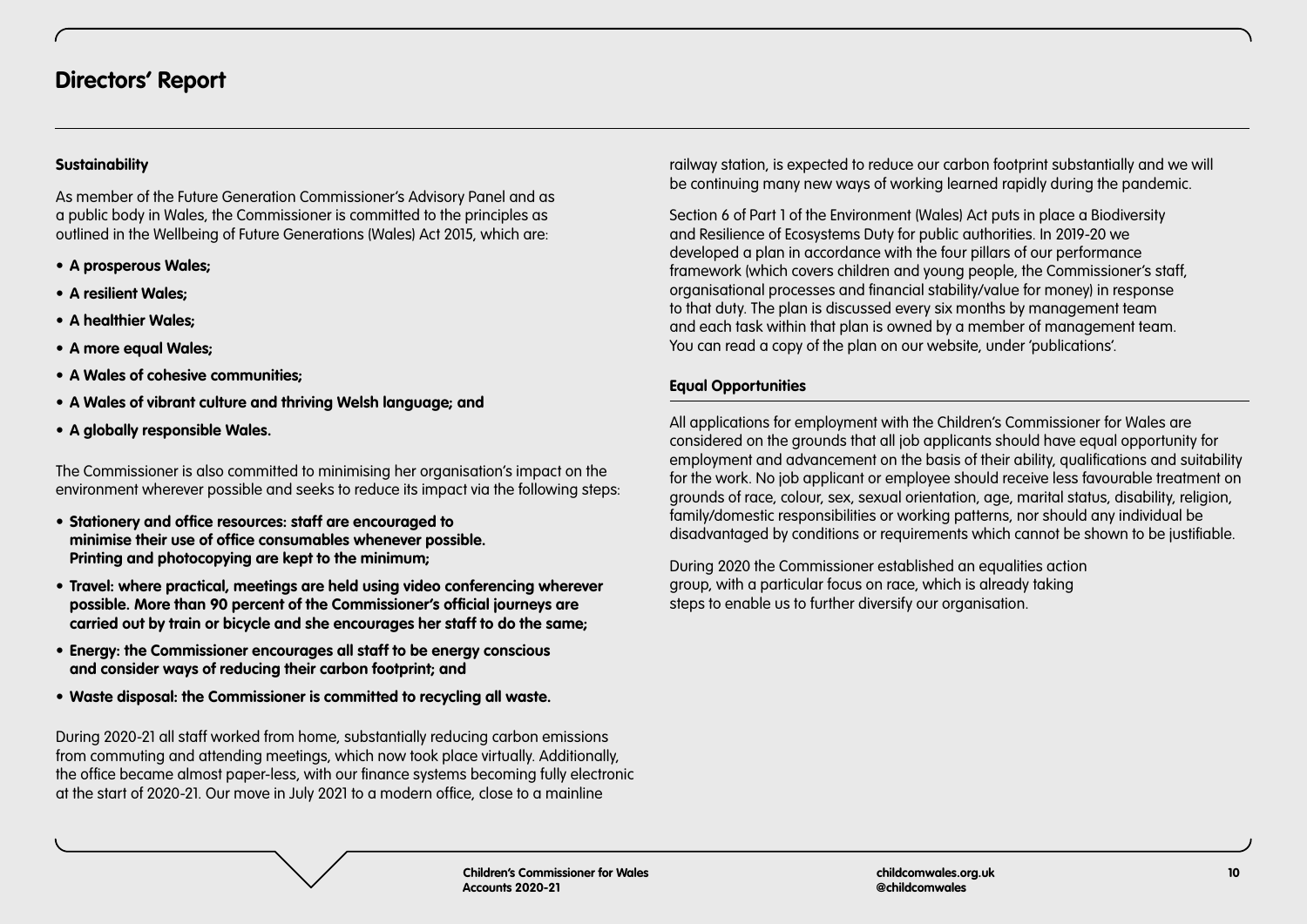## **Auditors**

The Children's Commissioner for Wales' accounts are examined and certified by the Auditor General for Wales in accordance with paragraph 9 of Schedule 2 to the Care Standards Act 2000.

Deloitte LLP provides internal audit services for the Commissioner.

During the period no remuneration was paid to the auditors for non-audit work.

## **Disclosure of Information to the Auditors**

So far as the Commissioner is aware, there is no audit information of which the auditors are unaware; and the Office has taken all the steps that it ought to have taken to make itself aware of any relevant audit information and to establish that the auditors are aware of that information.

# **Personal Data Related Incidents**

All incidents involving personal data are reported to Management Team and to the Audit and Risk Assurance Committee. We abide by all guidance issued by the Information Commissioner's Office (ICO) including whether escalation of an incident to them is necessary. During 2020-21, we reported one incident to the ICO. Upon reviewing, the ICO were satisfied with our swift actions and approach to the incident and confirmed that no further action was required. Whilst the ICO concluded that no further action would be taken, an internal lessons learned exercise was undertaken with action points being taken forward.

# **Events since the End of the Financial Year**

There have been no events since the end of the financial year that affect the understanding of these financial statements.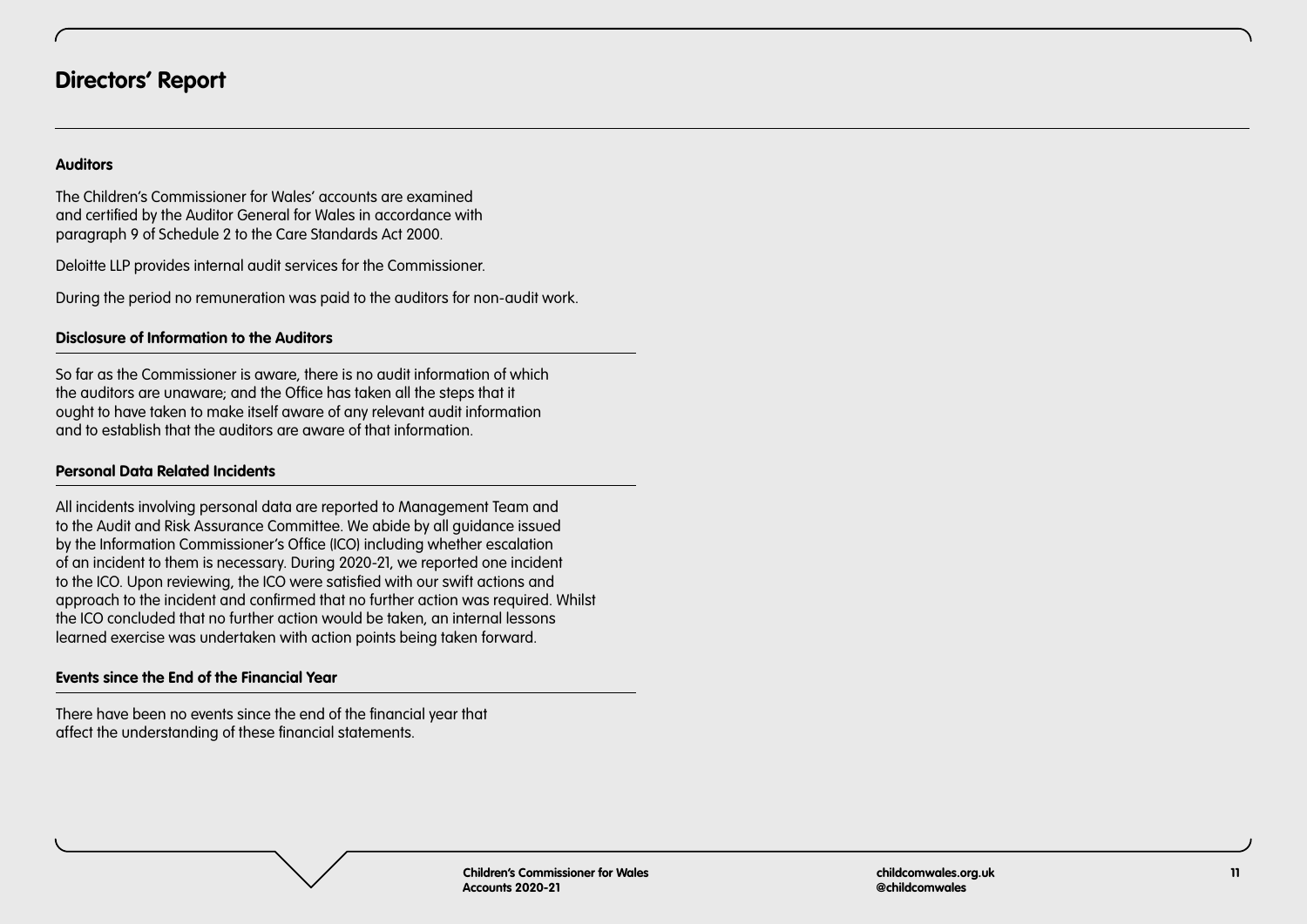<span id="page-11-0"></span>Under Schedule 2 of the Care Standards Act, Welsh Ministers have directed the Children's Commissioner for Wales to prepare for each financial year a statement of accounts in the form and on the basis set out in the Accounts Direction. The accounts are prepared on an accruals basis and must give a true and fair view of the state of affairs of the Children's Commissioner for Wales and of its income and expenditure, changes in taxpayers' equity and cash flows for the financial year.

In preparing the accounts, the Accounting Officer is required to comply with the requirements of the Government Financial Reporting Manual and in particular to:

- **• observe the Accounts Direction issued by Welsh Ministers, including the relevant accounting and disclosure requirements, and apply suitable accounting policies on a consistent basis;**
- **• make judgements and estimates on a reasonable basis;**
- **• state whether applicable accounting standards as set out in the Government Financial Reporting Manual have been followed, and disclose and explain any material departures in the financial statements; and**
- **• prepare the financial statements on a going concern basis.**

The Commissioner is the Accounting Officer for her office by virtue of paragraph 10 of Schedule 2 to the Care Standards Act 2000. The responsibilities of the Accounting Officer, including responsibility for the propriety and regularity of the public finances for which the Accounting Officer is answerable, for keeping proper records and for safeguarding the Children's Commissioner for Wales' assets, are set out in an Accounting Officers' Memorandum issued by HM Treasury.

As the Accounting Officer, I have taken all the steps that I ought to have taken to make myself aware of any relevant audit information and to establish that the Children's Commissioner for Wales' auditors are aware of that information. So far as I am aware, there is no relevant audit information of which the auditors are unaware.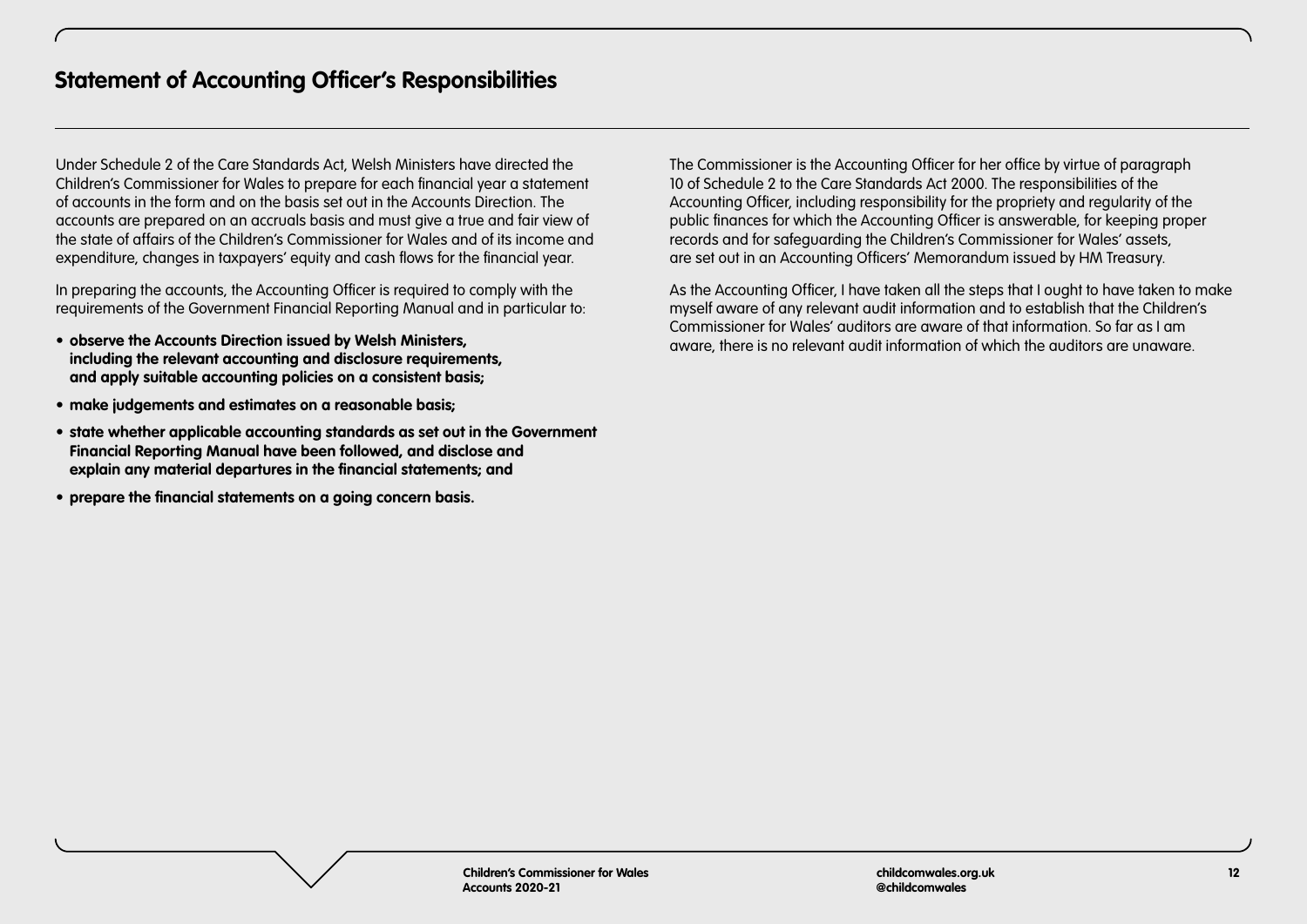<span id="page-12-0"></span>This Statement by the Children's Commissioner for Wales sets out the basis on which the organisation has been established, the way in which it is governed and managed and how it is accountable for what it does.

## **Role of the Children's Commissioner for Wales**

Established by the Care Standards Act 2000, the Children's Commissioner for Wales is an independent human rights institution. The Commissioner's remit is laid down in the Children's Commissioner for Wales Act 2001, which amended the Care Standards Act 2000. The principal aim of the Commissioner is to safeguard and promote the rights and welfare of children. This must be the Commissioner's overriding objective when undertaking her functions.

A summary of the Commissioner's powers is available **[here](https://www.childcomwales.org.uk/wp-content/uploads/2017/10/CCfWPowersPaper_Final_E.pdf)**.

## **Current post holder**

I took up post as the Commissioner on 20 April 2015, having been appointed by the First Minister for a seven-year term.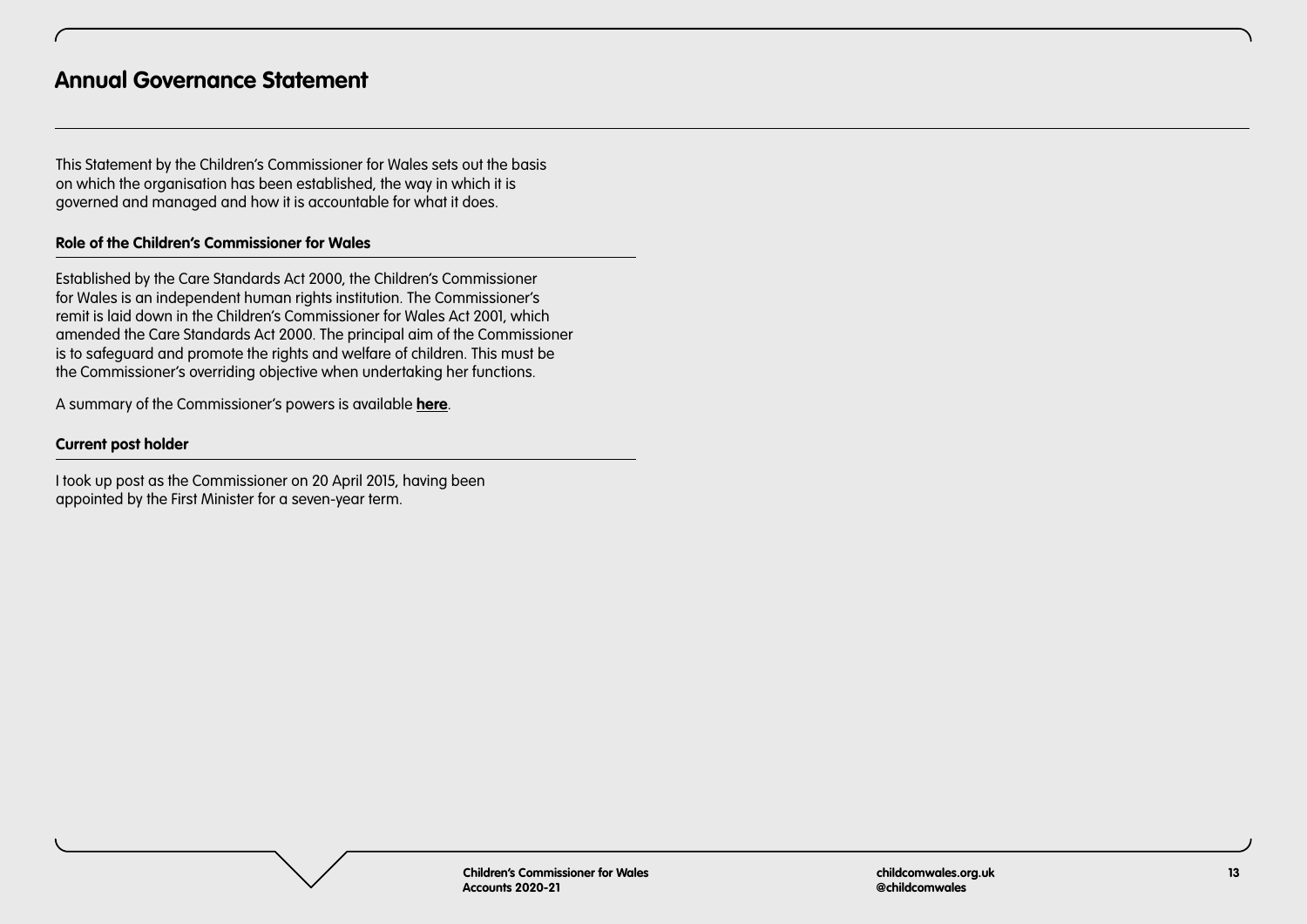#### **Governance Structure**

Below is a description of our governance structure. Further details about the membership of each group, attendance and respective terms of reference can be accessed on our website.

# **Sally Holland – Children's Commissioner for Wales**

**• Corporation Sole**

**• Accounting Officer**

# **Management Team (MT)**

**Comprising: Head of Communications & Performance, Head of Practice, Head of Finance, Head of Policy & Public Affairs, Head of Human Resources. Chaired by the Commissioner.**

The MT's primary purpose is to provide the Commissioner with support and advice on the strategic direction of the organisation, including contributing to the development of strategic aims and annual work plans. The MT is also responsible for the strategic leadership of the organisation, managing the operational, day-to-day running of the office in line with the organisation's values.

# **Commissioner's Advisory Panel and Young People's Panel**

**Commissioner's Advisory Panel & Young People's Panel, comprising 10-12 adult members & 2-4 young people**

# **Young People's Panel, comprising 18 members aged 11–18**

Provide independent advice, support, scrutiny and challenge to the Commissioner and her staff, so as to secure the effective delivery of the Children's Commissioner's statutory responsibilities and to act as a critical friend and sounding board for the Commissioner and her staff regarding policies and proposals, informing the policy and strategic priorities.

# **Audit and Risk Assurance Committee**

#### **Comprising: 4–6 Non-Executive members**

Advise the Commissioner on the strategic processes for risk, control and governance, accounting policies, the accounts, and the planned activity and results of both internal and external audit.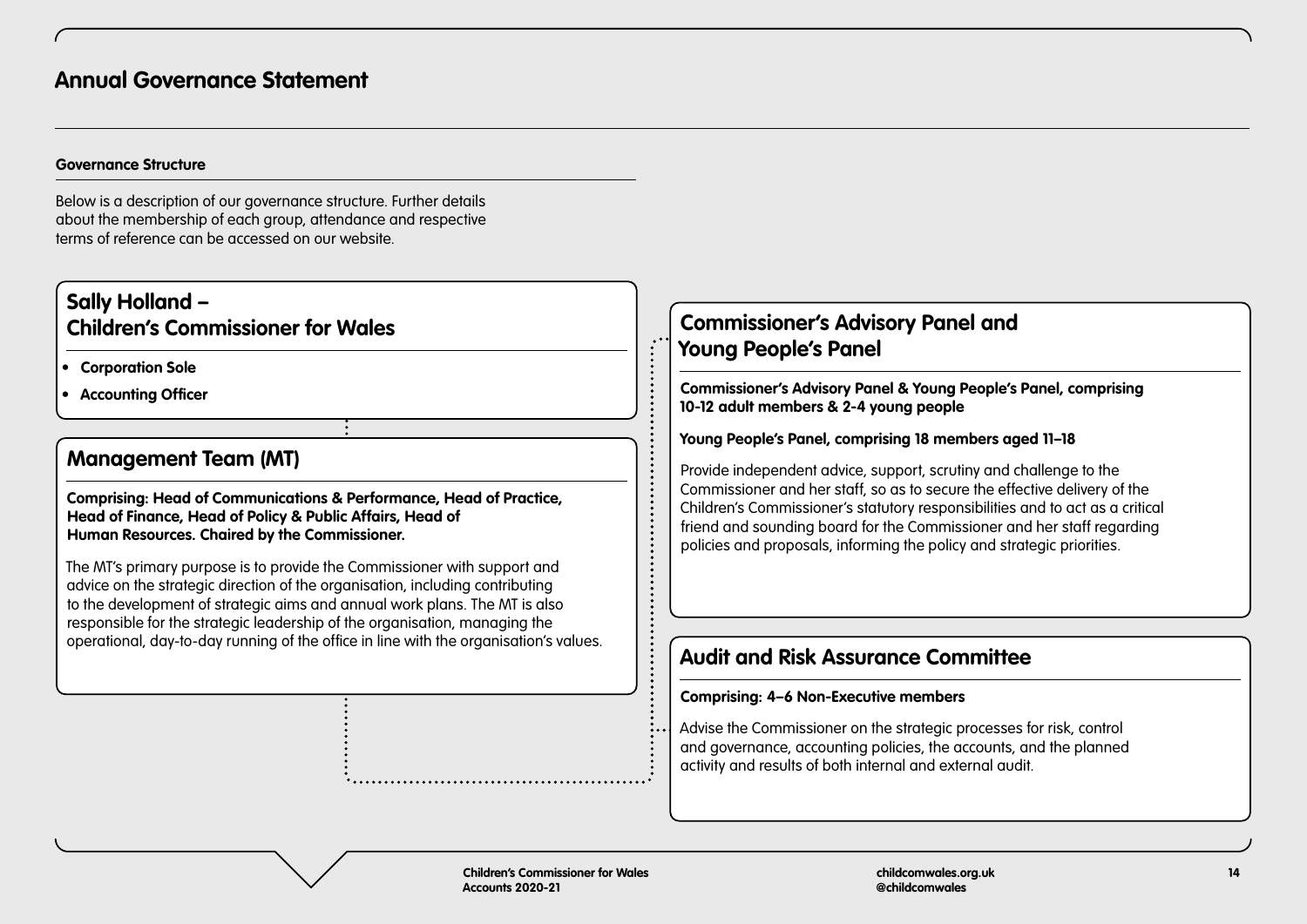Advisory Panels: these are non-statutory panels, whose main role is to provide independent advice, support and challenge to the Commissioner and her staff. Head to the Annual Report to read more about their programme of work this year.

Audit and Risk Assurance Committee: to find out more about the role, remit and work of this Committee, please head to the Annual Report where you'll also be able to read the Committee's annual report.

As a public office in receipt of public funds, I am committed to implementing rigorous and transparent accountability and decision-making systems.

My governance framework comprises the systems, processes and values by which the organisation is directed and controlled. I am required to explain the governance structure within my organisation and to ensure it meets the requirements of the Corporate Governance Code and 'The Orange Book: Management of Risk'.

In this section I detail the extent to which the organisation lives up to these standards and provides evidence that the governance arrangements are working as intended across the organisation. To provide further assurance, in accordance with the Public Sector Internal Audit Standards, our corporate governance arrangements have been subject to internal audit by our consultants, Deloitte. Their overall assessment in 2020|21 is as follows:

"Based on the work undertaken as detailed in our Corporate Governance and Risk Management Internal Audit Report for 2020-21, our overall assessment is that the classification of assurance for corporate governance and risk management is **substantial**."

#### **Impact of Covid19 pandemic on the organisation**

The pandemic, which began taking hold across the globe in early 2020, has turned our world upside down. We have experienced changed on an unimaginable scale in every aspect of our lives. Throughout the year, we have sought to use our position of influence to ensure children and young people were, and continue to be, front and centre of the Welsh Government's response. We have also had to focus on a complete shift in how we work.

As a result of robust business continuity procedures, we were thankfully able to adapt to full home working by all members of staff without a day of delay.

We have followed Welsh and UK Governments' advice and instruction throughout the pandemic and suspended all face-to-face contact with children, young people and others. All members of staff have been equipped to work full time from home, and necessary health and safety measures have been taken to ensure the set-ups and the security of home stations are adequate.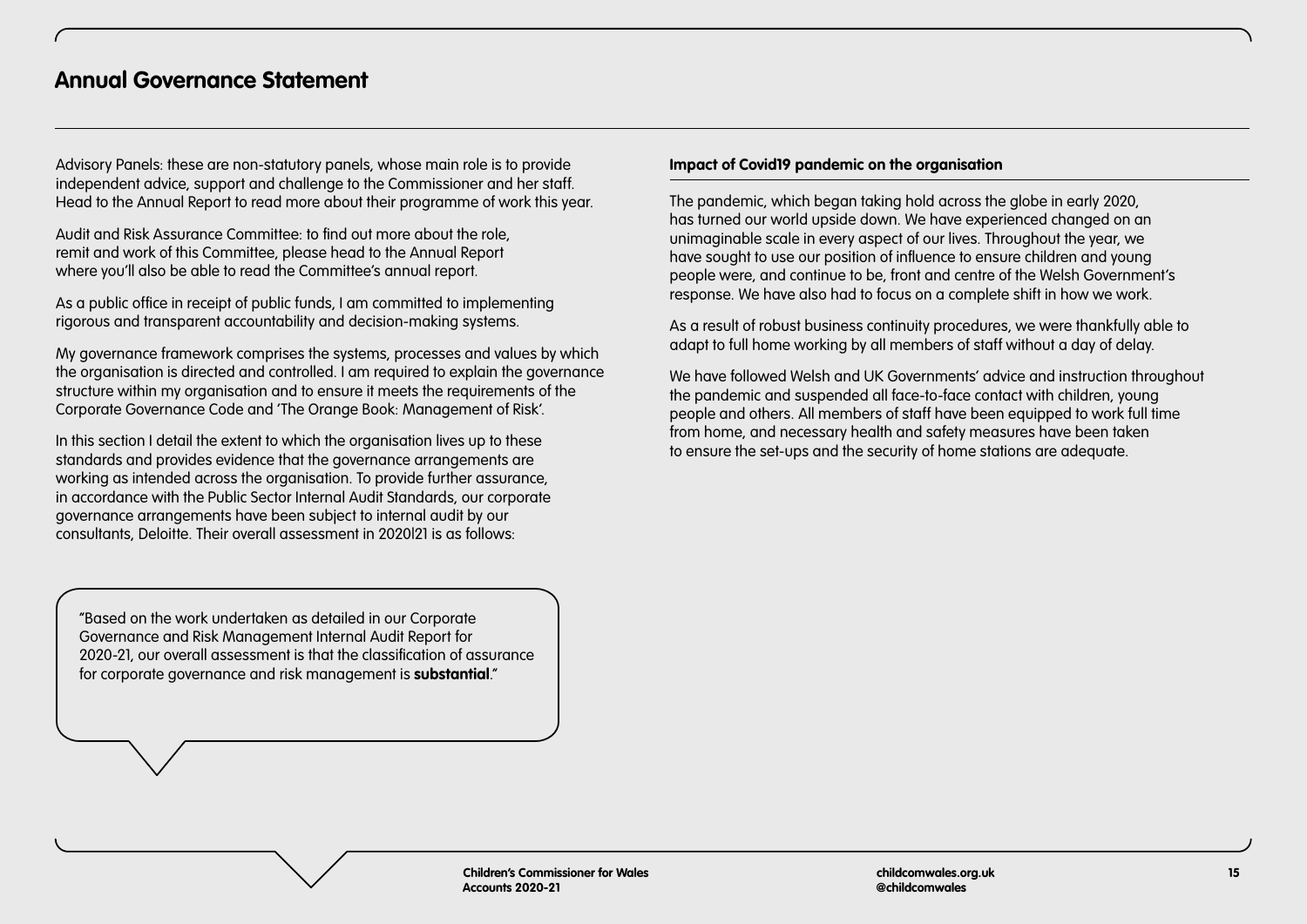In September 2020, six months into new working arrangements, we published **['Coronavirus and Us'](https://www.childcomwales.org.uk/publication/coronavirus-and-us/)** report which outlined our response as an organisation to the pandemic. Highlights include:

# **1. Staff**

- a. Supporting staff with various caring responsibilities to work flexibly during strict lockdown measures, including school building closures;
- b. Usual levels of supervision maintained for all staff;
- c. Our wellbeing warriors have checked in regularly with staff and began recording a staff podcast as a way of keeping in touch;
- d. Management Team met weekly in addition to its monthly meeting, to ensure rapid response to key issues, concerns and risks.

# **2. Programme of work**

- a. Delivered all our commitments outlined in our 2020-21 work plan, drafted and approved prior to the Covid-19 pandemic;
- b. Took on new additional pieces of work to ensure the views and experiences of children and young people were heard and acted upon during the pandemic, including two large-scale consultation of over 40,000 children and young people aged 3-18;
- c. Adapted our ways of reaching out to children and young people including monthly discussions with our young people's advisory panel;
- d. Hosted every scheduled meeting of Audit and Risk Assurance Committee and our Advisory Panels remotely.

## **3. Infrastructure**

- **• Investment in a new telephone and VC system, accessible to all staff remotely;**
- **• Ensure necessary adaptations were made following individual assessments of every staff member's needs;**
- **• Investment in cyber security measures as a result of a widening of our staff network.**

Whilst the rates of infection and mortality are decreasing, the pandemic remains an active threat to lives in Wales. We remain working from home and children and young people continue to face obstacles in their daily lives. We believe the following risks remain in place for us to actively consider and manage:

- 1. **Income**: squeeze on public finances resulting from the pandemic, which may impact on our future funding;
- 2. **Cyber security:** the ever-increasing risk of cyber security threats, including the additional aspect of a dispersed network due to remote working;
- 3. **Capacity of the public service in Wales, including the Welsh Government:** to deliver the changes we want to protect children's rights in Wales, as outlined in out three-year strategic plan.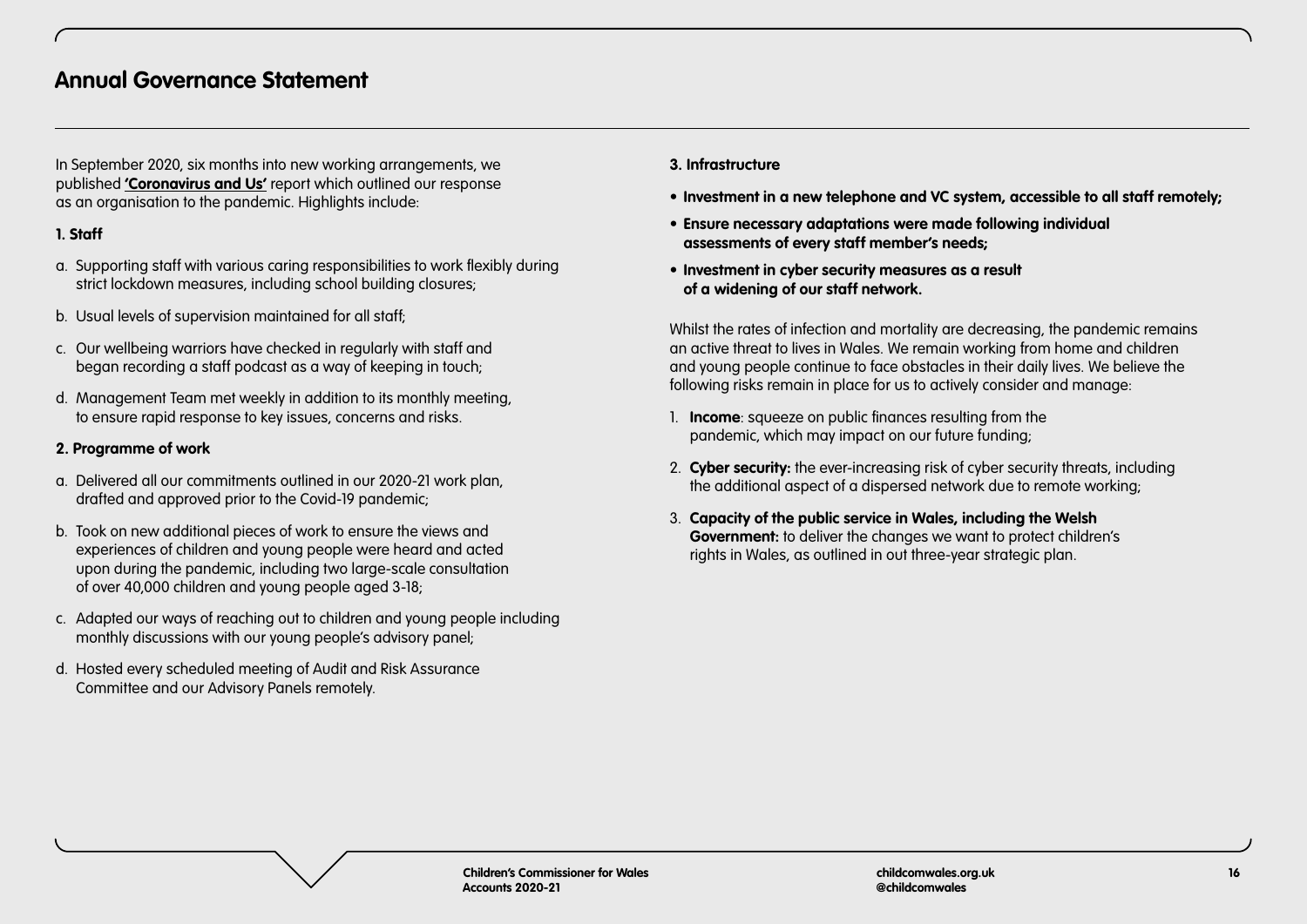<span id="page-16-0"></span>

**\* Within our governance framework, the Commissioner is defined as our governing body – the body with overall responsibility for directing and controlling an organisation. At the Commissioner's office, the Commissioner has delegated some responsibilities to members of her management team, all of which are outlined in our scheme of delegation.**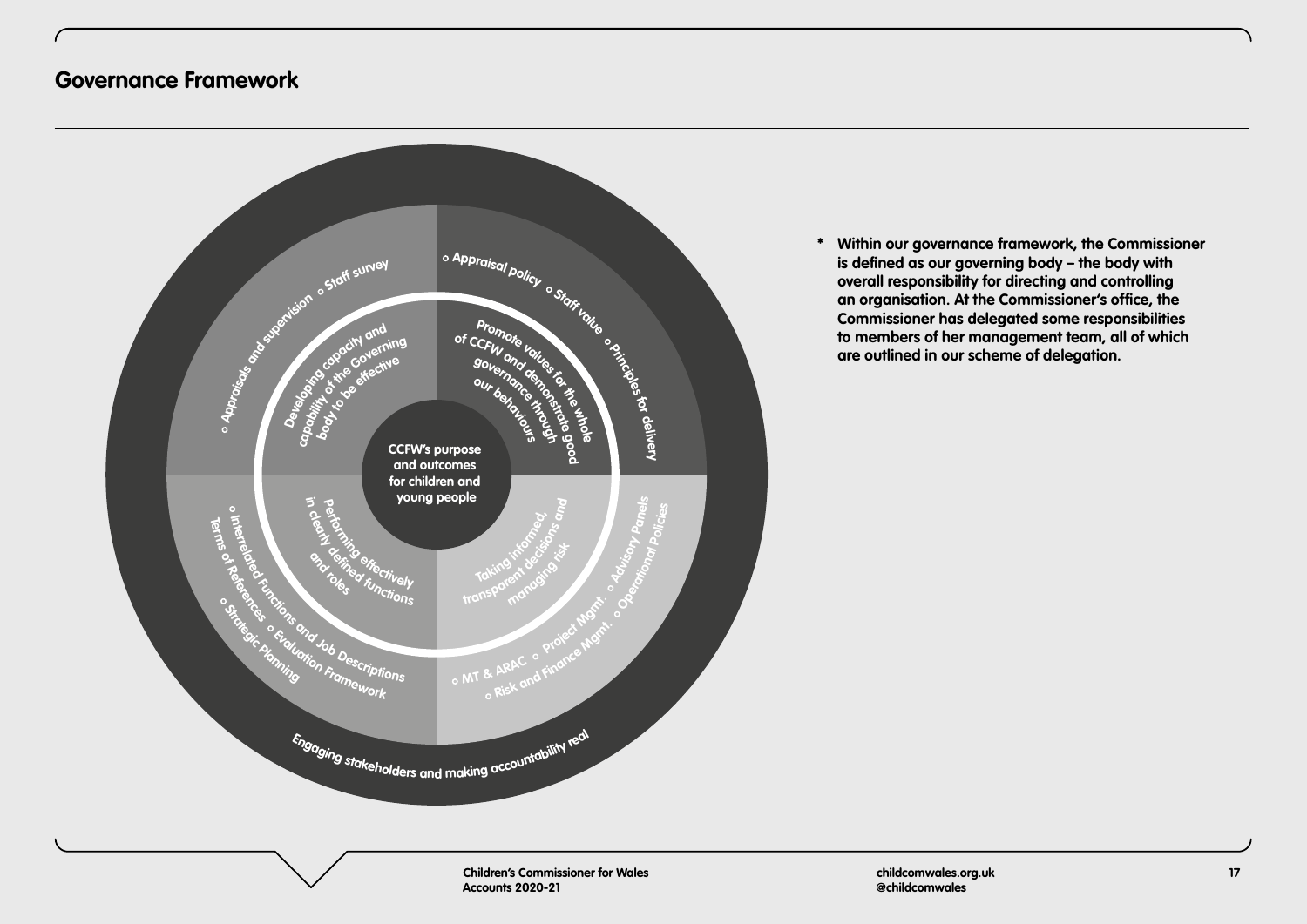#### **Being clear about the organisation's purpose and outcomes**

Having a clear organisational purpose and set of objectives is a hallmark of good governance. Our strategic planning approach is the systemic approach to determining our goals. It enables the office to fulfil its legislative remit and to deliver against the vision and objectives set out in my strategic plans.

The strategic and annual planning processes provides an overall strategic direction for all functions within the office; and helps to ensure we make the most effective use of organisational resources to maximise our impact for children and young people in Wales.

## **Engaging stakeholders and making accountability real**

I don't commission services nor do I deliver front-line services. Instead my work is focused on persuading and supporting others to introduce and implement change. I want children and young people to hold me to account on how my team and I have worked to influence progress in key areas of their lives.

Our current work plan, covering the period 2019-2022 was based on the biggest ever consultation we've undertaken with children, young people and adults; over 11000 people shared their views. Included within this plan are my strategic objectives for my final three years in post as Commissioner. We have committed to a full evaluation of this plan and intend to publish at the end of my tenure in April 2022.

In addition to these large-scale consultation, our participation strategy ensures I am working with and speaking up for children and young people across the country and our strategic planning policy expects all of our projects to work with children and young people to deliver change.

Our work on implementing our equality duties also enables us to make sure our work reaches those with protected characteristics.

My panel of young people provides me and my team with advice and challenge. I worked with the Senedd Ieuenctid | Youth Parliament again this year to discuss certain elements of my work which feature as their priority areas, including mental health provision for children and young people.

# **Capacity and capability to be an effective organisation**

I recognise that governance is strengthened by the participation of people with many different types of knowledge and experience. I am confident, due to our Performance Development Framework, that all members of staff have the necessary skills, knowledge and capacity to discharge their responsibilities.

As an organisation we are committed to investing time and resources in the development of everyone who works here and the development of clear systems and structures to support the way we develop. In practice, this means we:

- **• have an in-depth induction programme for all new members of staff;**
- **• encourage all staff during their monthly supervision to discuss their learning and development needs and wants;**
- **• reflect on achievements during our annual appraisal meetings with all staff and use our tailored training needs analysis form to base our discussions on future areas of development;**
- **• support whole team development topics, some of which are mandatory.**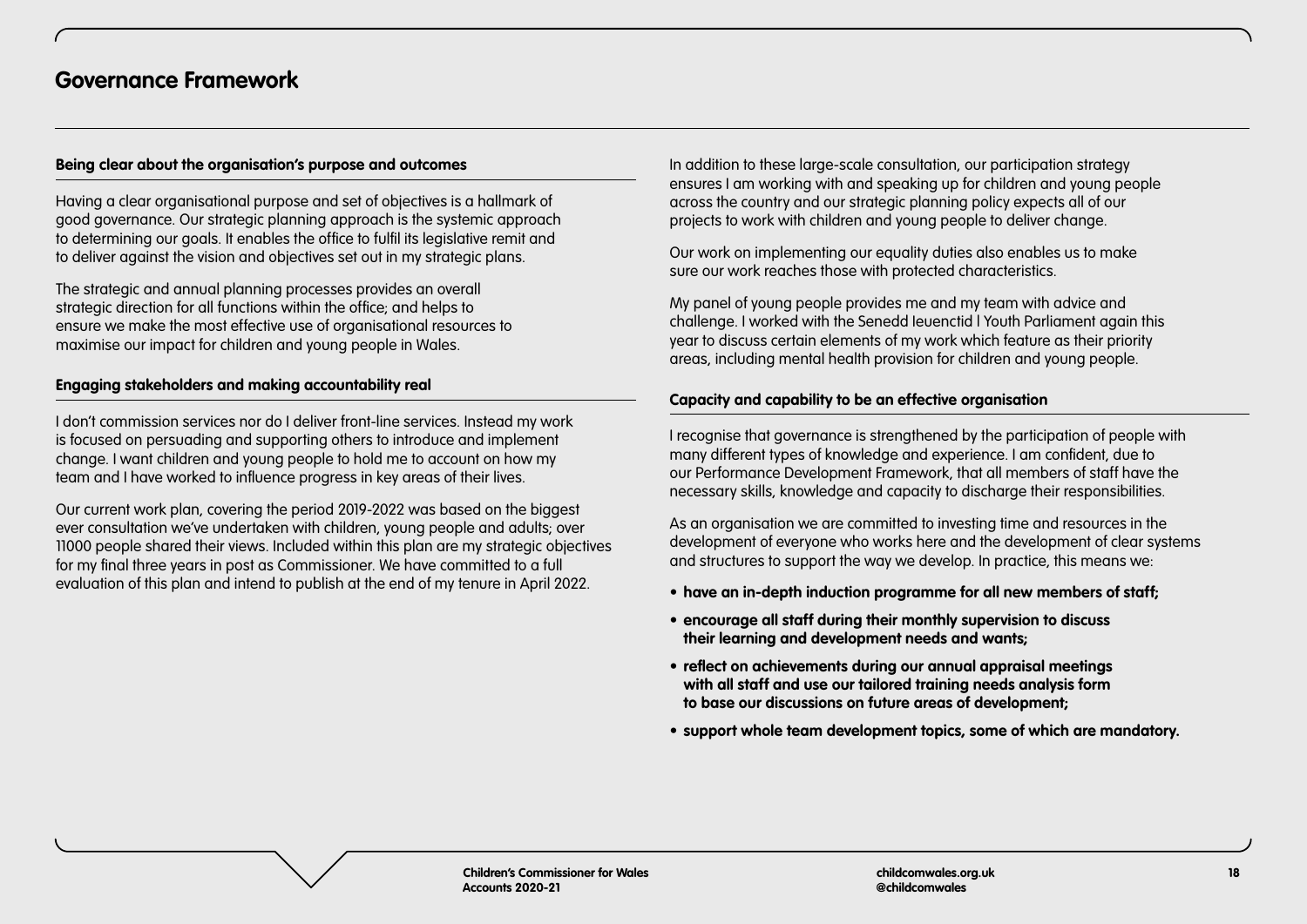# **Promoting Values for the Organisation and Demonstrating the Values of Good Governance through Upholding High Standards of Conduct and Behaviour**

Our values and principles for delivery underpin all our operational and staff policies as well as our three-year strategy. They are shared with new staff members during induction and are communicated externally on our website and in key publications.

We are committed to enabling and empowering employees to meet individual, team and strategic goals and consider the process of annual appraisals, objective settings and personal development planning processes to be fundamental to achieving this aim.

There exists a suite of internal employment policies that all staff are required to follow in undertaking their duties on behalf of the organisation, including:

- **• Policy and Procedure for Dealing with Unsatisfactory Conduct**
- **• Dignity at Work policy**
- **• Recruitment Principles and Procedures**
- **• Procedure for handling Grievance Concerns**
- **• Complaints Policy**
- **• Whistleblowing Policy**
- **• Performance Development Framework**
- **• Sickness Absence Procedure**
- **• Our Wellbeing Commitment**
- **• A guide to holiday leave arrangements**
- **• Our approach to probationary period.**

These policies each have an owner at Management Team level, are discussed with new members of staff during induction, and are updated on a regular cycle (the schedule of which is tabled at management team). As a suite, these policies help us foster a culture that values high performance and strengthens and improves how we carry out our roles.

All our internal policies are reviewed on a regular cycle and this year saw key employment policies being reviewed and updated following staff consultation. They included:

- **• Learning and Development Policy and Procedure;**
- **• A guide to CCfW pay arrangements (which is a brand new policy);**
- **• My Welsh Promise (which is a brand new policy); and**
- **• Homeworking Policy and Procedure (which was a brand new policy).**

## **Taking Informed and Transparent Decisions which are Subject to Effective Scrutiny and Managing Risk**

Responsibility for decision-making in the office rests with me, as corporation sole. However, I have delegated aspects of the operational decision making to the Management Team. Roles and responsibilities for all staff are clearly defined in respective job descriptions and within the Governance Framework's new scheme of delegation. All employees have clear conditions of employment and job descriptions, which set out their roles and responsibilities.

Below is a summary of how we ensure we take robust and transparent decisions:

# **• Management Team Terms of Reference**

Contained within the Management Team's terms of reference is a commitment to internally publishing the agenda and minutes of each meeting, making decision-making transparent.

# **• Audit and Risk Assurance Committee Terms of Reference**

Contained within the Audit and Risk Assurance Committee's terms of reference is a commitment to publishing the agenda and minutes of each meeting. They produce annual reports, which will be published on the organisation's website and its chair also prepares an annual statement for inclusion in the organisation's annual report to the First Minister.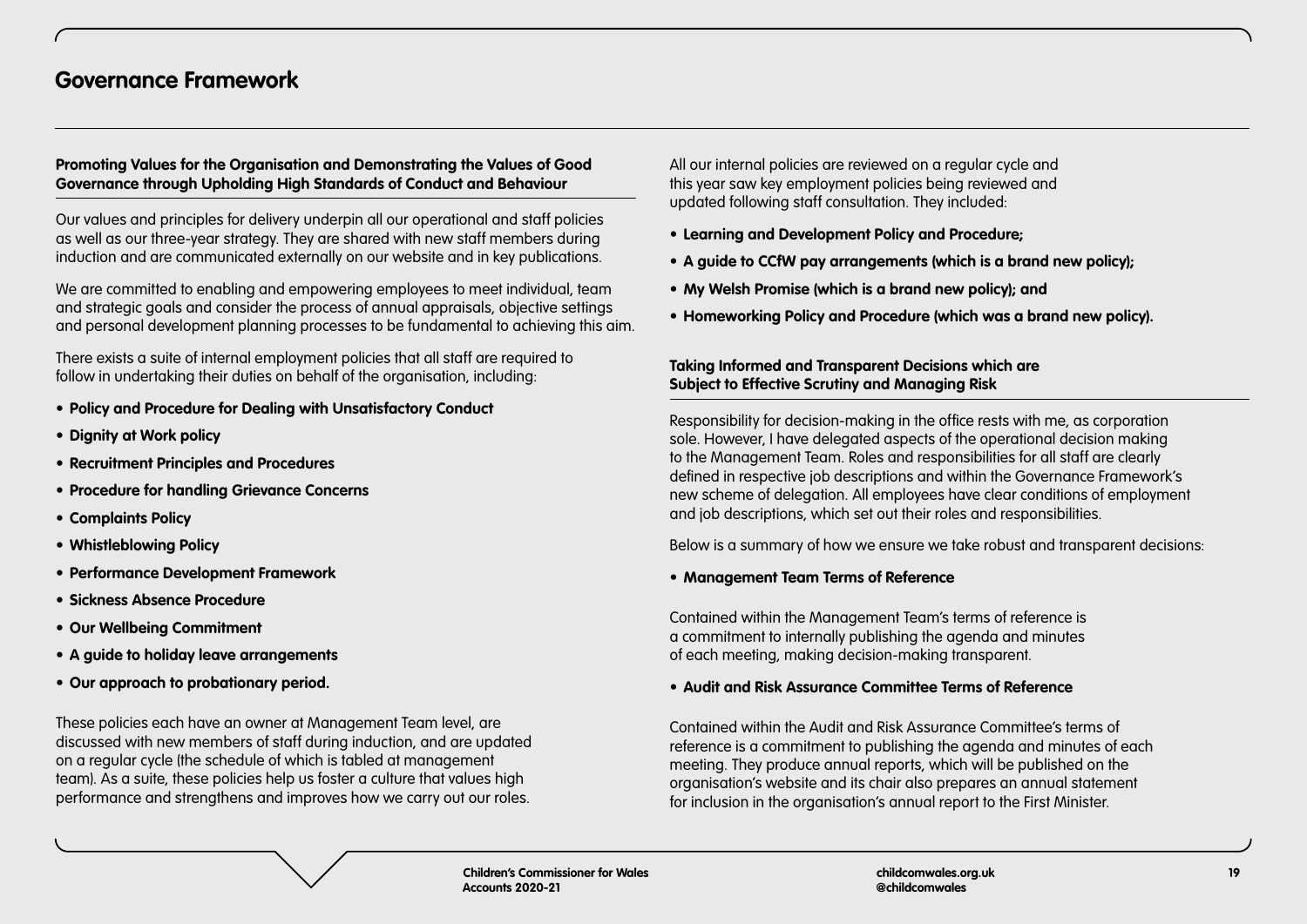# **• Strategic Planning Policy**

Our project management approach ensures the intended outcomes for children and young people are defined and achieved. It offers an effective mechanism for the organisation to define measurable outcomes, and includes mechanisms to monitor performance throughout all stages, including planning, specification, execution and post-project evaluation. Most members of staff have received formal project management training and the majority have obtained a basic qualification.

# **• Risk Management**

This policy defines the framework for risk management within the organisation. The main purpose of the policy is to document the process of risk management so that all staff know what is expected of them; ensure the introduction and maintenance of the process of risk management in a consistent manner; ensure that risk management is embedded in the organisation's activities; and promote a culture of risk awareness.

Also reviewed and published annually are the organisation's risk appetite statements.

# **Risk Management**

As noted above, our Risk Management Policy defines the framework for risk management within the organisation. The policy adheres to the main principles of The Orange Book: Management of Risk published by HM Treasury and aims to document the process of risk management so that all staff know what is expected of them; ensure the introduction and maintenance of the process of risk management in a consistent manner; ensure that risk management is embedded in the organisation's activities; and promote a culture of risk awareness.

Our system of internal control in relation to risk is based on a continuous process designed to identify and prioritise the risks to the achievements of the organisation's strategic objectives and compliance with policies and procedures. This involves evaluating the likelihood of those risks being realised and impact should they be realised on the organisation and on children and young people, and managing them efficiently, effectively and economically. In practice, it

means all members of staff accepting that risks are inevitable. It also means in practice, every member of staff should be proactive in identifying and managing risks, to ensure the successful delivery of our three year strategic plan.

We manage risk on four levels:

- **• Our corporate risk register, identifies risks associated with our strategic objectives.**
- **• Our project risk registers and issues logs, for each project within our annual work plan, are managed by our project managers, who report to Management Team every month.**
- **• Our thematic risk registers are in place for specific areas of core work e.g. cyber security. These are maintained by officers responsible for that area of work.**
- **• Our team risk registers are developed for individual teams within the organisation and are maintained by the head of that function and reviewed regularly during supervision sessions with the Commissioner.**

During this period, we have been actively managing corporate risks in the following areas:

- **• Capability to implement statutory functions due to insufficient resources;**
- **• Capability / capacity of the organisation to implement strategic plan resulting from Covid-19 pandemic; and**
- **• Cyber security and compliance with data protection regulations.**

We determine and continuously assess the nature and extent of the principal risks that the organisation is willing to take to achieve our objectives and we ensure that planning and decision making appropriately reflects this assessment. Below is a general statement about our risk appetite.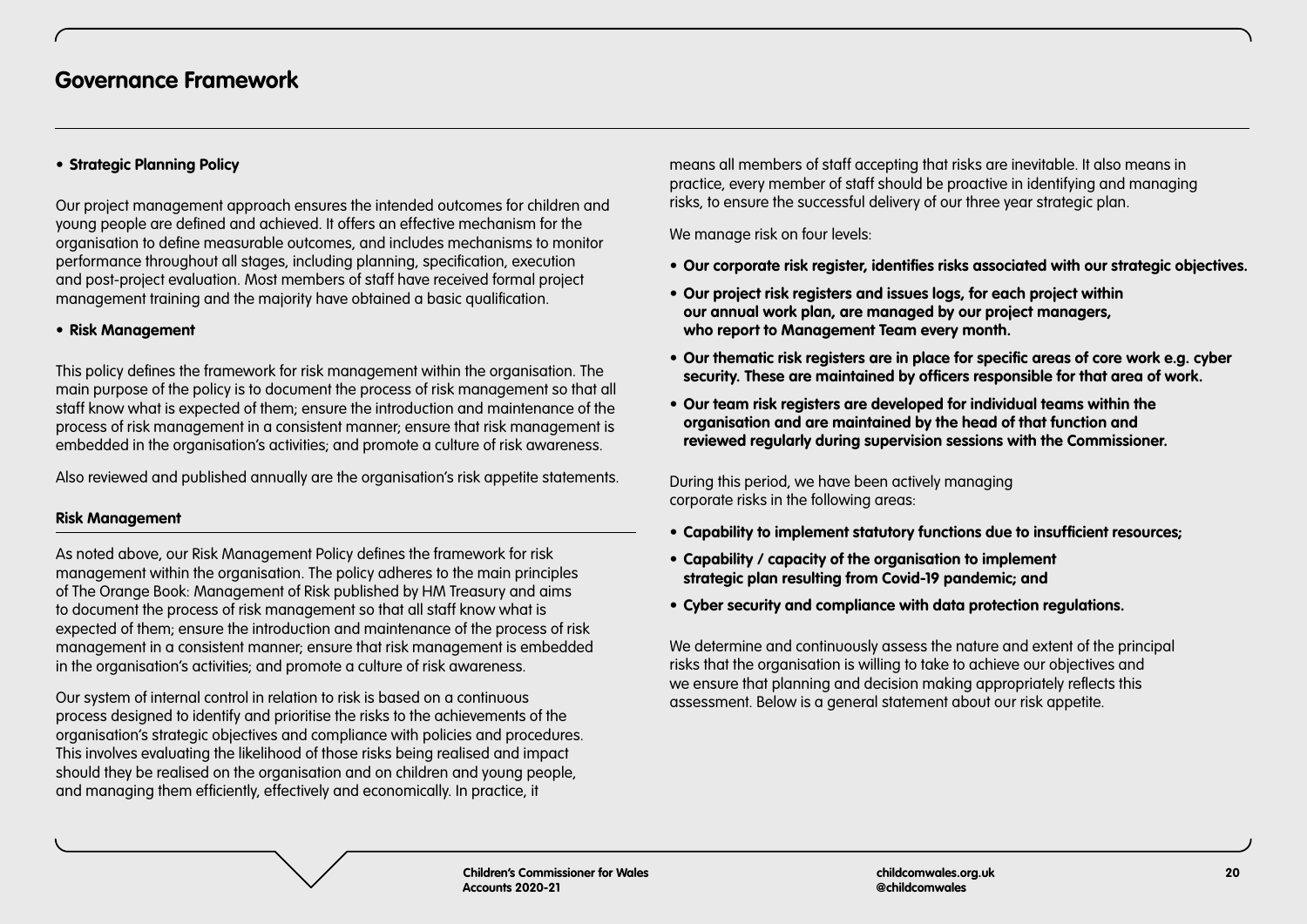"We aim to be risk aware, not overly risk averse and to actively manage organisational risks to protect and grow the organisation. To deliver its strategic aims, the organisation recognises that it will have to take and manage certain risks. Intolerable risks are those that could:

- **1. Negatively affect the safety of employees or to children and young people who we work with and for.**
- **2. Damage the organisation's trustworthiness and bring our credibility into disrepute.**
- **3. Lead to breaches of laws and regulations.**
- **4. Endanger the future operations of the organisation."**

The careful management of risk has been subject to Internal Audit, in accordance with Public Sector Internal Audit Standards. Deloitte, our internal auditors' overall assessment in 2020-21 was that the classification of assurance that can be taken in respect of risk management remains as substantial assurance.

Our Audit and Risk Assurance Committee also maintained an overview of the effectiveness of risk management arrangements.

#### **• Financial management**

Our financial management is based on a framework of regular management information and a set of clear financial procedures, outlined within the organisation's suite of regularly-updated finance policies and procedures. Review of management information involves regular budget monitoring and reporting. Comparison of spend against budget is reposted to Management Team every month and to the Audit and Risk Assurance Committee on a quarterly basis. Our

project management approach also requires all project managers to develop detailed budgets, which are reported on monthly at Management Team.

Below is the statement of level of assurance achieved for each area of audit from our internal auditors, Deloitte:

- **• Financial Systems: Budgetary Control: Substantial**
- **• Financial Systems: Fixed Assets: Moderate**
- **• Financial Systems: Banking and Cash Management: Substantial**
- **• Financial Systems: Civil Service Pension Arrangements: Substantial**

Also this year, to ensure our financial management approach was as robust as possible, I commissioned an independent review of how our pensions were managed internally, the recommendations of which have been implemented this year. We have also continually rolled-out the recommendations from last year's review of our finance function.

I also take issues around fraud and maladministration very seriously. We have in place policies on whistleblowing, anti-fraud, code of conduct and complaints.

# **Performing effectively in clearly defined functions and roles**

The organisation consists of five interrelated functions that work together in a wholeteam approach. We deliver a work programme that is completely interdependent. Officers take expert roles within this according to their specialism but are dependent on the other parts of the organisation to deliver the programme of work.

All committees and advisory panels associated with the Commissioner have Terms of Reference, which are reviewed annually and are published on our website.

The Management Team reviews progress against all our projects, outlined in the annual work plan, every month. On an annual basis, via the Annual Report, we reflect on the progress made against each of our strategic objectives.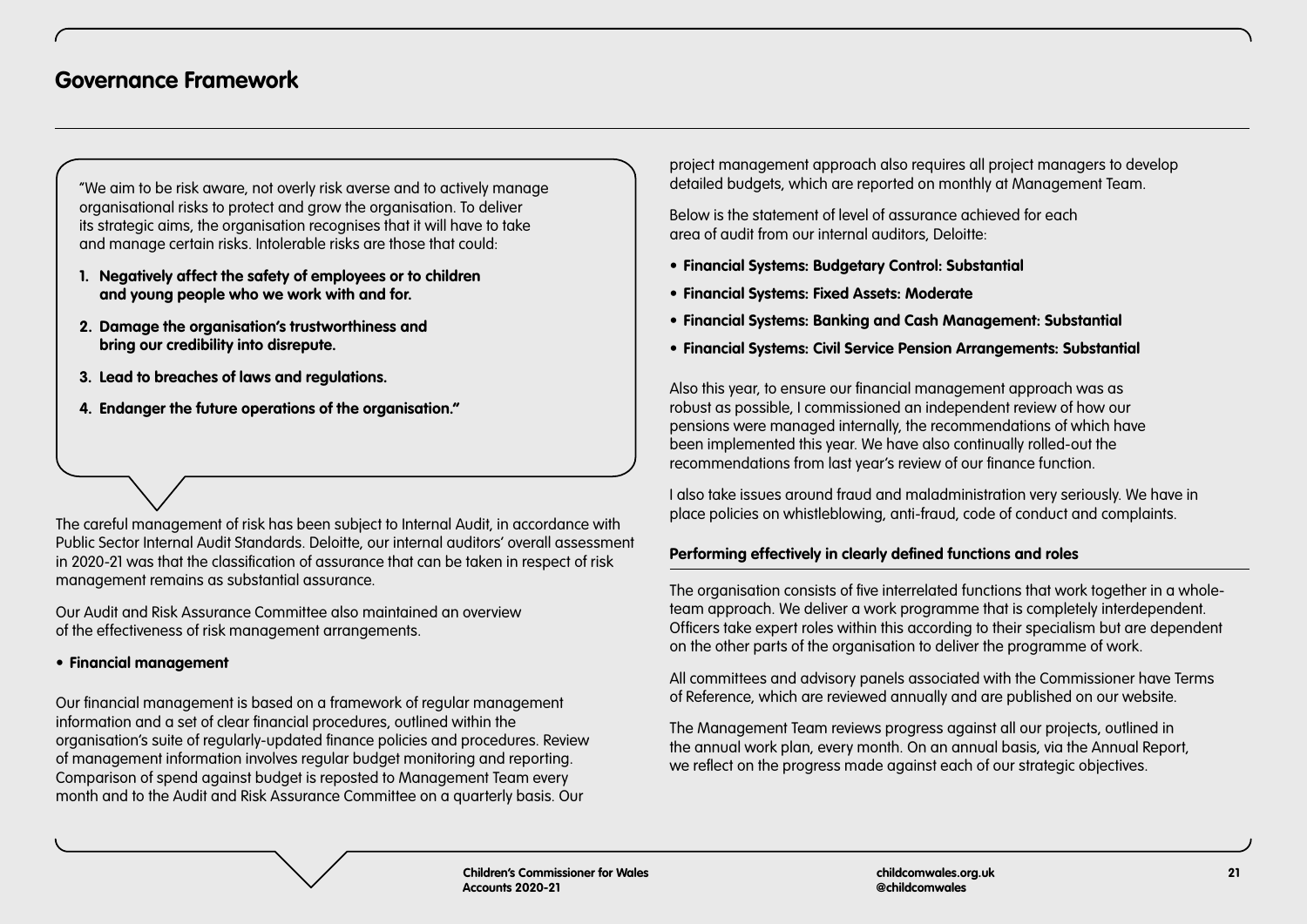As a public office in receipt of public funds, I am committed to implementing rigorous and transparent accountability and decision-making systems. Our evaluation framework is designed to provide an overview of the delivery of our core work and the internal processes within the organisation. It focuses on four elements: our people, our organisational processes, the Commissioner's financial sustainability and value for money and children and young people. These reports are discussed monthly at Management Team meetings and quarterly by the Audit and Risk Assurance Committee.

Contained within my advisory panels' terms of reference is a specific requirement for them to offer considered advice to me and my staff, as necessary, so that our effectiveness is enhanced and my remit is fulfilled.

# **Review of Effectiveness**

As Accounting Officer, I have responsibility for reviewing the effectiveness of the system of governance and in accordance with Managing Public Money in Wales, whether I comply with the Cabinet Office's Corporate Governance Code. This review is informed by the work of the internal auditors and the Management Team who have responsibility for the development and maintenance of the internal control framework, and comments made by the external auditors in their management letter and other reports. I have also been advised on the effectiveness of the system of governance by the work of the Audit and Risk Assurance Committee. I have undertaken to ensure the continuous improvement of the internal systems and to address any weaknesses as they arise.

The process applied in maintaining and reviewing the effectiveness of the governance framework was:

- **• Collectively, the Management Team discussed and reviewed the operation of internal financial controls and the quality of the information provided;**
- **• internal audit completed a review of the effectiveness of key internal controls; and**
- **• the Audit and Risk Assurance Committee met in the year and advised on the implications of assurances provided in respect of corporate governance, risk management and control, the adequacy of the internal and external audit arrangements and management responses to audit recommendations.**

Deloitte provides the Internal Audit for my office within the period. They operate to Public Sector Internal Audit Standards. They submit regular reports, which include the independent opinion on the adequacy and effectiveness of my system of internal control together with recommendations for improvement.

From my review of the effectiveness there are no significant internal control issues and where applicable, I comply with the principles as outlined in the Corporate Governance Code.

# **Programme of Improvement for Governance Issues**

Along with my Management Team I will continue to monitor the internal control environment and ensure that the governance framework continues to meet the needs of the organisation.

As Accounting Officer I have a legal duty to properly manage the resources made available to me to enable my office to deliver on its statutory obligations. I must also ensure that arrangements have been put in place to ensure that my office is properly managed and governed. This Governance Statement has provided a detailed description of these arrangements.

# **Certification by Accounting Officer**

I am assured that the system of governance in operation within my office during 2020-21 has been robust. From the review of the effectiveness of the systems of internal control I am assured that the present arrangements meet the needs of the office and ensure that they comply with best practice.

#### **Professor Sally Holland**

Children's Commissioner for Wales and Accounting Officer 14th July 2021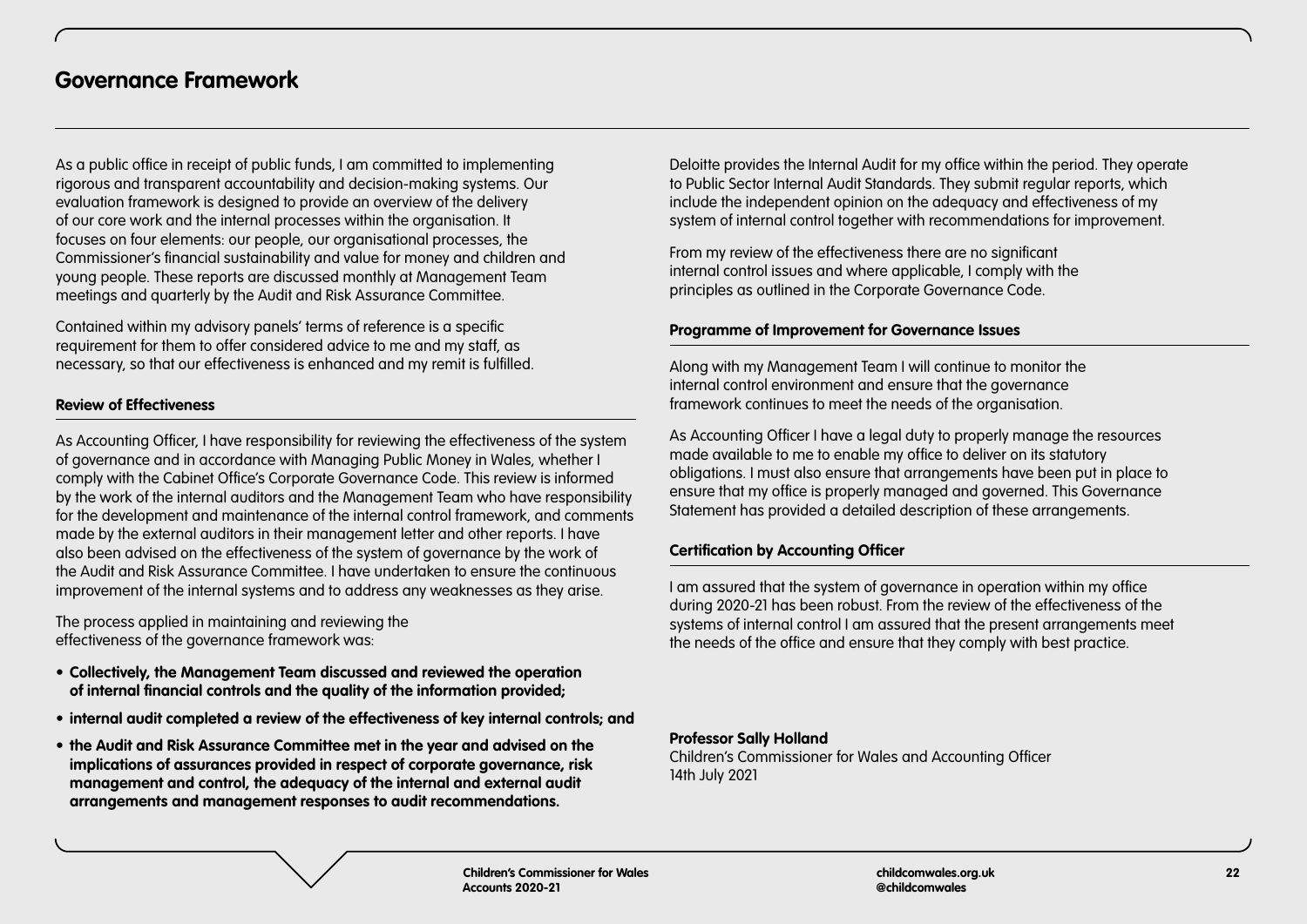# <span id="page-22-0"></span>**Remuneration of Senior Members of the Management Team**

The Welsh Ministers determine the remuneration of the Children's Commissioner for Wales in accordance with Schedule 2 paragraph 3 to the Care Standards Act 2000.

For other members of the Management Team, remuneration was determined by the Children's Commissioner for Wales based on guidance from civil service recruitment specialists.

The following sections, which have been subjected to audit, provide details of the remuneration and pension benefits of the most senior officials who have delegated responsibility within the Commissioner's office:

|                                                                                                                                                                                                                                                                                                                                                                                        | Salary £000* |                  | <b>Benefits</b><br>in Kind (to<br>nearest £100)* |                          | <b>Pension</b><br><b>Benefits</b><br>(to nearest<br>£1000)*      |         | Total £000*                                                              |             |
|----------------------------------------------------------------------------------------------------------------------------------------------------------------------------------------------------------------------------------------------------------------------------------------------------------------------------------------------------------------------------------------|--------------|------------------|--------------------------------------------------|--------------------------|------------------------------------------------------------------|---------|--------------------------------------------------------------------------|-------------|
|                                                                                                                                                                                                                                                                                                                                                                                        | 2020-21      | 2019-20          | 2020-21                                          | 2019-20                  | 2020-21                                                          | 2019-20 | 2020-21                                                                  | 2019-20     |
| Professor Sally Holland - Children's<br><b>Commissioner for Wales.</b>                                                                                                                                                                                                                                                                                                                 | $90 - 95$    | $90 - 95$        |                                                  |                          | 36,000                                                           | 36,000  | $126 - 131$                                                              | $126 - 131$ |
| Sara Jermin – Head of<br>Communication and Performance.                                                                                                                                                                                                                                                                                                                                | $60 - 65$    | $55 - 60$        |                                                  | $\overline{\phantom{a}}$ | 24,000                                                           | 21,000  | $84 - 89$                                                                | $76 - 81$   |
| Andy Wallsgrove - Head of Practice.                                                                                                                                                                                                                                                                                                                                                    | $60 - 65$    | $55 - 60$        |                                                  |                          | 31,000                                                           | 22,000  | $91 - 96$                                                                | $77 - 82$   |
| Rachel Thomas – Head of<br>Policy and Public Affairs**.                                                                                                                                                                                                                                                                                                                                | $50 - 55$    | $40 - 45$        |                                                  |                          |                                                                  |         | $57 - 62$                                                                | $45 - 50$   |
| This information is subject to audit.<br>$\ast$<br>Rachel Thomas is a member of the Partnership Pension scheme and £6,535 was<br>$***$<br>paid as employer contributions during the period. In addition £11,346 was paid<br>to correct unpaid pension contributions from prior years, included in this amount<br>were payments for loss of investment relating to these contributions. |              |                  |                                                  |                          | and Andy Wallsgrove is in receipt of a £250 wellbeing allowance. |         | *** The Salaries column includes a £26 per month Home Working Allowance; |             |
|                                                                                                                                                                                                                                                                                                                                                                                        |              | Accounts 2020-21 | <b>Children's Commissioner for Wales</b>         |                          |                                                                  |         | childcomwales.org.uk<br>@childcomwales                                   |             |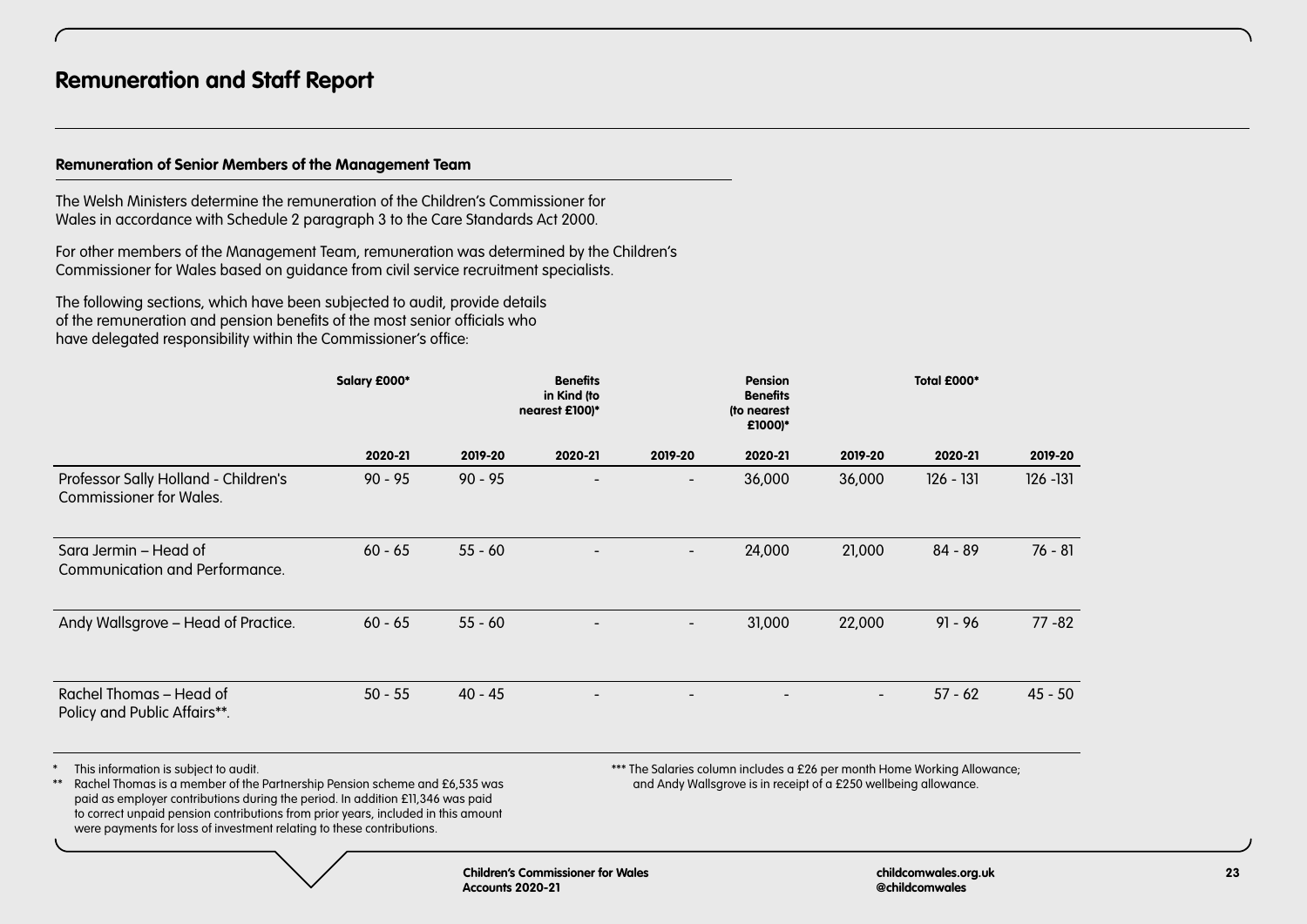| <b>Median Remuneration</b>                               |           |           |  |  |
|----------------------------------------------------------|-----------|-----------|--|--|
|                                                          | 2020-21   | 2019-20   |  |  |
| Band of highest paid individual's<br>remuneration (£000) | $90 - 95$ | $90 - 95$ |  |  |
| Median total                                             | 33,338    | 31,187    |  |  |
| Ratio                                                    | 1:2.77    | 1:2.96    |  |  |

I am required to disclose the relationship between the remuneration of the highest-paid individual and the median remuneration of employees. The banded remuneration of the highest-paid individual in 2020-21 was £90,000 - £95,000 (2019-20: £90,000 - £95,000). I have taken the midpoint of this range £92,500 to compare these amounts, this was 2.77 times (2019-20: 2.96) the median remuneration of employees. The movement between the periods is due to staff reaching the maximum pay point on their scales; and the application of a cost of living increase for all grades during the period. Total remuneration includes salary and benefits-in-kind. It does not include employer pension contributions and the cash equivalent transfer value of pensions.

#### **Compensation Paid, Significant Awards to Former Senior Managers**

During the period 2020-21 there were no compensation payments or significant awards to former senior managers.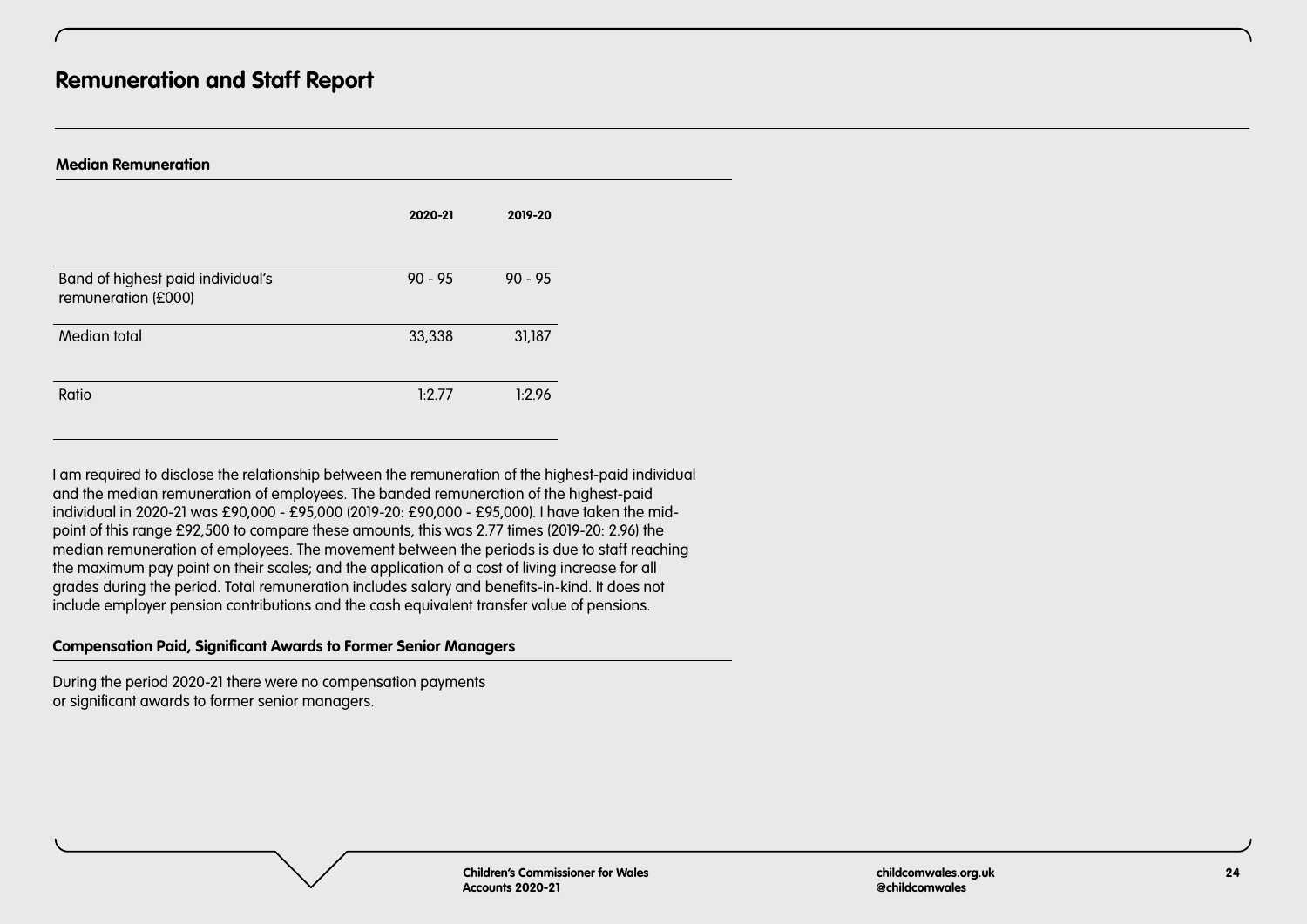# **Pension Benefits – Civil Service Pension Scheme**

|                                                                 | <b>Accrued</b><br>Pension | Real<br>increase in<br>pension* | CETV(i) at<br>$31.3.21*$ | CETV(i) at<br>$31.3.20*$ | Real<br>increase/<br>(decrease)<br>in CETV(ii)* |
|-----------------------------------------------------------------|---------------------------|---------------------------------|--------------------------|--------------------------|-------------------------------------------------|
|                                                                 | £000                      | £000                            | £000                     | £000                     | £000                                            |
| Professor Sally Holland - Children's<br>Commissioner for Wales. | $10 - 15$                 | $0 - 2.5$                       | 163                      | 130                      | 21                                              |
| Sara Jermin – Head of<br>Communication and Performance.         | $0 - 5$                   | $0 - 2.5$                       | 21                       | 8                        | 8                                               |
| Andy Wallsgrove - Head of Practice.                             | $45 - 50$                 | $0 - 2.5$                       | 724                      | 676                      | 22                                              |
| Rachel Thomas – Head of<br>Policy and Public Affairs**.         | Note 1                    | Note 1                          | Note 1                   | Note 1                   | Note 1                                          |

Note 1:

Rachel Thomas is a member of the Partnership Pension scheme and £6,535 was paid as employer contributions during the period. In addition £11,346 was paid to correct unpaid pension contributions from prior years, included in this amount were payments for loss of investment relating to these contributions.

\* This information is subject to audit.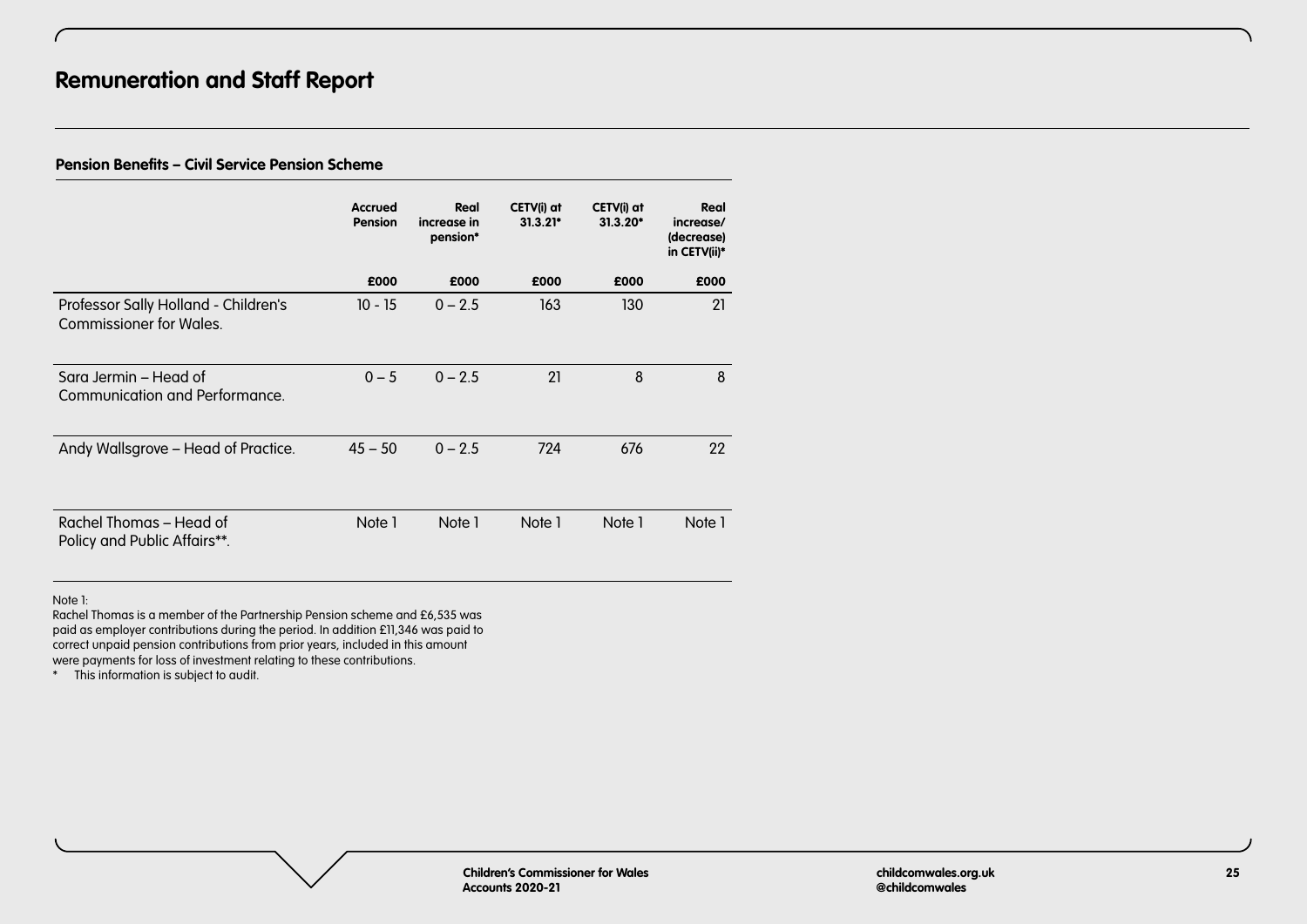#### **Pension Scheme**

Pension benefits are provided through the Civil Service pension arrangements. From 30th July 2007, civil servants may be in one of four defined benefit schemes; either a 'final salary' scheme (**classic**, **premium** or **classic plus**); or a 'whole career' scheme (**nuvos**). These statutory arrangements are unfunded with the cost of benefits met by monies voted by Parliament each year; and although these are defined benefit schemes it is not possible to disclose the amount of assets and liabilities of the schemes. Pensions payable under **classic**, premium, **classic plus** and **nuvos** are increased annually in line with changes in the Consumer Prices Index (CPI). Members joining from October 2002 may opt for either the appropriate defined benefit arrangement or a good quality 'money purchase' stakeholder pension with a significant employer contribution (**partnership** pension account).

Employee contributions are set at a percent of pensionable earnings for **classic**, **premium**, **classic plus**  and **nuvos**. Benefits in **classic** accrue at the rate of 1/80th of final pensionable earnings for each year of service. In addition, a lump sum equivalent to three years' pension is payable on retirement. For **premium**, benefits accrue at the rate of 1/60th of final pensionable earnings for each year of service. Unlike **classic**, there is no automatic lump sum. **Classic plus** is essentially a hybrid with benefits in respect of service before 1st October 2002 calculated broadly as per **classic** and benefits for service from October 2002 calculated as in **premium**. In **nuvos** a member builds up a pension based on their pensionable earnings during their period of scheme membership. At the end of the scheme year (31st March) the member's earned pension account is credited with 2.3 percent of their pensionable earnings in that scheme year and the accrued pension is uprated in line with RPI. In all cases members may opt to give up (commute) pension for a lump sum up to the limits set by the Finance Act 2004.

The **partnership** pension account is a stakeholder pension arrangement. The employer makes a basic contribution of between 3 percent and 14.75 percent (depending on the age of the member) into a stakeholder pension product chosen by the employee from a panel of providers. The employee does not have to contribute but where they do make contributions, the employer will match these up to a limit of 3 percent of pensionable salary (in addition to the employer's basic contribution). Employers also contribute a further 0.8 percent of pensionable salary to cover the cost of centrally provided risk benefit cover (death in service and ill health retirement).

> **Children's Commissioner for Wales Accounts 2020-21**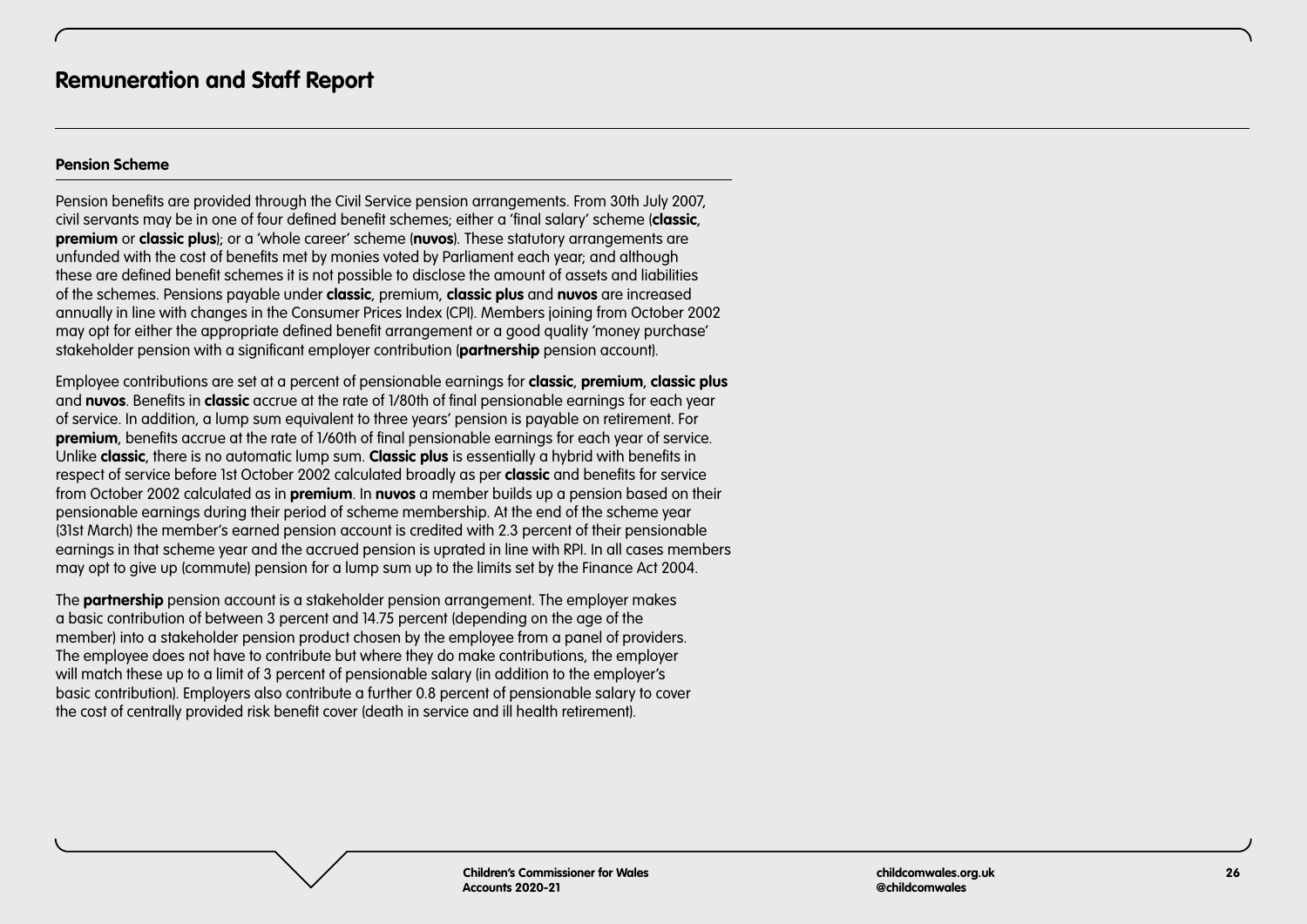The accrued pension quoted is the pension the member is entitled to receive when they reach pension age, or immediately on ceasing to be an active member of the scheme if they are already at or over pension age. Pension age is 60 for members of **classic**, **premium** and **classic plus** and 65 for members of **nuvos**.

Further details about the Civil Service pension arrangements can be found at the website **[www.civilservicepensionscheme.org.uk](https://www.civilservicepensionscheme.org.uk)**.

## **(i) Cash Equivalent Transfer Values**

A Cash Equivalent Transfer Value (CETV) is the actuarial assessed capitalised value of the pension scheme benefits accrued by a member at a particular point in time. The benefits valued are the member's accrued benefits and any contingent spouse's pension payable from the scheme. A CETV is a payment made by a pension scheme or arrangement to secure pension benefits in another pension scheme or arrangement when the member leaves a scheme and chooses to transfer the benefits accrued in their former scheme. The pension figures shown relate to the benefits that the individual has accrued as a consequence of their total membership of the pension scheme, not just their service in a senior capacity to which disclosure applies. The figures include the value of any pension benefit in another scheme arrangement which the individual has transferred to the Principal Civil Service pension arrangements. They also include any additional pension benefit accrued to the member as a result of their purchasing additional pension benefits at their own cost. CETVs are calculated within the guidelines and framework prescribed by the Institute and Faculty of Actuaries and do not take account of any actual or potential reduction to benefits resulting from Lifetime Allowance Tax which may be due when pension benefits are drawn.

# **(ii) Real increase in CETV**

This reflects the increase in CETV effectively funded by the employer. It does not include any of the increase in accrued pension due to inflation, contributions paid by the employee (including the value of any benefits transferred from another pension scheme arrangement) and uses common market valuation factors for the start and end of the period.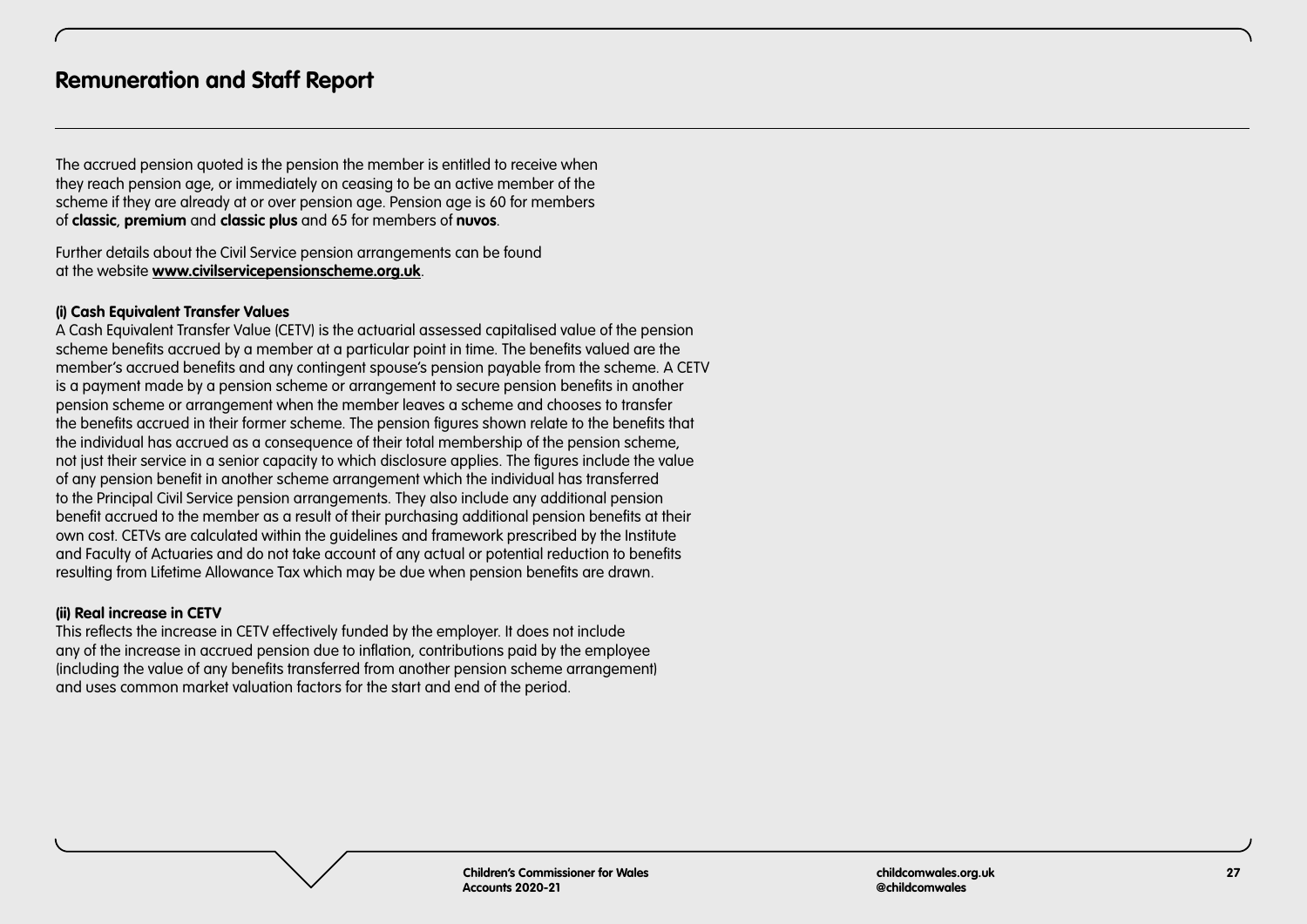# **Changes to the Civil Service Pension Scheme**

From 1st April 2015 a new pension scheme, called Alpha, came into effect. The Alpha scheme replaces the classic, premium, classic-plus and nuvos schemes. The majority of staff transferred directly into Alpha on 1st April 2015.

# **Staff Numbers and Related Costs**

a) For the year staff costs consist of:

|                                             | 2020-21<br>£000<br><b>Permanently</b> |                          |              | 2019-20<br>£000 |
|---------------------------------------------|---------------------------------------|--------------------------|--------------|-----------------|
|                                             | <b>Employed</b><br><b>Staff</b>       | Other                    | <b>Total</b> | <b>Total</b>    |
| <b>Wages and Salaries</b>                   | 953                                   | 3                        | 956          | 923             |
| <b>Social Security Costs</b>                | 96                                    | $\overline{\phantom{0}}$ | 96           | 94              |
| <b>Pension Costs</b>                        | 228                                   |                          | 228          | 208             |
| <b>Sub Total</b>                            | 1,277                                 | 3                        | 1,280        | 1,225           |
| Costs in respect of inward<br>secondments   |                                       |                          |              | 14              |
| Less recoveries from<br>outward secondments | (22)                                  |                          | (22)         | (25)            |
| <b>Total Net Costs</b>                      | 1,255                                 | 3                        | 1,258        | 1,214           |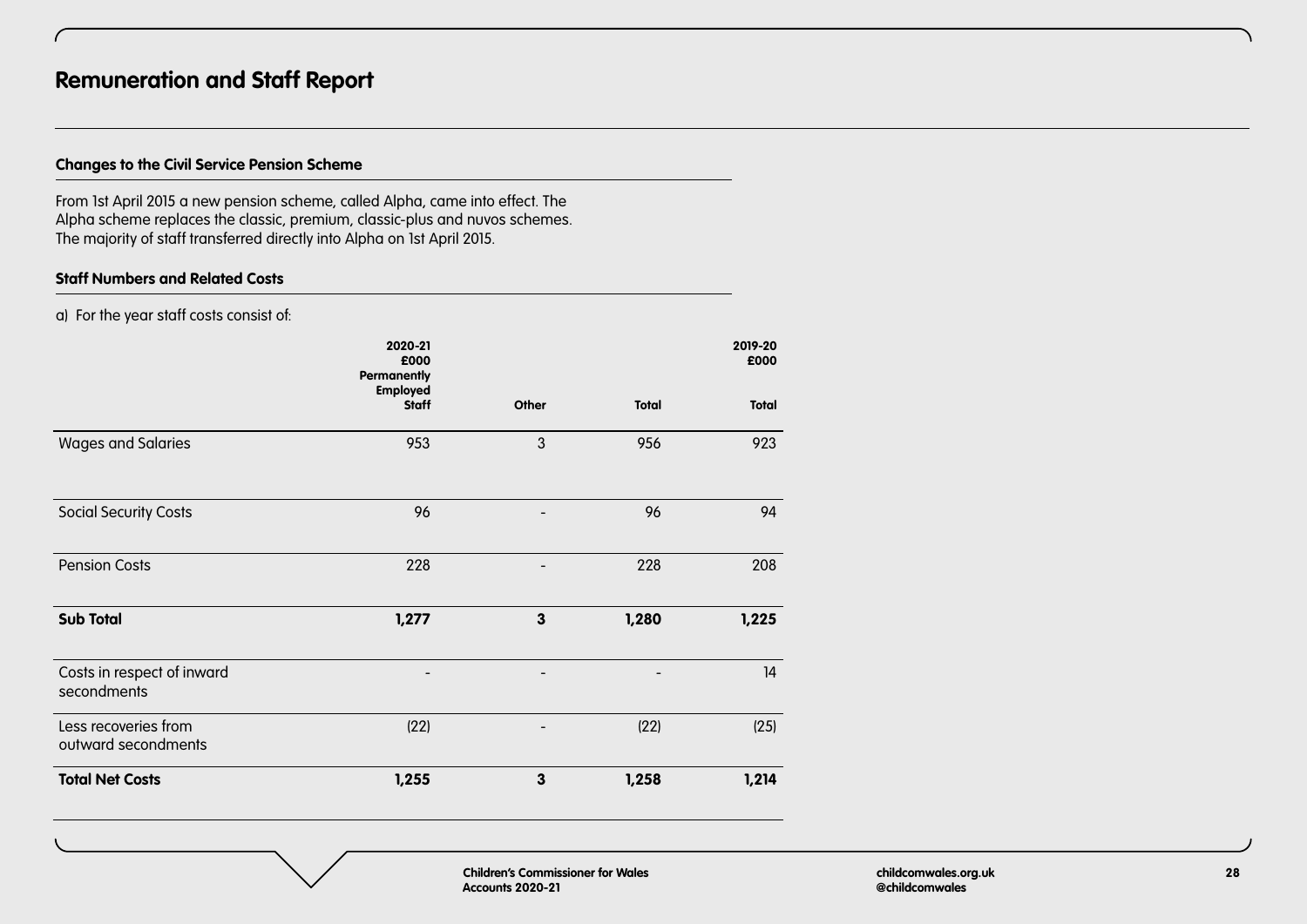The Principal Civil Service Pension Scheme (PCSPS) is an unfunded multi-employer defined benefit scheme but the participating organisations are not able to identify their share of the underlying assets and liabilities. The scheme was last actuarially valued as at 31 March 2007 but since this date, actuarial valuations of the Scheme were suspended pending the implementation of the Hutton Review recommendations. However, a revaluation of the scheme was conducted in 2018-19 and revised employer pension contributions were announced by HM Treasury effective from 1st April 2019. Details can be found in the Resource Accounts of the Cabinet Office: Civil Superannuation – www.civilservice-pensions.gov.uk.

For 2020-21, employer's contributions of £207,236 were payable to the PCSPS (2019-20: £183,458) at one of four rates in the range 16.7 percent to 24.3 percent of pensionable pay, based on salary bands. The Scheme Actuary reviews employer contributions usually every four years following a full scheme valuation. The contribution rates are set to meet the cost of the benefits paid during this period to existing pensioners.

Employees can opt to open a partnership pension account, a stakeholder pension with an employer contribution. Employer's contributions of £19,445 were payable to one stakeholder pension provider (2019-20: £23,512). Employer contributions are age-related and range from 3 to 12.5 percent of pensionable pay (2019-20: 3 to 12.5 percent). Employers also match employee contributions up to 3 percent of pensionable pay. In addition, employer contributions of £1,075 or 0.8 percent of pensionable pay, were payable to the PCSPS to cover the cost of the future provision of lump sum benefits on death in service and ill health retirement of employees (2019- 20: £822 or 0.8 percent). There were no amounts due to the partnership pension providers at 31st March 2021, (2019 20: £13,746). All these contributions are included in Pension costs.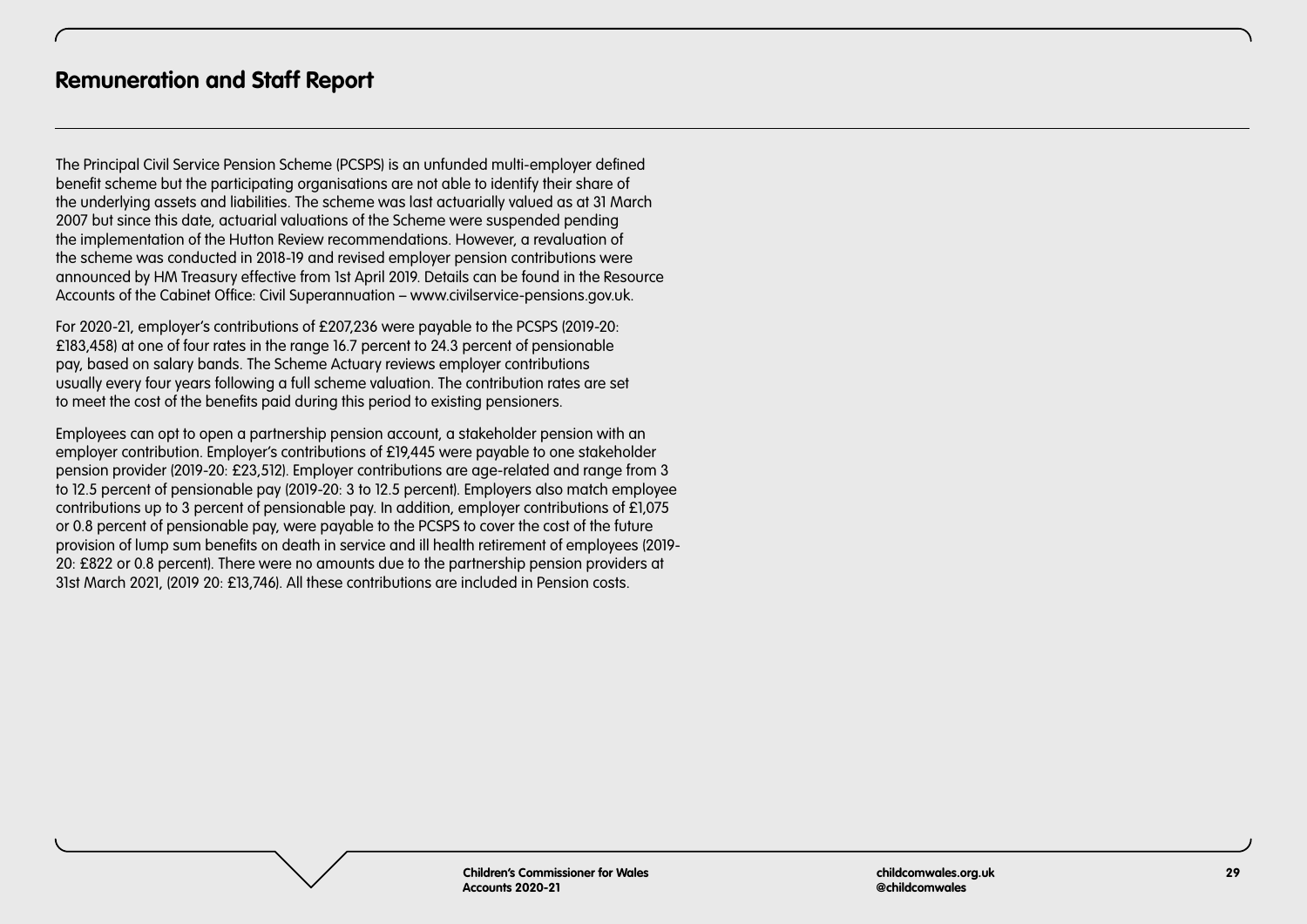In 2020-21 payments of £20,306 to stakeholder pension providers for previous contributions not paid in the correct financial year and payment for loss of investment were made.

b) The average number of whole-time equivalent persons employed (including senior management) for the period was as follows:

|                   | 2020-21<br>£000<br><b>Permanently</b><br><b>Employed</b> |       |              | 2019-20<br>£000 |
|-------------------|----------------------------------------------------------|-------|--------------|-----------------|
|                   | <b>Staff</b>                                             | Other | <b>Total</b> | <b>Total</b>    |
| Directly Employed | 20.46                                                    | 0.8   | 21.26        | 21.76           |
| <b>Total</b>      | 20.46                                                    | 0.8   | 21.26        | 21.76           |

**Children's Commissioner for Wales Accounts 2020-21**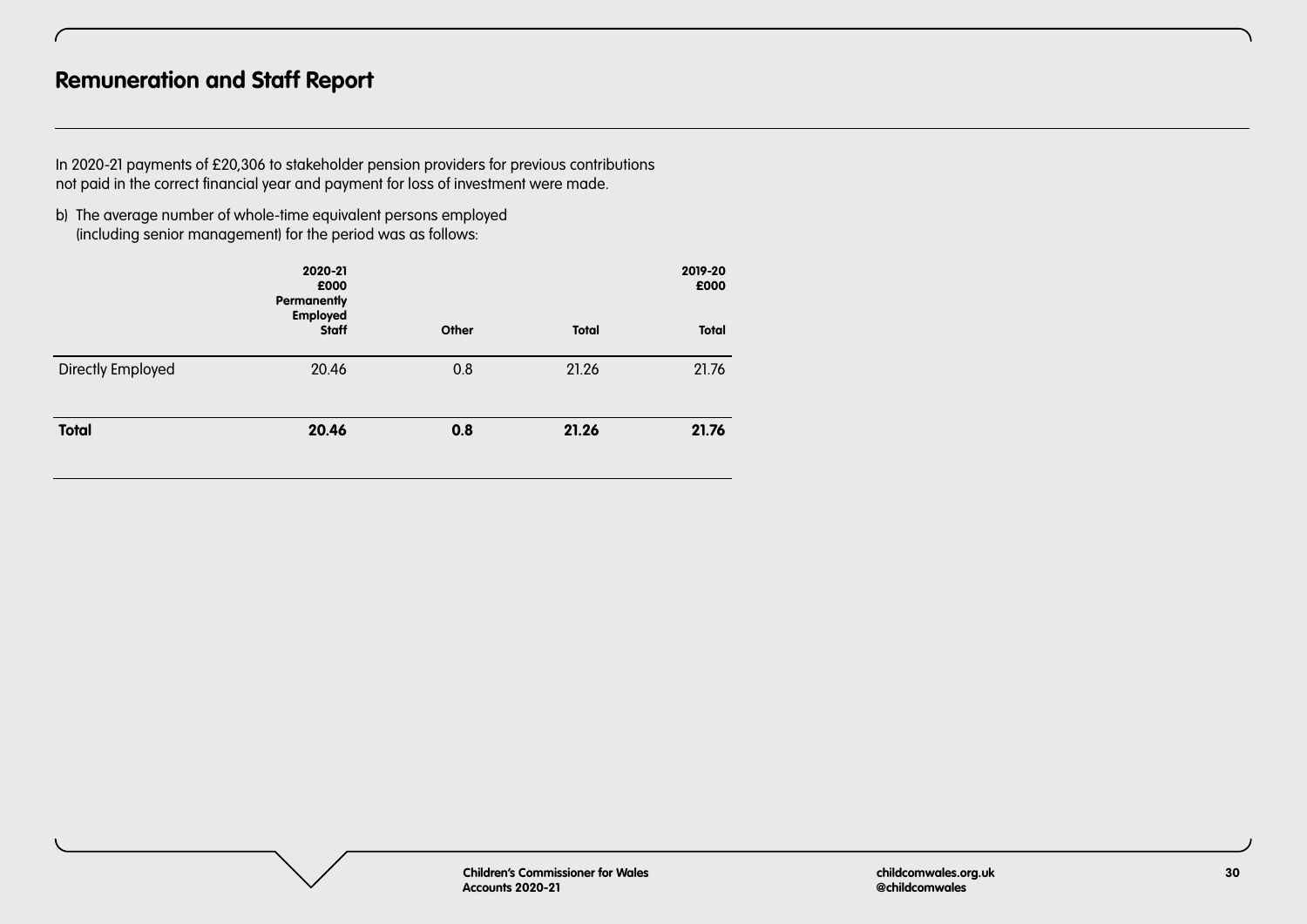# **Reporting of Civil Service and Other Compensation Schemes – Exit Packages:**

During the period 2020-21 there were no compensation payments or exit packages made to former employees.

Redundancy and other departure costs have been paid in accordance with the provisions of the Civil Service Compensation Scheme, a statutory scheme made under the Superannuation Act 1972. Where the Commissioner has agreed early retirements, the additional costs are met by the Commissioner and not by the Civil Service pension scheme. Ill-health retirement costs are met by the pension scheme and not included in the table.

The full costs of departure are charged to the Statement of Comprehensive Net Expenditure in the year that the decision is made. Amounts payable in future years are credited to a provision which is utilised when the payments are made.

## **Professor Sally Holland**

Children's Commissioner for Wales and Accounting Officer 14th July 2021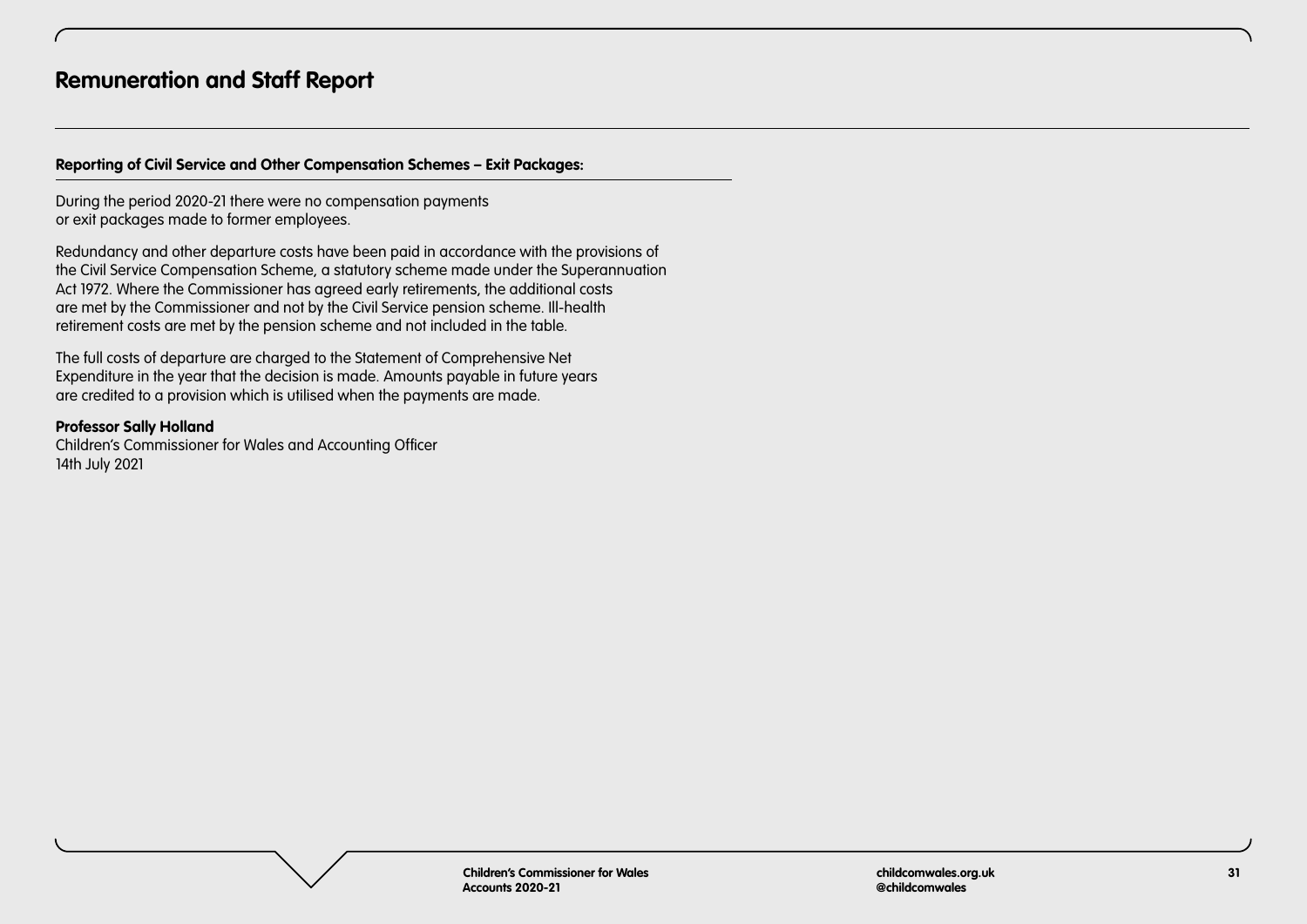# <span id="page-31-0"></span>**Opinion on financial statements**

I certify that I have audited the financial statements of the Children's Commissioner for Wales for the year ended 31 March 2021 under paragraph 9 (2) of schedule 2 to the Care Standards Act 2000. These comprise the Statement of Comprehensive Net Expenditure, Statement of Financial Position, Statement of Cash Flows, Statement of Changes in Taxpayers Equity and related notes, including a summary of significant accounting policies. These financial statements have been prepared under the accounting policies set out within them. The financial reporting framework that has been applied in their preparation is applicable law and international accounting standards as interpreted and adapted by HM Treasury's Financial Reporting Manual.

In my opinion the financial statements:

- **• give a true and fair view of the state of the Children's Commissioner for Wales affairs as at 31 March 2021 and of its net expenditure, for the year then ended;**
- **• have been properly prepared in accordance with international accounting standards as interpreted and adapted by HM Treasury's Financial Reporting Manual; and**
- **• have been properly prepared in accordance with Welsh Ministers' directions issued under the Care Standards Act 2000.**

# **Opinion on regularity**

In my opinion, in all material respects, the expenditure and income in the financial statements have been applied to the purposes intended by the Senedd and the financial transactions recorded in the financial statements conform to the authorities which govern them.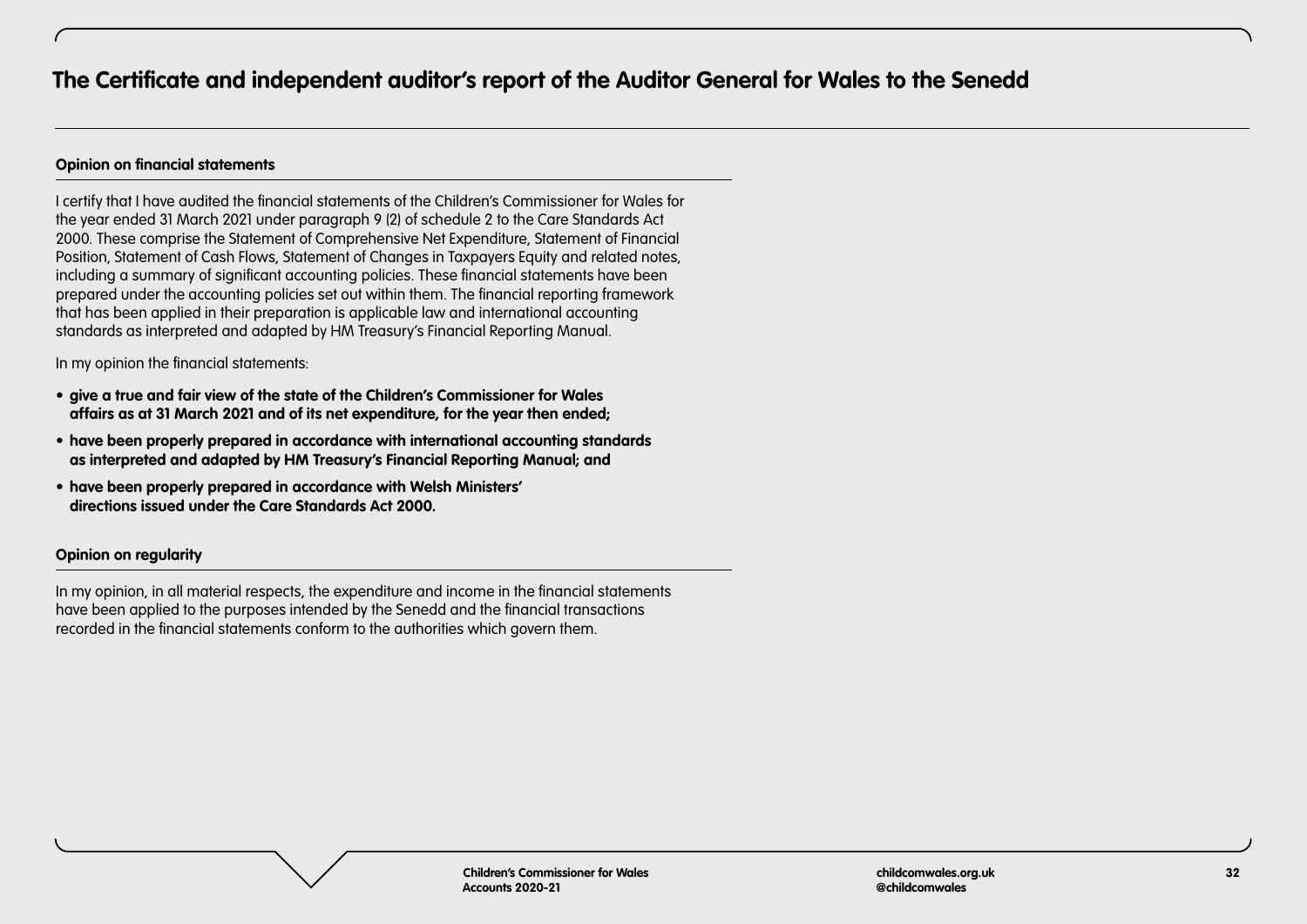## **Basis of opinions**

I conducted my audit in accordance with applicable law and International Standards on Auditing in the UK (ISAs (UK)) and Practice Note 10 'Audit of Financial Statements of Public Sector Entities in the United Kingdom'. My responsibilities under those standards are further described in the auditor's responsibilities for the audit of the financial statements section of my report. I am independent of the body in accordance with the ethical requirements that are relevant to my audit of the financial statements in the UK including the Financial Reporting Council's Ethical Standard, and I have fulfilled my other ethical responsibilities in accordance with these requirements. I believe that the audit evidence I have obtained is sufficient and appropriate to provide a basis for my opinions.

# **Conclusions relating to going concern**

In auditing the financial statements, I have concluded that the use of the going concern basis of accounting in the preparation of the financial statements is appropriate.

Based on the work I have performed, I have not identified any material uncertainties relating to events or conditions that, individually or collectively, may cast significant doubt on the body's ability to continue to adopt the going concern basis of accounting for a period of at least twelve months from when the financial statements are authorised for issue.

My responsibilities and the responsibilities of the Children's Commissioner for Wales with respect to going concern are described in the relevant sections of this report.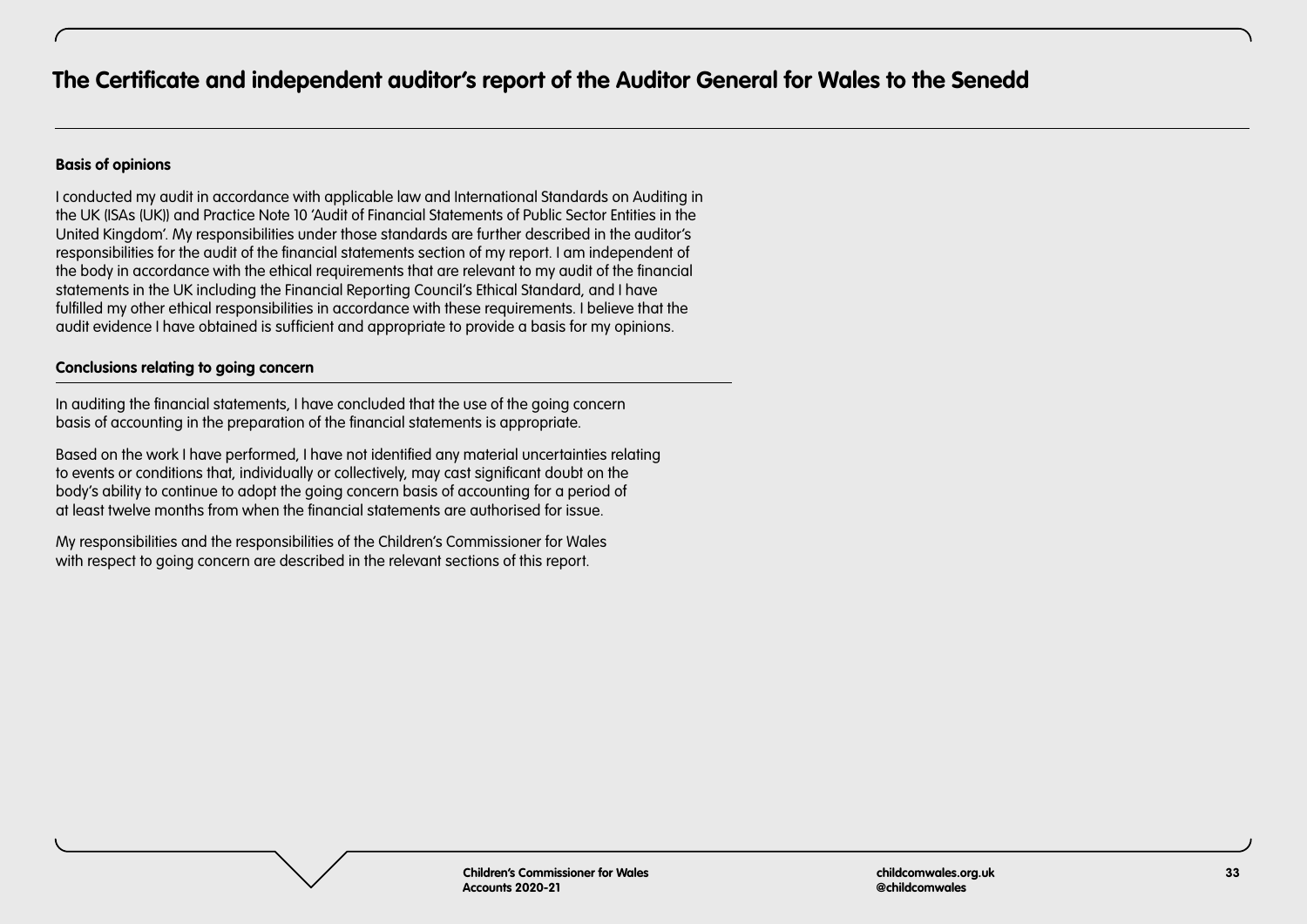# **Other information**

The other information comprises the information included in the annual report other than the financial statements and my auditor's report thereon. Legislation and directions issued to the Children's Commissioner for Wales do not specify the content and form of the other information to be presented with the financial statements. The Children's Commissioner for Wales is responsible for the other information in the annual report. My opinion on the financial statements does not cover the other information and, except to the extent otherwise explicitly stated in my report, I do not express any form of assurance or conclusion thereon. My responsibility is to read the other information and, in doing so, consider whether the other information is materially inconsistent with the financial statements or knowledge obtained in the course of the audit, or otherwise appears to be materially misstated. If I identify such material inconsistencies or apparent material misstatements, I am required to determine whether this gives rise to a material misstatement in the financial statements themselves. If, based on the work I have performed, I conclude that there is a material misstatement of this other information, I am required to report that fact.

I have nothing to report in this regard.

# **Report on other requirements**

#### **Opinion on other matters**

As legislation and directions issued to the Children's Commissioner for Wales do not specify the content and form of the other information to be presented with the financial statements, I am not able to confirm that the other information in the annual report has been prepared in accordance with guidance.

In my opinion, based on the work undertaken in the course of my audit, the information given in the Directors Report, Annual Governance Statement and Remuneration Report is consistent with the financial statements.

Although there are no legislative requirements for a Remuneration Report, the Children's Commissioner for Wales has prepared such a report and in my opinion, that part ordinarily required to be audited has been properly prepared in accordance with HM Treasury guidance.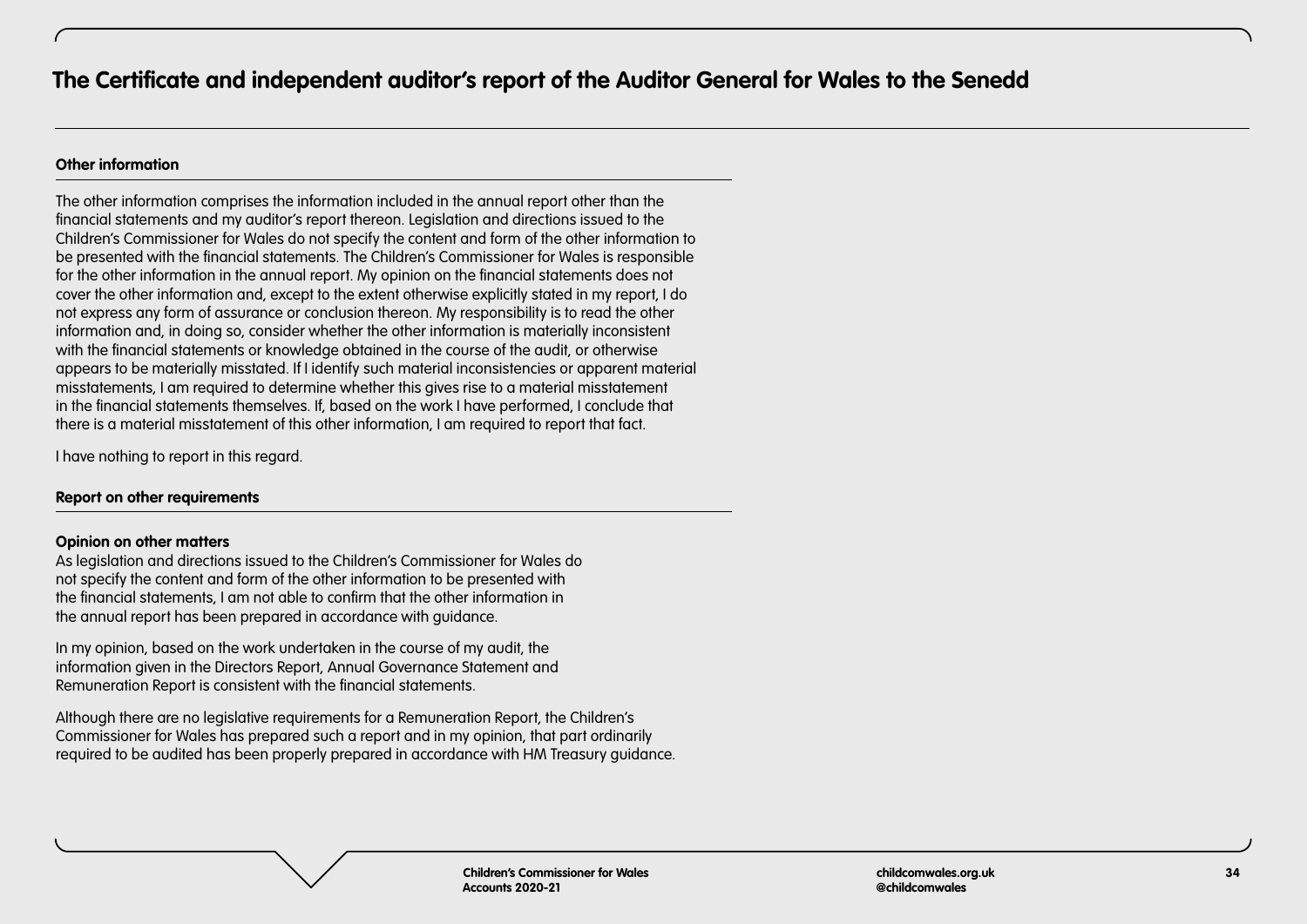# **Matters on which I report by exception**

In the light of the knowledge and understanding of the body and its environment obtained in the course of the audit, I have not identified material misstatements in other information to be issued with the financial statements

I have nothing to report in respect of the following matters which I report to you if, in my opinion:

- **• adequate accounting records have not been kept or returns adequate for my audit have not been received from branches not visited by my team;**
- **• the financial statements and the audited part of the Remuneration Report are not in agreement with the accounting records and returns; or**
- **• I have not received all of the information and explanations I require for my audit.**

# **Responsibilities**

#### **Responsibilities of the Children's Commissioner for Wales for the financial statements**

As explained more fully in the Statement of Accounting Officer's Responsibilities, the Children's Commissioner for Wales is responsible for preparing the financial statements in accordance with the Care Standards Act 2000 and Welsh Ministers' directions made there under, for being satisfied that they give a true and fair view and for such internal control as the Children's Commissioner for Wales determines is necessary to enable the preparation of financial statements that are free from material misstatement, whether due to fraud or error.

In preparing the financial statements, the Children's Commissioner for Wales is responsible for assessing the body's ability to continue as a going concern, disclosing as applicable, matters related to going concern and using the going concern basis of accounting unless deemed inappropriate.

# **Auditor's responsibilities for the audit of the financial statements**

My objectives are to obtain reasonable assurance about whether the financial statements as a whole are free from material misstatement, whether due to fraud or error, and to issue an auditor's report that includes my opinion. Reasonable assurance is a high level of assurance but is not a guarantee that an audit conducted in accordance with ISAs (UK) will always detect a material misstatement when it exists. Misstatements can arise from fraud or error and are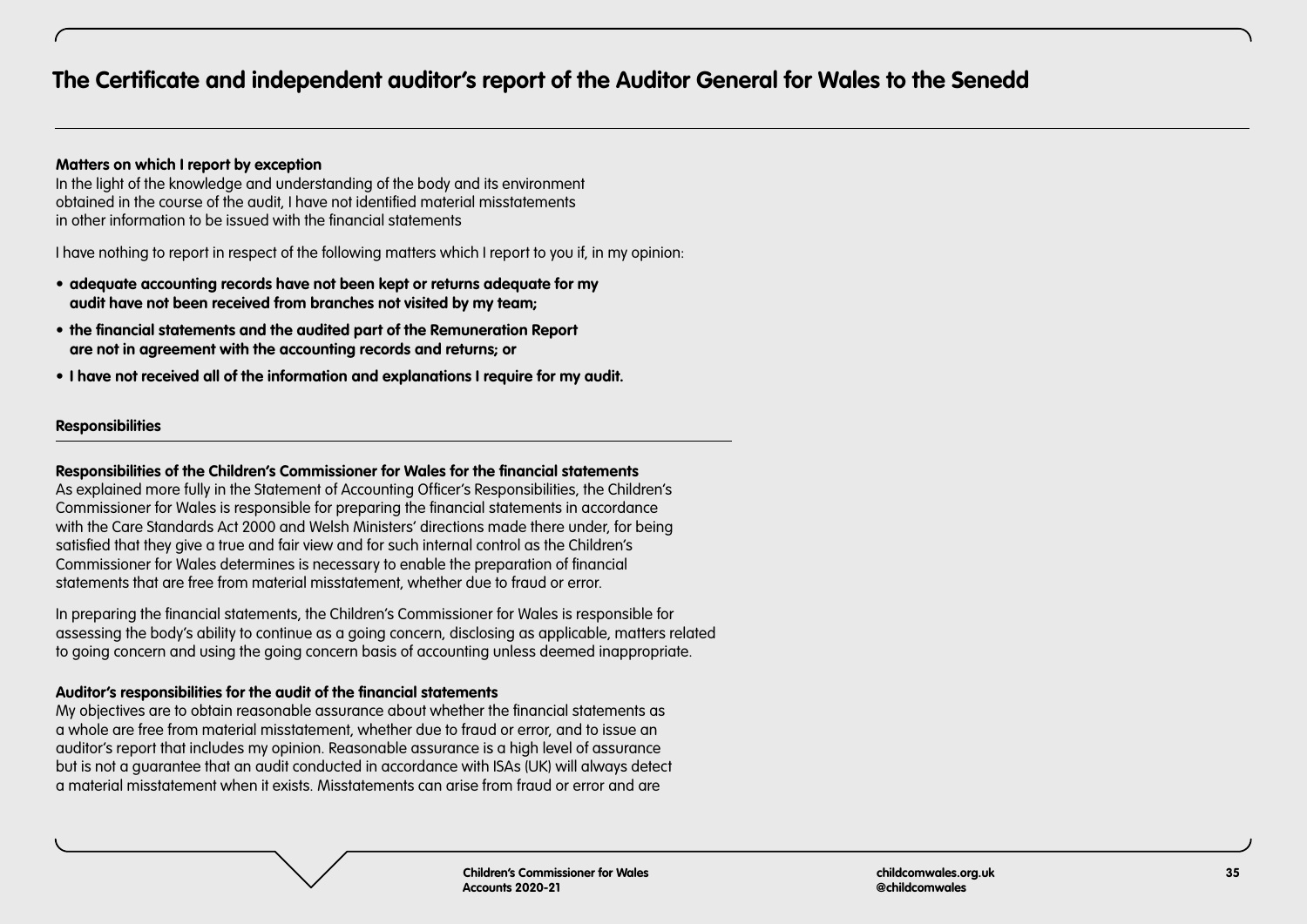considered material if, individually or in the aggregate, they could reasonably be expected to influence the economic decisions of users taken on the basis of these financial statements.

Irregularities, including fraud, are instances of non-compliance with laws and regulations. I design procedures in line with my responsibilities, outlined above, to detect material misstatements in respect of irregularities, including fraud.

My procedures included the following:

- **• Enquiring of management, the Children's Commissioner for Wales and those charged with governance, relating to the Children's Commissioner for Wales's policies and procedures concerned with:** 
	- identifying, evaluating and complying with laws and regulations and whether they were aware of any instances of non-compliance;
	- detecting and responding to the risks of fraud and whether they have knowledge of any actual, suspected or alleged fraud; and
	- the internal controls established to mitigate risks related to fraud or non-compliance with laws and regulations.
- **• Considering as an audit team how and where fraud might occur in the financial statements and any potential indicators of fraud. As part of this discussion, I identified potential for fraud in the following areas: revenue recognition and posting of unusual journals;**
- **• Obtaining an understanding of the Children's Commissioner for Wales' framework of authority as well as other legal and regulatory frameworks that the Children's Commissioner for Wales' operates in, focusing on those laws and regulations that had a direct effect on the financial statements or that had a fundamental effect on the operations of the Children's Commissioner for Wales.**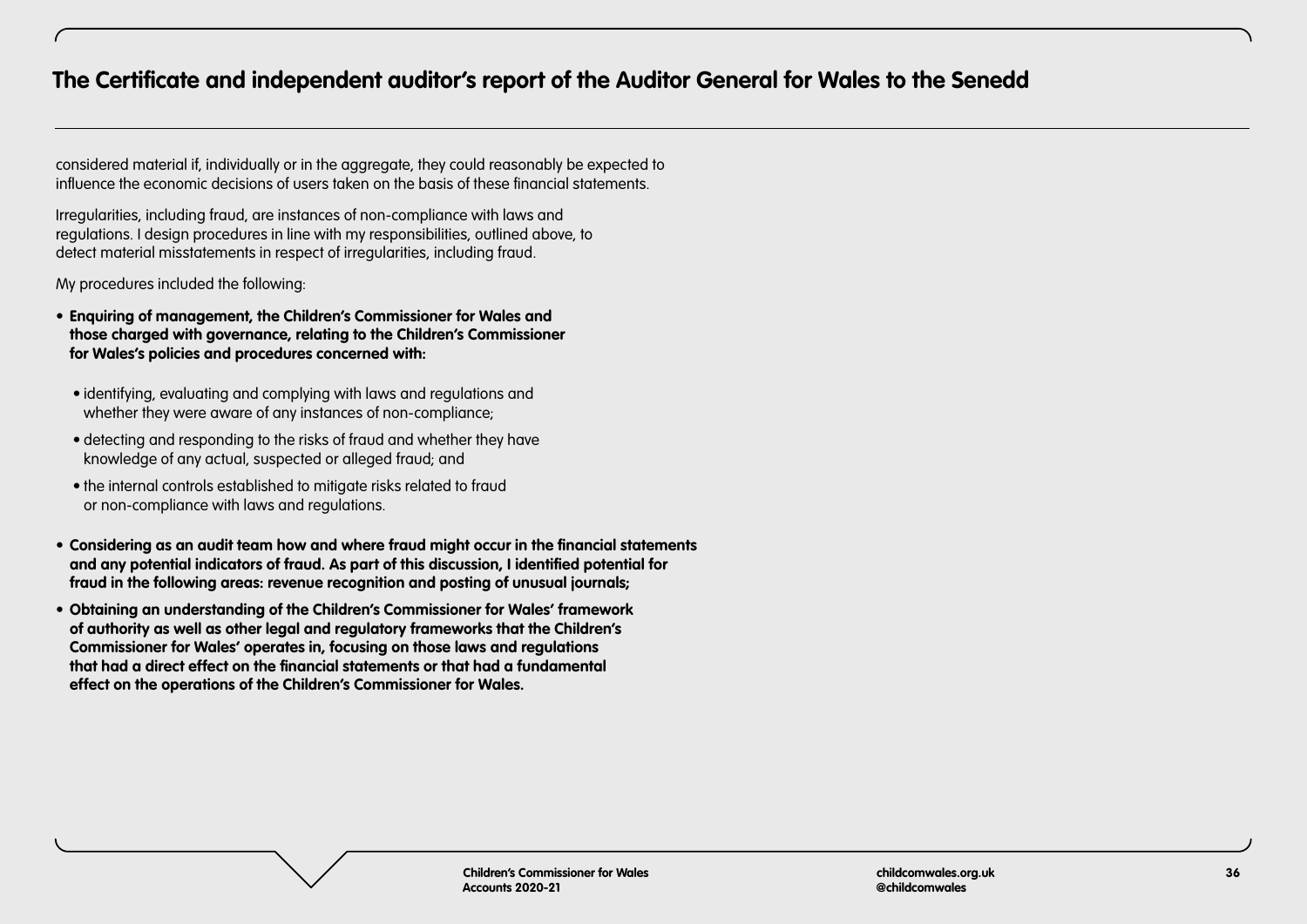In addition to the above, my procedures to respond to identified risks included the following:

- **• reviewing the financial statement disclosures and testing to supporting documentation to assess compliance with relevant laws and regulations discussed above;**
- **• enquiring of management and the Audit and Risk Assurance Committee about actual and potential litigation and claims;**
- **• reading minutes of meetings of those charged with governance;**
- **• in addressing the risk of fraud through management override of controls, testing the appropriateness of journal entries and other adjustments; assessing whether the judgements made in making accounting estimates are indicative of a potential bias; and evaluating the business rationale of any significant transactions that are unusual or outside the normal course of business.**

I also communicated relevant identified laws and regulations and potential fraud risks to all audit team members and remained alert to any indications of fraud or non-compliance with laws and regulations throughout the audit.

The extent to which my procedures are capable of detecting irregularities, including fraud, is affected by the inherent difficulty in detecting irregularities, the effectiveness of the Children's Commissioner for Wales's controls, and the nature, timing and extent of the audit procedures performed.

A further description of the auditor's responsibilities for the audit of the financial statements is located on the Financial Reporting Council's **[website](https://www.frc.org.uk/auditors/audit-assurance/auditor-s-responsibilities-for-the-audit-of-the-fi/description-of-the-auditor’s-responsibilities-for)**. This description forms part of my auditor's report.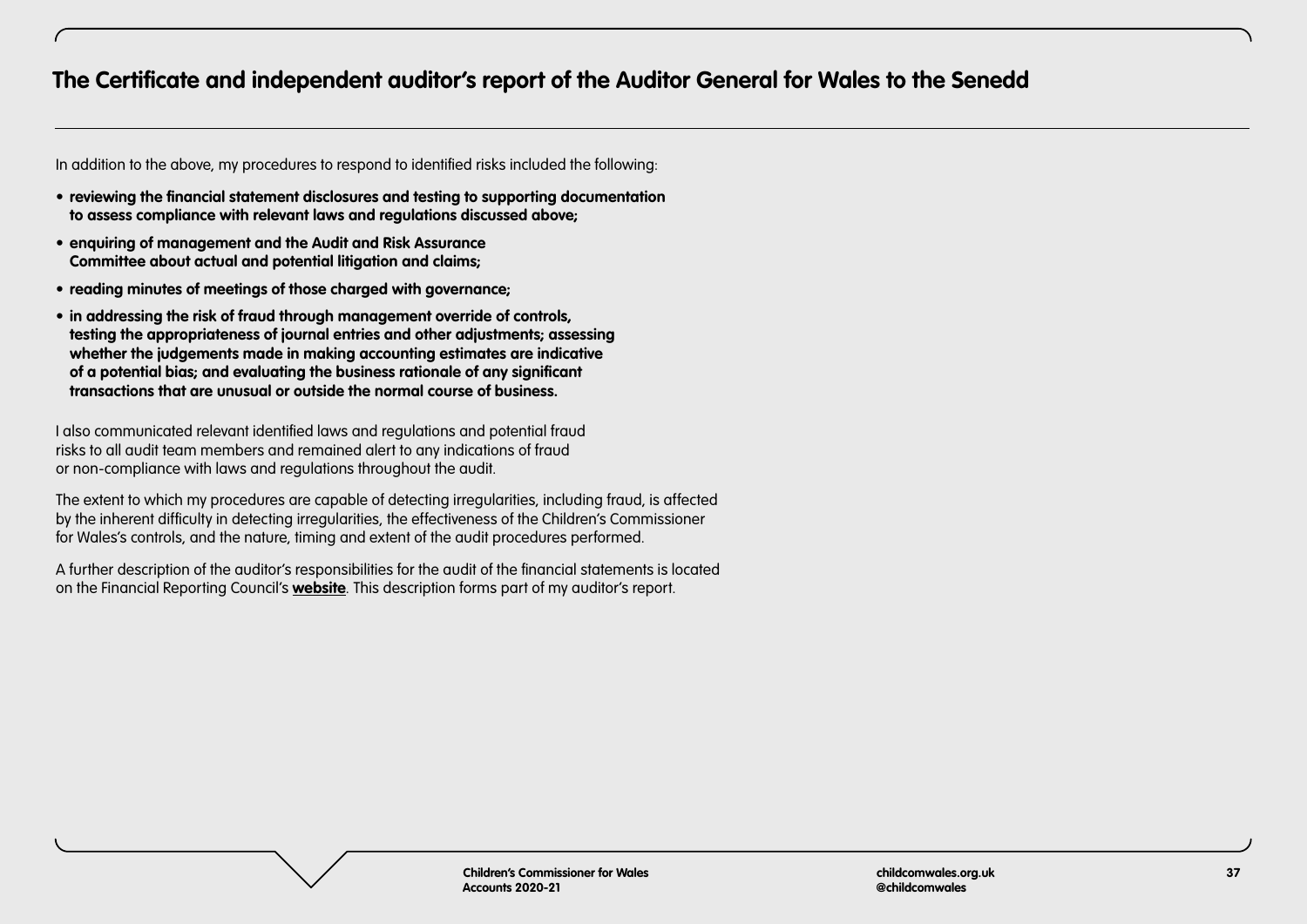# **Responsibilities for regularity**

The Children's Commissioner for Wales is responsible for ensuring the regularity of financial transactions.

I am required to obtain sufficient evidence to give reasonable assurance that the expenditure and income have been applied to the purposes intended by the Senedd and the financial transactions conform to the authorities which govern them.

#### **Report**

I have no observations to make on these financial statements.

**Adrian Crompton** Auditor General for Wales 15 July 2021 24 Cathedral Road, Cardiff CF11 9LJ

> **Children's Commissioner for Wales Accounts 2020-21**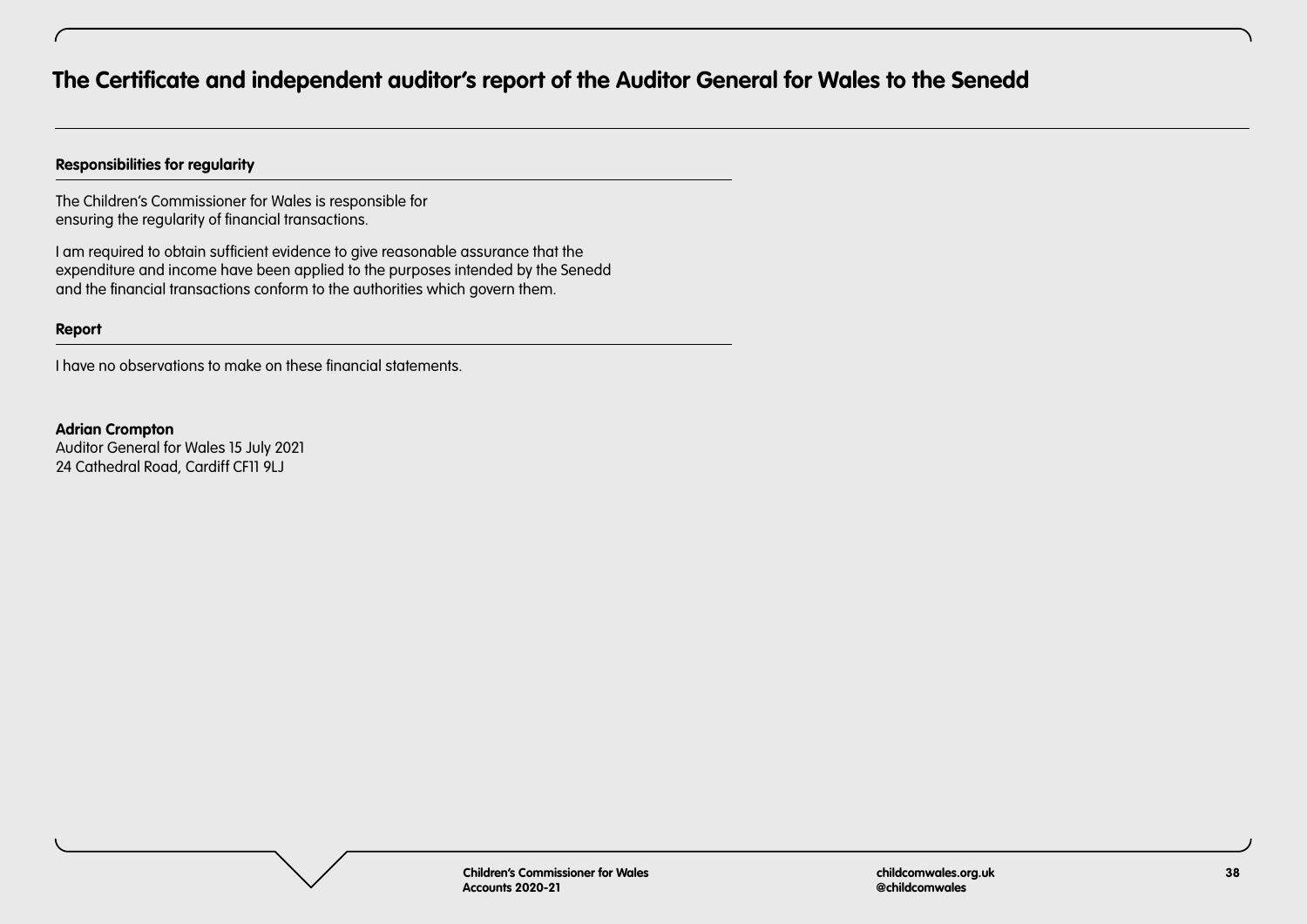# **Statement of Comprehensive Net Expenditure for the year ended 31st March 2021**

|                                   | <b>Note</b> | 2020-21<br>£000 | 2019-20<br>£000 |
|-----------------------------------|-------------|-----------------|-----------------|
| <b>Expenditure</b>                |             |                 |                 |
| Administration costs:             |             |                 |                 |
| <b>Staff Costs</b>                | 2.3         | 1,258           | 1,214           |
| Depreciation                      | 2.2         | 17              | 17              |
| <b>Other Administration Costs</b> | 2.1         | 425             | 413             |
|                                   |             | 1,700           | 1,644           |
|                                   |             |                 |                 |
| <b>Income</b>                     |             |                 |                 |
| Income from Activities            |             |                 |                 |
| Other Income                      |             |                 |                 |

All income and expenditure is derived from continuing operations. There are no gains or losses other than those reported in the Statement of Comprehensive Net Expenditure.

The Commissioner receives funding from the Welsh Government.

The notes on pages 43 to 50 form part of these accounts

| Income from Activities         |                          |       |
|--------------------------------|--------------------------|-------|
| Other Income                   | $\overline{\phantom{0}}$ |       |
|                                |                          |       |
| <b>Net Expenditure</b>         | 1,700                    | 1,644 |
| Interest payable/receivable    | -                        |       |
| Net Expenditure after interest | 1.700                    | 1.644 |

| <b>Total Comprehensive Expenditure for</b><br>the year ended 31st March 2021 | 1.700 | 1.644 |
|------------------------------------------------------------------------------|-------|-------|
| Net gain/(loss) on revaluation<br>of Plant and Equipment                     |       |       |
| Other Comprehensive Expenditure                                              |       |       |
|                                                                              |       |       |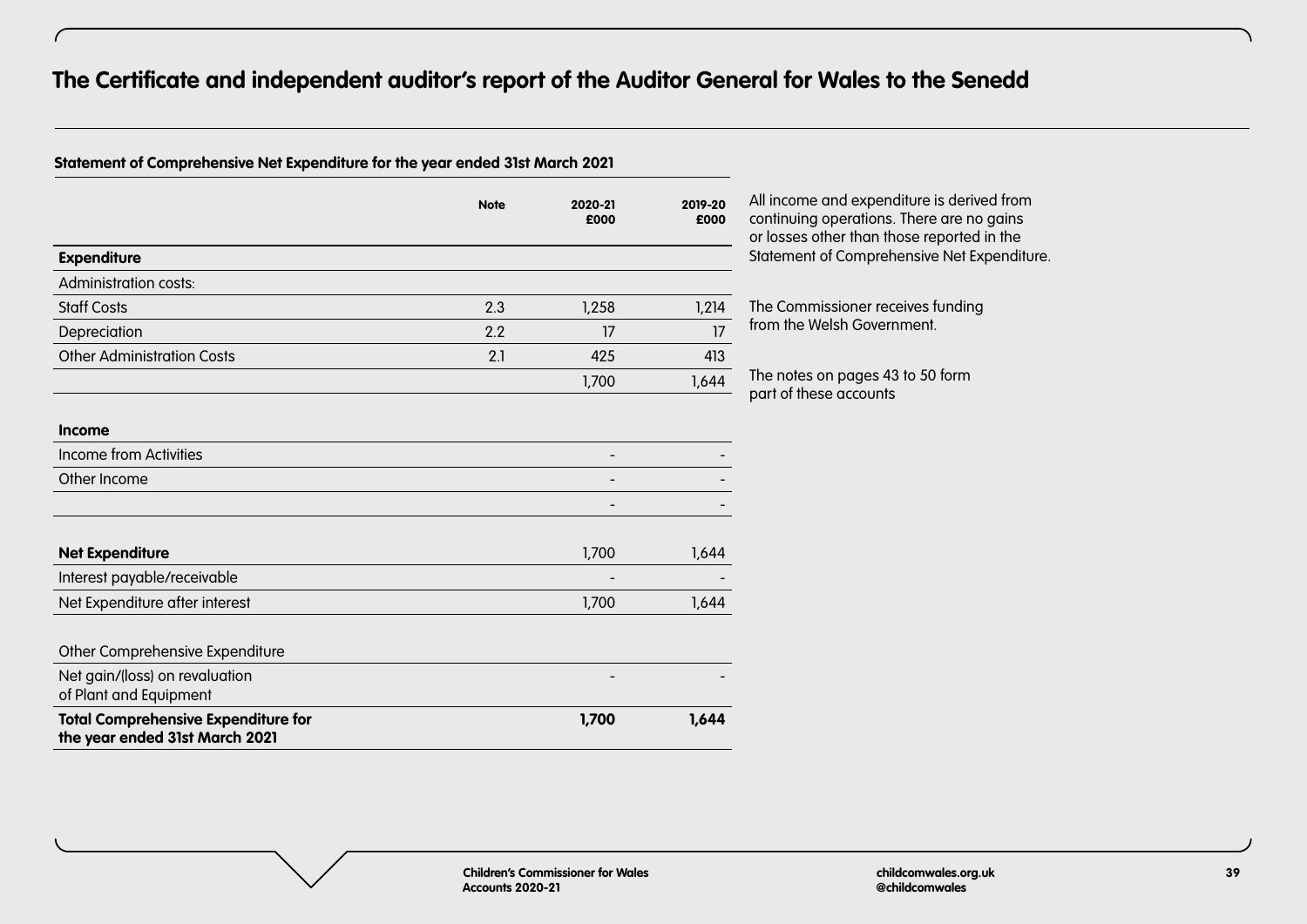## **Statement of Financial Position as at 31st March 2021**

|                                              | <b>Note</b>             | £000  | 2021<br>£000 | £000 | 2020<br>£000 |
|----------------------------------------------|-------------------------|-------|--------------|------|--------------|
| <b>Non-current assets:</b>                   |                         |       |              |      |              |
| Property, plant and equipment                | $\overline{4}$          |       | 14           |      | 26           |
| <b>Current assets:</b>                       |                         |       |              |      |              |
| Trade and other receivables                  | 5                       | 32    |              | 51   |              |
| Cash and cash equivalents                    | 6                       | 179   | 211          | 262  | 313          |
| <b>Total assets</b>                          |                         |       | 225          |      | 339          |
| <b>Current liabilities:</b>                  |                         |       |              |      |              |
| Trade and other payables                     | $\overline{\mathbf{z}}$ | (52)  | (52)         | (91) | (91)         |
| <b>Total assets less current liabilities</b> |                         |       | 173          |      | 248          |
| <b>Non-Current liabilities:</b>              |                         |       |              |      |              |
| Provision for liabilities and charges        | 13                      | (122) | (122)        | (77) | (77)         |
| <b>Total assets less total liabilities</b>   |                         |       | 51           |      | 171          |
| Taxpayer's equity:                           |                         |       |              |      |              |
| General fund                                 |                         |       | 51           |      | 171          |
|                                              |                         |       |              |      |              |

# **Professor Sally Holland**

Children's Commissioner for Wales and Accounting Officer 14th July 2021

The notes on pages 43 to 50 form part of these accounts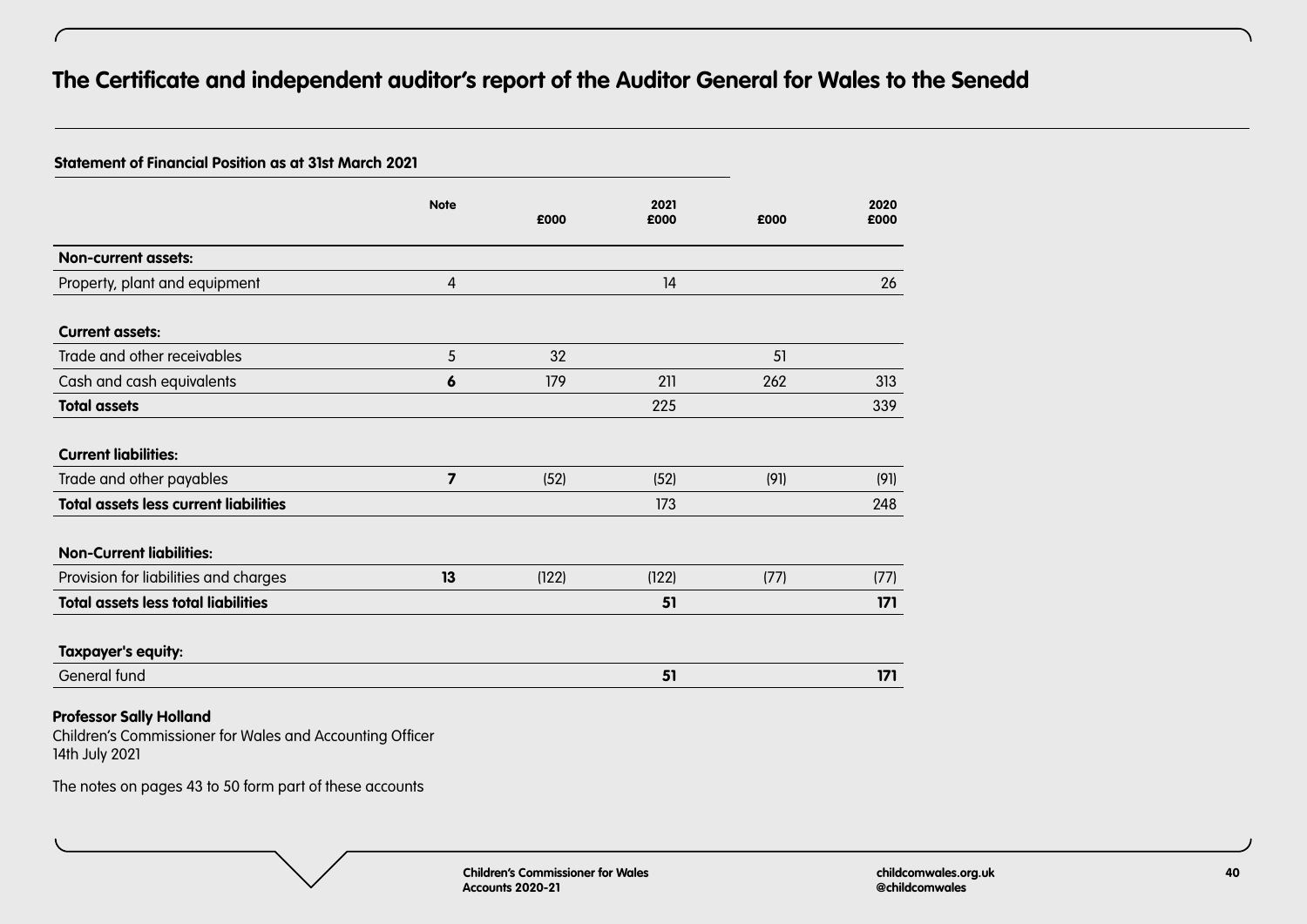# **Statement of Cash Flows for the period 1st April 2020 to 31st March 2021**

|                                                                                          | <b>Note</b>    | 2020-21<br>£000 | 2019-20<br>£000 |
|------------------------------------------------------------------------------------------|----------------|-----------------|-----------------|
| <b>Cash flows from operating activities</b>                                              |                |                 |                 |
| Net Expenditure                                                                          | $\overline{2}$ | 1,700           | 1,644           |
| Adjustment for non-cash transactions                                                     | $\overline{2}$ | (62)            | (17)            |
| Increase/(decrease) in trade and other receivables                                       | 5              | (19)            |                 |
| (Increase)/decrease in trade payables                                                    | 7              | 39              | 63              |
| Use of Provisions                                                                        | 13             |                 | 53              |
| Reversal of unused provision                                                             | 13             |                 | 22              |
| Net cash outflow from operating activities                                               |                | 1,658           | 1,765           |
| <b>Cash flows from investing activities</b><br>Purchase of property, plant and equipment | $\overline{4}$ | 5               | 31              |
| Net cash outflow from investing activity                                                 |                | 5               | 31              |
| <b>Cash flows from financing activities</b>                                              |                |                 |                 |
| Net Financing from the Welsh Government                                                  |                | (1, 580)        | (1, 580)        |
| <b>Net Financing</b>                                                                     |                | (1,580)         | (1, 580)        |
| Net increase/(decrease) in cash<br>and cash equivalents                                  | 6              | (83)            | (216)           |
| Cash and cash equivalents at beginning of period                                         |                | 262             | 478             |
| Cash and cash equivalents at end of period                                               |                | 179             | 262             |

The notes on pages 43 to 50 form part of these accounts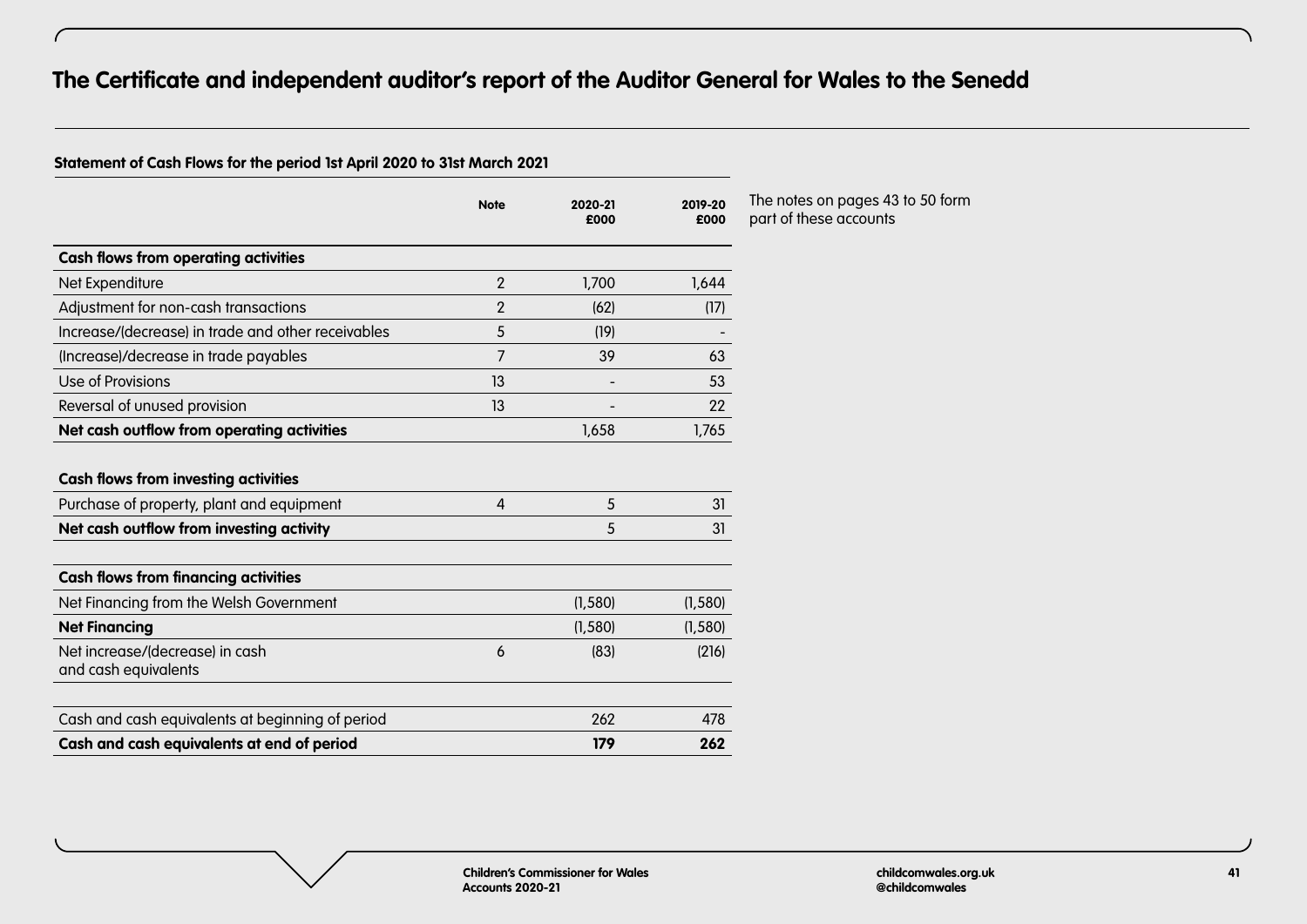| Statement of Changes in Taxpayers' Equity for the year ended 31st March 2021 |             |                             |
|------------------------------------------------------------------------------|-------------|-----------------------------|
|                                                                              | <b>Note</b> | <b>General Fund</b><br>£000 |
| <b>Balance as at 31st March 2020</b>                                         |             |                             |
| <b>Changes in Taxpayers' Equity 2020-21</b>                                  |             |                             |
| Funding from Welsh Government                                                |             | 1,580                       |
| Comprehensive net expenditure for the year                                   |             | (1,700)                     |
| <b>Balance at 31st March 2021</b>                                            |             | 5 <sup>1</sup>              |

The notes on pages 43 to 50 form part of these accounts

**Children's Commissioner for Wales Accounts 2020-21**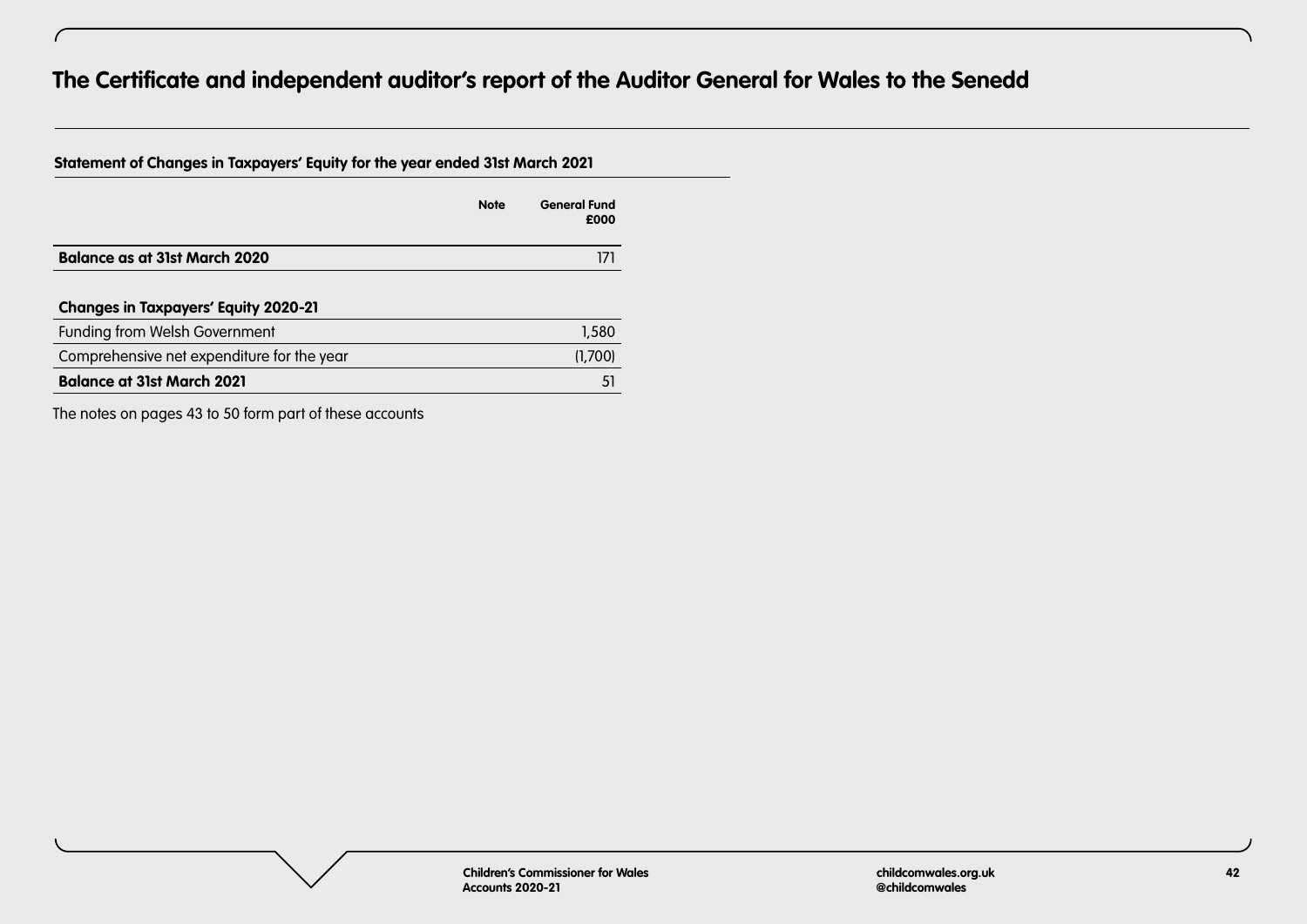# **1. Statement of Accounting Policies**

These financial statements have been prepared in accordance with the Government's Financial Reporting Manual (FReM) issued by HM Treasury. The accounting policies contained in the FReM apply International Accounting Standards (IFRS) as adopted or interpreted for the public sector context. Where the FReM permits a choice of accounting policy, the accounting policy which has been judged to be most appropriate to the particular circumstances of the Commissioner for the purpose of giving a true and fair view has been selected. They have been applied consistently in dealing with items considered material in relation to the accounts.

We have considered the impact of standards and interpretations which have been issued but are not yet effective and which have not been adopted early by the Commissioner. With the exception of International Financial Reporting Standards (IFRS) IFRS16 Leases, the Commissioner anticipates that the adoption of these Standards and interpretations in future periods will have no material impact on the financial statements. The impact of IFRS16, which has been issued by the International Accounting Standards Board (IASB) will apply from 2021-22, is not reasonably estimable at this stage.

The particular accounting policies adopted by the Children's Commissioner for Wales are described below.

# **1.1 Accounting Convention**

These accounts have been prepared under the historical cost convention as in the opinion of the Children's Commissioner for Wales the effect of the revaluation of fixed assets at their value to the organisation by reference to their current cost is considered to be immaterial.

# **1.2 Funding**

The only source of funding for the Children's Commissioner for Wales is from the Welsh Government via an annual grant, which is credited to the general fund when the grant is received. The grant is recognised in the period in which services are provided.

# **1.3 Property, Plant and Equipment**

The Commissioner has valued all non-current assets at historic cost as any revaluation adjustments are, in the Commissioner's opinion, not material. The minimum level for capitalisation of individual assets is £1,000. Large numbers of the same type of asset have been grouped together in determining if they fell above or below the threshold.

# **1.4 Depreciation**

Depreciation is provided at rates calculated to write off the value of non-current assets by equal instalments over their estimated useful lives, as follows:

| • ICT Equipment       | 3 years |
|-----------------------|---------|
| • Furniture           | 5 years |
| • Office Equipment    | 5 years |
| • Fixtures & Fittings | 5 years |

A full year's depreciation is charged in the year of acquisition.

# **1.5 Statement of Comprehensive Net Expenditure**

Operating income and expenditure is that which relates directly to the operating activities of the Commissioner. It comprises charges for goods and services provided on a full cost basis. All expenditure is classed as administration expenditure.

# **1.6 Value Added Tax**

The Commissioner is not registered for VAT. Expenditure and fixed asset purchases are accounted for VAT inclusive, as VAT is irrecoverable.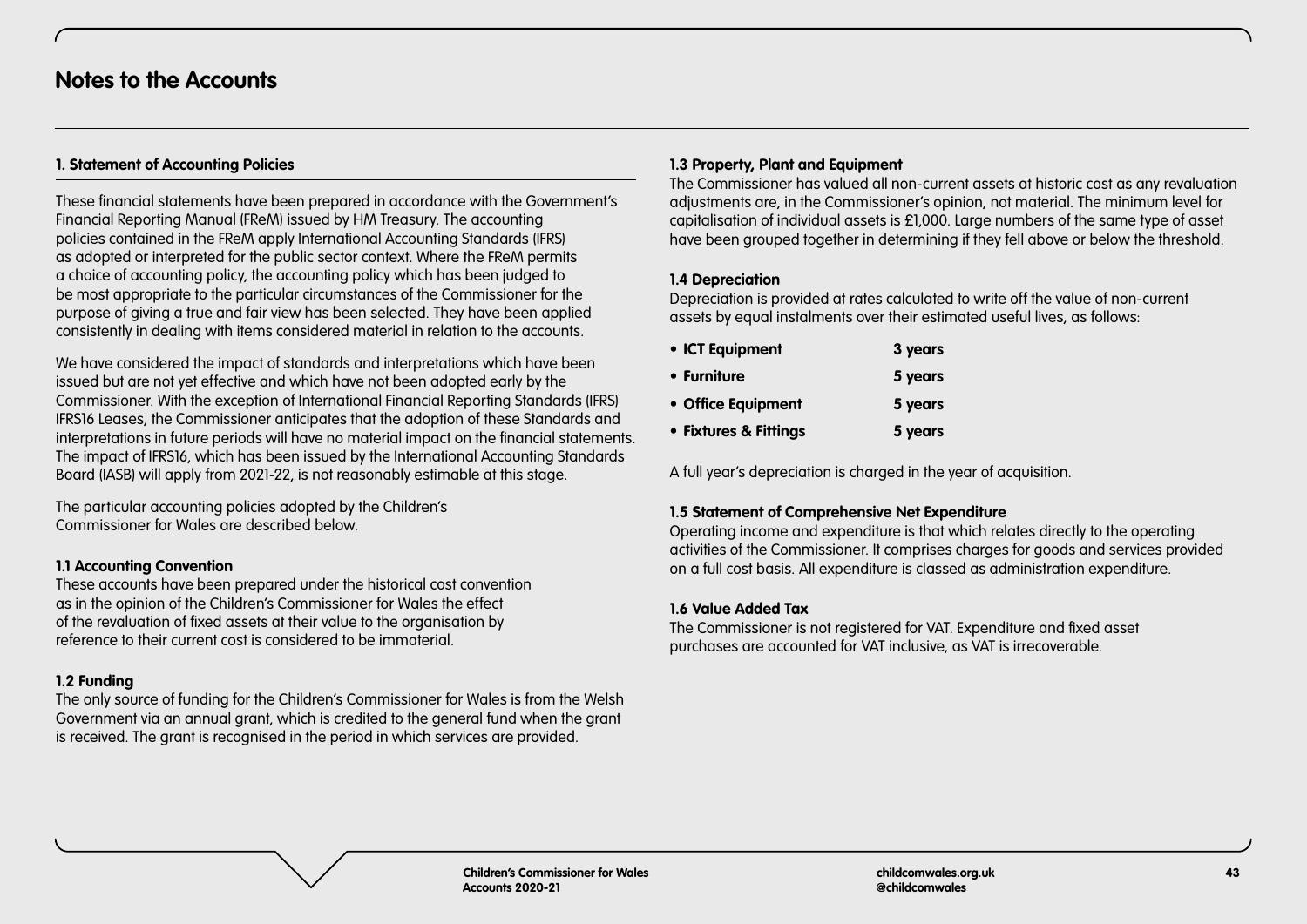# **1.7 Pensions**

The Commissioner's staff are covered by the provisions of the Principal Civil Service Pension Scheme (PCSPS). The PCSPS is a defined benefit scheme. The cost of the defined benefit element of the scheme is recognised on a systematic and rational basis over the period during which it derives benefit from employees' services by payment to the PCSPS of amounts calculated on an accruing basis. Liability for payment of future benefits is a charge on the PCSPS. In respect of the defined contribution elements of the scheme, the Children's Commissioner recognises the contributions payable for the year; these amounts are charged to the Statement of Comprehensive Net Expenditure in the year of payment.

# **1.8 Leases**

Leases of assets where substantially all risks and rewards of ownership of a leased asset are borne by the Commissioner are classified as finance leases. The asset is recorded as a tangible fixed asset and a debt is recorded to the lessor of the minimum lease payments. Payments are charged to the Statement of Comprehensive Net Expenditure and a finance charge is made based upon the interest rate implicit in the lease.

Operating lease rentals are charged to the Statement of Comprehensive Net Expenditure in equal amounts over the lease term.

# **1.9 Segmental Reporting**

The Commissioner's Office operates in Wales and deals with issues that impact upon children and young people in Wales. The Statement of Comprehensive Net Expenditure and associated notes reflects the segments that the operating results are reported.

# **1.10 Staff Expenses**

The Commissioner provides for short term compensated absences unused at the year-end.

# **1.11 Provisions**

The Commissioner provides for legal or contractual obligations which are of uncertain timing or amounts at the statement of financial position date, on the basis of best estimate of the expenditure required to settle the obligation.

# **1.12 Cash and Cash Equivalent**

The Commissioner holds cash which is deposited in a commercial bank account upon receipt. Petty cash is also held at the Commissioner's office.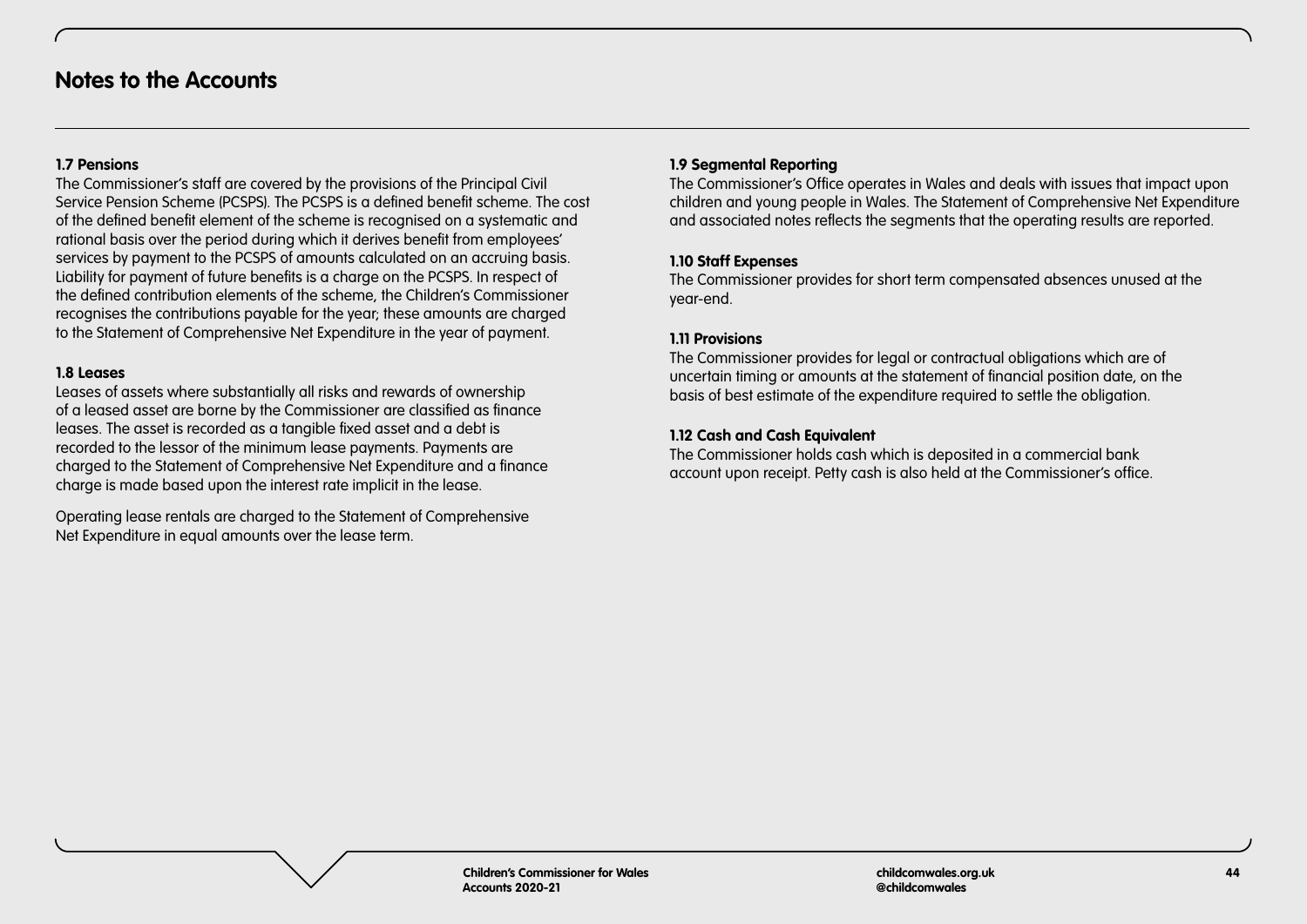# **Notes to the Accounts**

 $\sqrt{ }$ 

# **2. Other Administration Costs**

|                                          |                | 2020-21<br>£000 | 2019-20<br>£000 |
|------------------------------------------|----------------|-----------------|-----------------|
| 2.1 Administration costs:                |                |                 |                 |
| Premises                                 | 76             |                 | 90              |
| Office                                   | 77             |                 | 56              |
| Training and wellbeing                   | 18             |                 | 15              |
| Travel and subsistence                   | $\overline{2}$ |                 | 15              |
| External audit's remuneration            | 18             |                 | 18              |
| Internal auditor's remuneration          | 12             |                 | 11              |
| Communication                            | 35             |                 | 44              |
| ICT equipment                            | 18             |                 | 29              |
| Other                                    | 123            |                 | 119             |
| Legal and professional fees              | 1              |                 | 16              |
| In year provision                        | 45             |                 |                 |
|                                          |                | 425             | 413             |
| 2.2 Non-cash transactions                |                |                 |                 |
| Depreciation charge in-year              | 17             |                 | 17              |
|                                          |                | 17              | 17              |
| 2.3 Staff costs:*                        |                |                 |                 |
| Wages and salaries                       | 956            |                 | 923             |
| Social security costs                    | 96             |                 | 94              |
| Pension                                  | 228            |                 | 208             |
| Net recoveries in respect of secondments | (22)           |                 | (11)            |
|                                          |                | 1,258           | 1,214           |
|                                          |                | 1,700           | 1,644           |
|                                          |                |                 |                 |

\* Further information relating to staff costs can be found in the Remuneration Report.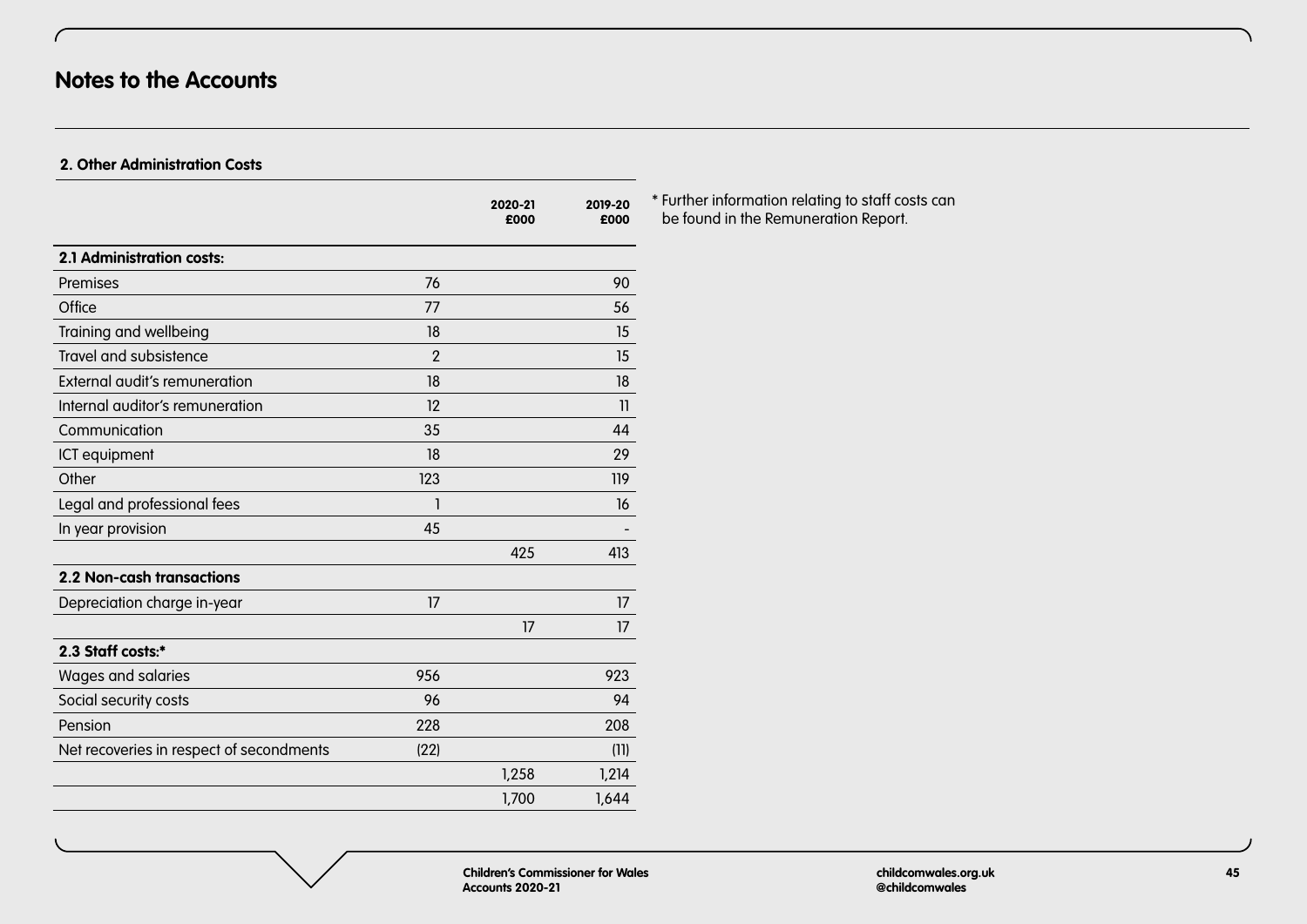# **3. Segmental Information**

The Commissioner's office operates in Wales and deals with issues that impact upon children and young people in Wales. It is therefore the Commissioner's opinion that her office only operates in one segment as reported.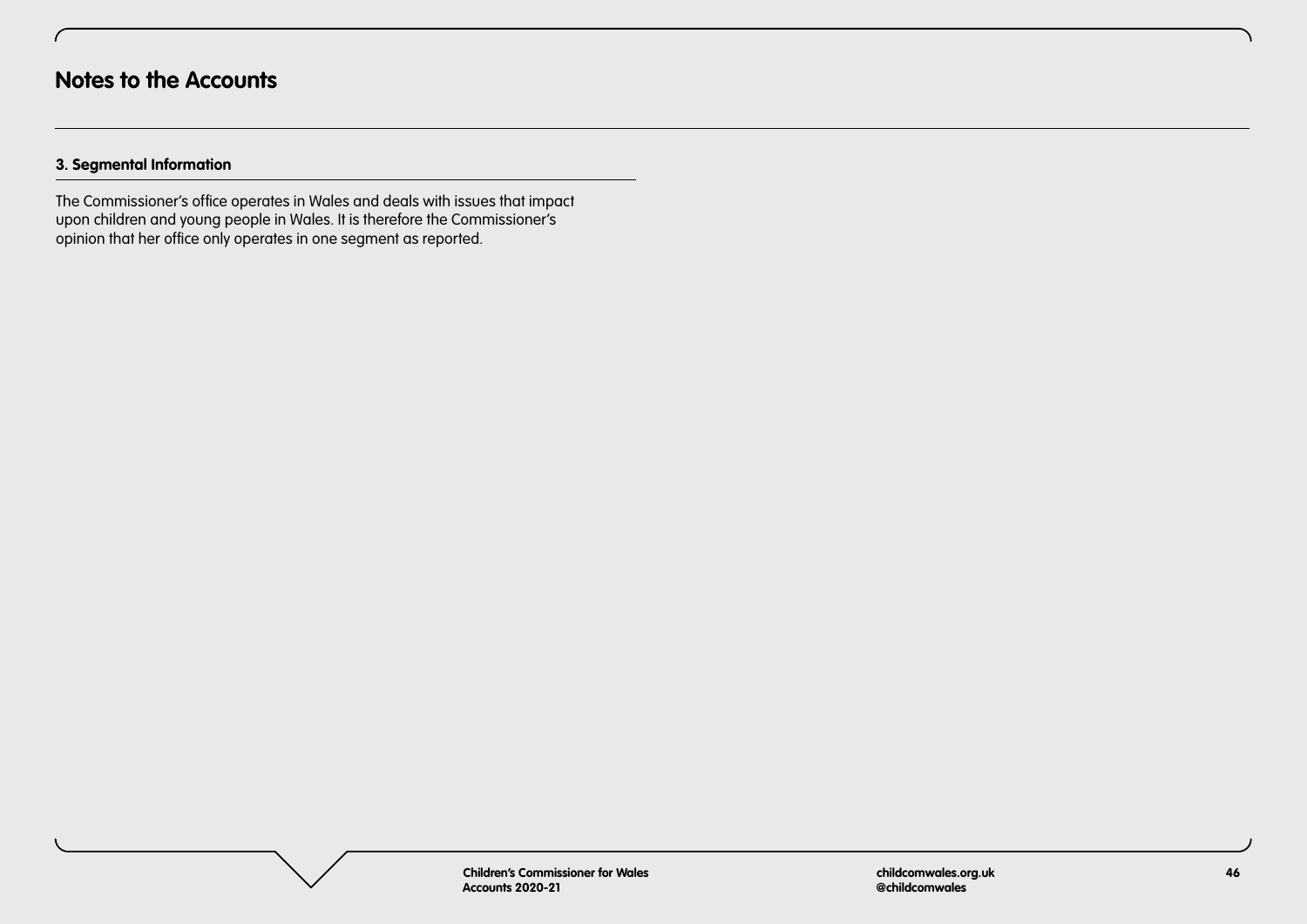# **Notes to the Accounts**

 $\sqrt{ }$ 

# **4. Property, Plant and Equipment**

|                                   | <b>IT Equipment</b>      | <b>Fixtures &amp;</b><br><b>Fittings</b> | <b>Office Furniture</b><br>and Equipment | <b>Total</b> |
|-----------------------------------|--------------------------|------------------------------------------|------------------------------------------|--------------|
|                                   | £000                     | £000                                     | £000                                     | £000         |
| Cost                              |                          |                                          |                                          |              |
| At 1 April 2020                   | 239                      | 197                                      | 211                                      | 647          |
| Additions                         | 5                        |                                          |                                          | 5            |
| Disposals                         |                          |                                          |                                          |              |
| At 31st March 2021                | 244                      | 197                                      | 211                                      | 652          |
|                                   |                          |                                          |                                          |              |
| <b>Depreciation</b>               |                          |                                          |                                          |              |
| At 1st April 2020                 | 213                      | 197                                      | 211                                      | 621          |
| Charged in year                   | 17                       |                                          |                                          | 17           |
| Disposals                         | $\overline{\phantom{a}}$ |                                          |                                          |              |
| At 31st March 2021                | 230                      | 197                                      | 211                                      | 638          |
|                                   |                          |                                          |                                          |              |
| Net book value At 31st March 2020 | 26                       |                                          | $\qquad \qquad -$                        | 26           |
| Net book value At 31st March 2021 | 14                       | $\overline{\phantom{0}}$                 |                                          | 14           |
|                                   |                          |                                          |                                          |              |
| <b>Asset financing:</b>           |                          |                                          |                                          |              |
| Owned                             |                          |                                          |                                          |              |
| Net book value At 31st March 2020 | 26                       | $\overline{\phantom{a}}$                 | $\overline{\phantom{a}}$                 | 26           |
| Owned                             |                          |                                          |                                          |              |
| Net book value At 31st March 2021 | 4                        |                                          |                                          | 14           |

## All assets are owned by the Commissioner, there are no assets financed through a finance lease.

**Children's Commissioner for Wales Accounts 2020-21**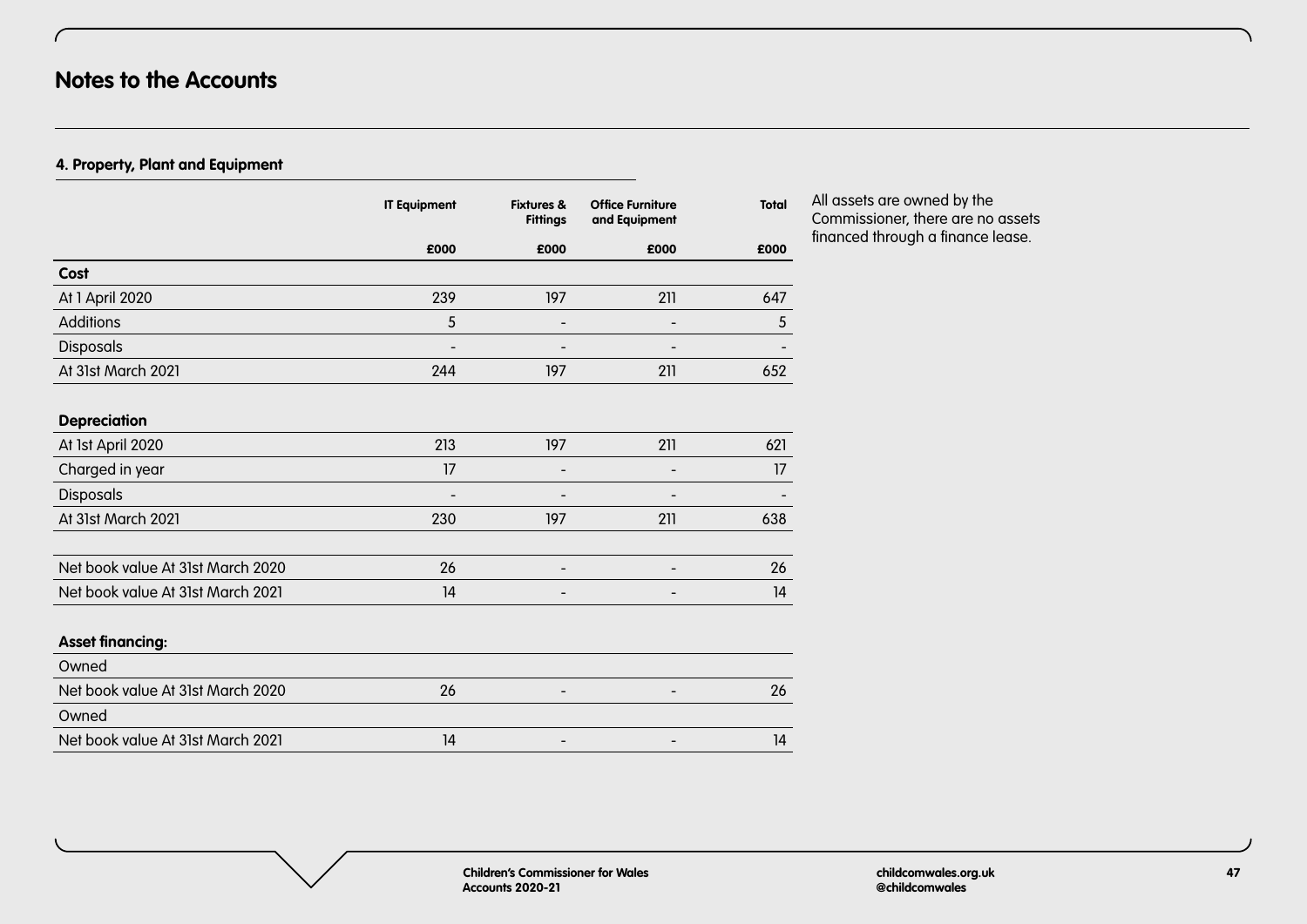# **5. Trade and Other Receivables**

|                                      | 2020-21<br>£000 | 2019-20<br>£000 |
|--------------------------------------|-----------------|-----------------|
| Amounts falling due within one year: |                 |                 |
| Trade and other receivables          |                 |                 |
| Prepayments and accrued income       | 32              | 5 <sup>1</sup>  |
|                                      | 32              |                 |

# **6. Cash and Cash Equivalents**

|                                                 | 2020-21<br>£000 | 2019-20<br>£000 |
|-------------------------------------------------|-----------------|-----------------|
| <b>Balance at 1st April</b>                     | 262             | 478             |
| Net change in cash and cash equivalent balances | 83              | (216)           |
| Balance at 31st March                           | 179             | 262             |

All balances as at 31st March 2021 were held with a Commercial bank and cash in hand

# **7. Trade and Other Payables**

|                                      | 2020-21<br>£000 | 2019-20<br>£000 |
|--------------------------------------|-----------------|-----------------|
| Amounts falling due within one year: |                 |                 |
| Taxation and social security         | -               | 14              |
| Trade payables                       | -               | 50              |
| Accruals                             | 52              | 27              |
|                                      | 52              | 91              |

# **8. Commitments under Leases**

#### **Operating Leases**

The Commissioner was committed to making the following payments in respect of operating leases expiring

|                                                      | Land &           | 2020-21<br>£000 | Land &          | 2019-20<br>£000 |
|------------------------------------------------------|------------------|-----------------|-----------------|-----------------|
|                                                      | <b>Buildings</b> | Other           | <b>Building</b> | Other           |
| Obligations under<br>operating leases:               |                  |                 |                 |                 |
| Not later than one year                              | 36               |                 | 50              |                 |
| Later than one year and<br>not later than five years | 158              |                 | 17              |                 |
| Later than five years                                | 20               |                 |                 |                 |
|                                                      | 214              | 2               | 67              | 2               |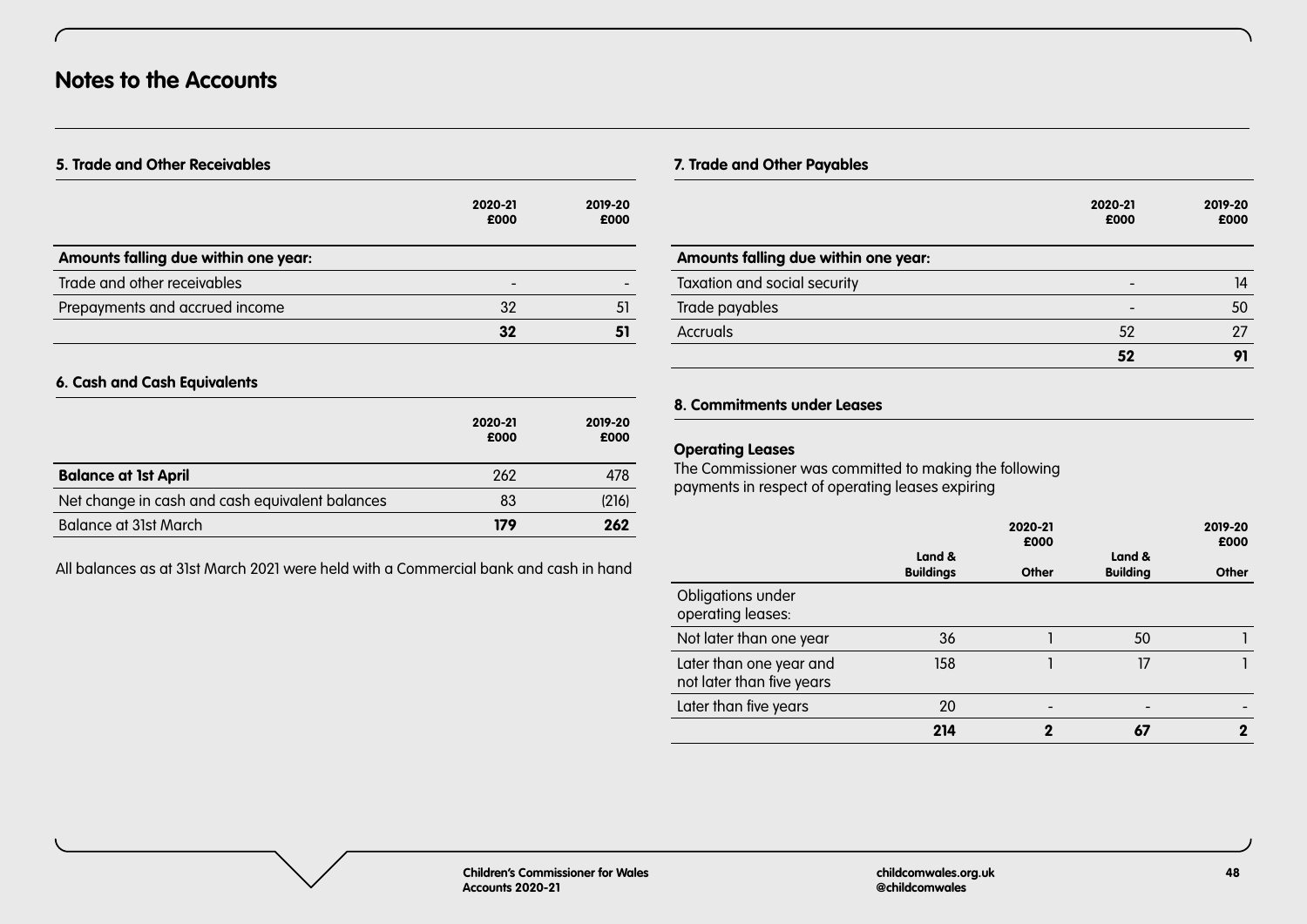# **Notes to the Accounts**

The Commissioner's lease on her office at Oystermouth House in Swansea comes to an end on 31st July 2021. During the financial period 2020-21 the Commissioner and her team have undertaken detailed work on determining the most appropriate level of accommodation necessary to ensure her strategic plan's objectives are met and ensuring there is a reduction in the operational costs of the organisation. This work has also included consultation with staff and other interested stakeholders. In 2021 a new lease was signed for a five year term for new premises at Llewelyn House in Port Talbot.

# **9. Financial Instruments**

IFRS7, Financial Instruments, requires disclosure of the role which financial instruments have had during the period in creating or changing the risks an entity faces in undertaking its activities. Because of the non-trading nature of the Commissioner's activities and the way in which her operations are financed, her office is not exposed to the degree of financial risk faced by business entities. Moreover, financial instruments play a much more limited role in creating or changing risk than would be typical of the listed companies to which IFRS7 mainly applies. The Commissioner has very limited powers to borrow or invest surplus funds and financial assets and liabilities are generated by day-to-day operational activities and are not held to change the risks she faces in undertaking her activities.

#### **Liquidity Risk**

The Commissioner's net revenue and capital resource requirements are financed by the Welsh Government. Her office is not therefore exposed to significant liquidity risks.

#### **Interest-rate Risk**

The Commissioner's financial assets and liabilities are not exposed to interest-rate risks.

#### **Foreign Currency Risk**

The Commissioner's financial assets and liabilities are not exposed to foreign currency risks.

#### **Fair Values**

There is no difference between the book values and fair values of the Commissioner's financial assets and liabilities as at 31st March 2021

## **10. Capital Commitments**

There were no capital commitments as at 31st March 2021.

## **11. Contingent Liabilities**

There were no contingent liabilities as at 31st March 2021.

# **12. Related Party Transactions**

The Welsh Government is a related party, the Commissioner received her sole source of funding from the Welsh Government; she received £1.580 million during the period (2019-20 - £1.580 million). The Commissioner has had a small number of material transactions during the period with HM Revenue and Customs (Tax and National Insurance payments) of £305,371 (2019-20 £312,776); and the Cabinet Office (payments in respect of the Principle Civil Service Pension Scheme) of £250,770 (2019-20 £236,929).

There were no material transactions with organisations in which senior staff, or any of their family, held positions of influence.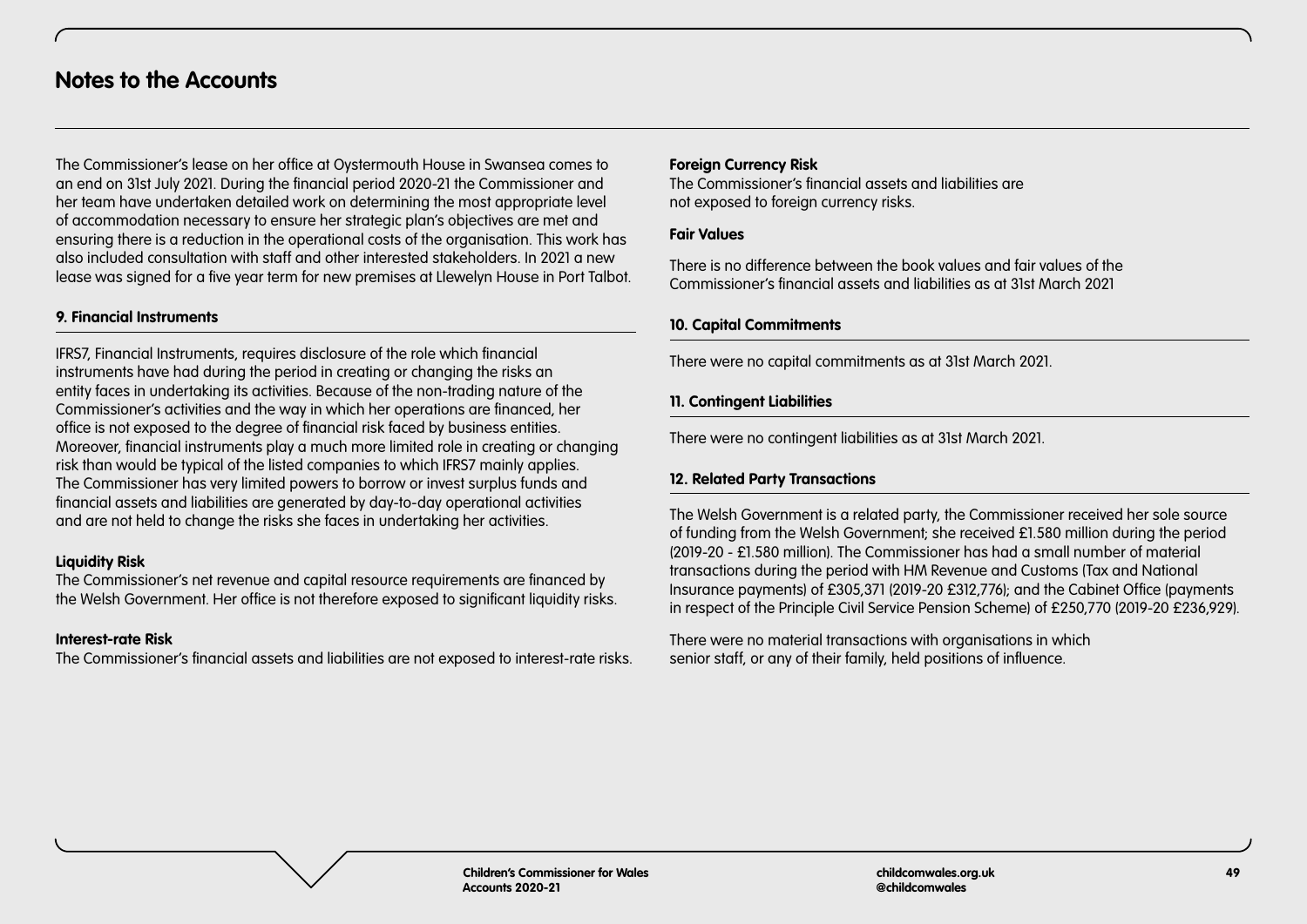## **13. Provisions for Liabilities and Charges**

|                                   | <b>Dilapidations</b><br>£000 | <b>Total</b><br>£000 |
|-----------------------------------|------------------------------|----------------------|
| <b>Balance as at 1 April 2020</b> | 77                           |                      |
| Use of provision                  | -                            |                      |
| In year provision                 | 45                           | 45                   |
| Balance as at 31st March 2021     | 122                          | 122                  |

# **Analysis of Expected Timings of Provisions**

|                                                   | 2020-21<br>£000          | 2019-20<br>£000 |
|---------------------------------------------------|--------------------------|-----------------|
| Not later than one year                           | 122                      | 122             |
| Later than one year and not later than five years | $\overline{\phantom{0}}$ |                 |
| Later than five years                             | $\qquad \qquad$          |                 |
| Balance as at 31st March 2021                     | 122                      | 122             |

#### **Dilapidations**

The Commissioner meets the cost of meeting her obligations under the terms of the lease of her Swansea office, the lease ends in July 2021. The Commissioner provides for this in full by establishing a provision for the estimated payments.

## **Early Departure Costs**

The Commissioner meets the additional cost of benefits beyond the normal Principal Civil Service Pension Scheme (PCSPS) benefits in respect of employees who retire early by paying the required amounts annually to the PCSPS over the period between early departure and normal retirement age. The Commissioner provides for this in full when the early departure becomes binding by establishing a provision for the estimated payments. In 2019-20 the Early Departure costs were completed and £22,000 was credited back to the General Fund for unused provision.

## **14. Events after the Reporting Period**

There were no events between the statement of financial position date and the date the accounts were signed that impact upon these statements. The Accounting Officer authorised these financial statements for issue on 14th July 2021.